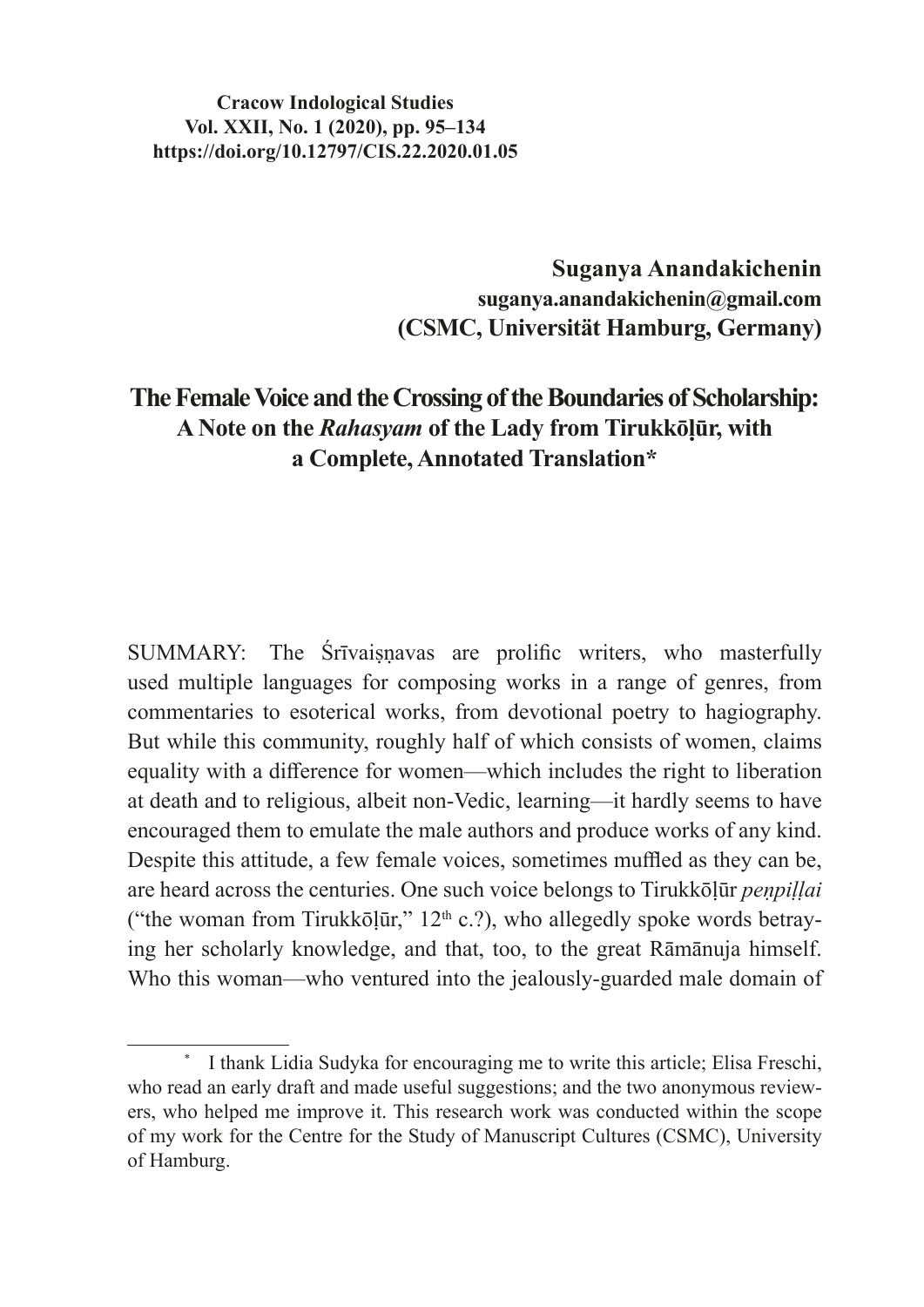scholarship—was, and what her 'composition' deals with are the topics of this brief essay.

KEYWORDS: *Tirukkōḷūr peṇpiḷḷai rahasyam*, Śrīvaiṣṇava hagiography, Rāmānuja, women's literature, *Paṉṉīrāyirappaṭi guruparamparāprabhāvam*, *Mummaṇi rahasyam*, Piḷḷai Lokam Jīyar

#### **Introduction**

Anyone who wishes to study Indian women, listen to their voices, and find alternative conceptions in Indian civilisation, often startingly different from what one is used to in our classics, should turn to materials like the lives and poems of the women saints, women's tales, songs, riddles, games and proverbs in oral traditions all over the country, and the myths and cults of goddesses. (Ramanujan 1992: 64)

The *Tirukkōḷūr peṇpiḷḷai rahasyam*<sup>1</sup> (henceforth *Rahasyam*) is a highly popular work among the Śrīvaisnavas, found within the hagiographic work *Paṉṉīrāyirappaṭi guruparamparāprabhāvam* (GPP12k).2 It is also the main work in the collection named *Mummaṇi rahasyam*

<sup>&</sup>lt;sup>1</sup> *Rahasyams* are esoteric works that are part of Śrīvaiṣṇava literature, which were initially conceived to explain the hidden meanings of the *mantra*s (and other such important topics) sacred to the Śrīvaiṣṇavas. This particular work is also known as *Tirukkōḷūr ammā vārttaikaḷ—*'The words of the lady of Tirukkōḷūr.'

<sup>2</sup> A preliminary research points to the existence of two manuscripts of the *Rahasyam* at the Government Oriental Manuscripts Library (GOML) in Chennai, India, but I am yet to come across a manuscript of the whole of the GPP12k. While most existent publications of the *Rahasyam*—which often include (sometimes lengthy) explanations of cryptic words—are not scholarly ones, the 1909 edition of the GPP12k seems like the result of serious traditional scholarship, whereas the version re-edited in 2018 appears to introduce typos and other errors. Please note that due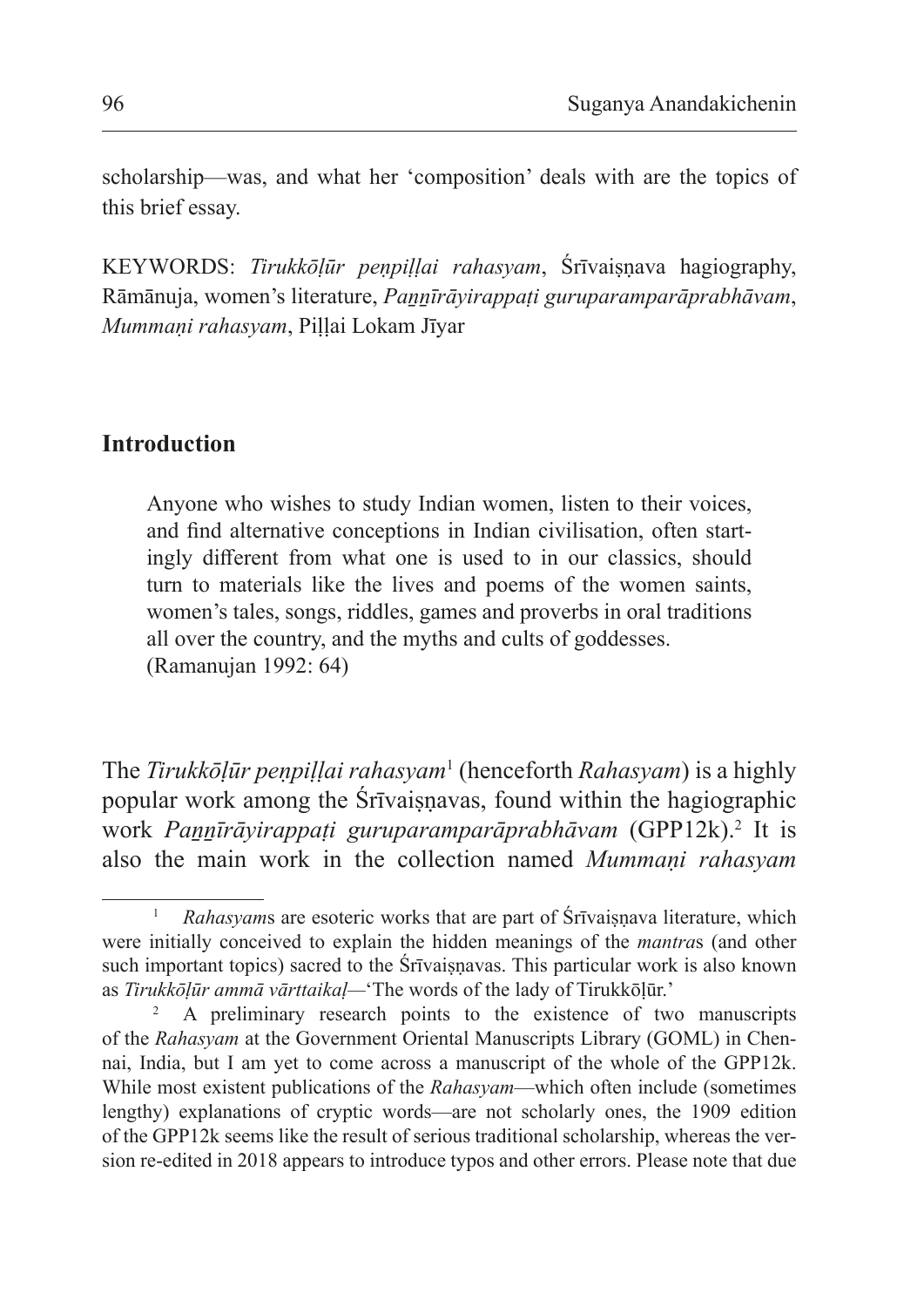('The three gems of *rahasyam*s' or 'the secrets of the three gems'), all consisting of words allegedly spoken by women. The *Rahasyam* is made up of rhetorical questions, which, in this case, are asked by an unknown woman in reply to Rāmānuja's query as to why she was leaving the sacred town of Tirukkōḷūr, which he was so eager to reach.3 These *vārttai*s ('phrases'), despite being words of humility, could sometimes come across as challenges, and at other times, as lecturing words: after all, they are pronounced by a woman who is justifying her decision to a man of Rāmānuja's calibre, answering him back with questions of her own. How is it then that the *Rahasyam* is not perceived as being transgressive? Has its persistent popularity been translated into further scholarship at the hands of the Srivaisnavas, who are known for their commentarial works? If not, in what way does this work and its popularity celebrate the crossing of boundaries and venturing into an almost exclusive male domain of literate scholarship by a random woman?<sup>4</sup>

#### **The question of authorship and date**

The authorship of this *Rahasyam* is doubly problematic, as we need to assert the authorship of this particular text (i.e. the *Rahasyam*), as well as that of the whole GPP12k. The latter is attributed to Piḷḷai

to the restrictions of movement caused by the pandemic, I have been unable to check any manuscripts for this article.

<sup>3</sup> The second work is known as the *Tiruvallikkēṇi peṇ rahasyam*, a set of 108 questions posed by a woman from Tiruvallikkēņi in reply to Maņavāļa Māmuni's (15<sup>th</sup> c.) three questions. The third and last one is called *Cinniyammāl rahasyam*, which consists of 24 questions asked by Cinnivammal in reply to the same number of questions posed by Ponnațikkāl Jīyar, Maṇavāḷa Māmuni's disciple. I plan to translate and study these works in the near future.

The only written Srīvaiṣṇava work attributed to a premodern woman so far is a commentary on the *Tiruvāymoḻi* (TVM), Tirukkōṉēri Dāsyai's ("handmaiden from Tirukkōṉēri," 13th c.?) *Tiruvāymoḻi vācakamālai* or *Vivaraṇaśatakam*. For more on this, see Narayanan 2002 and Young 1997.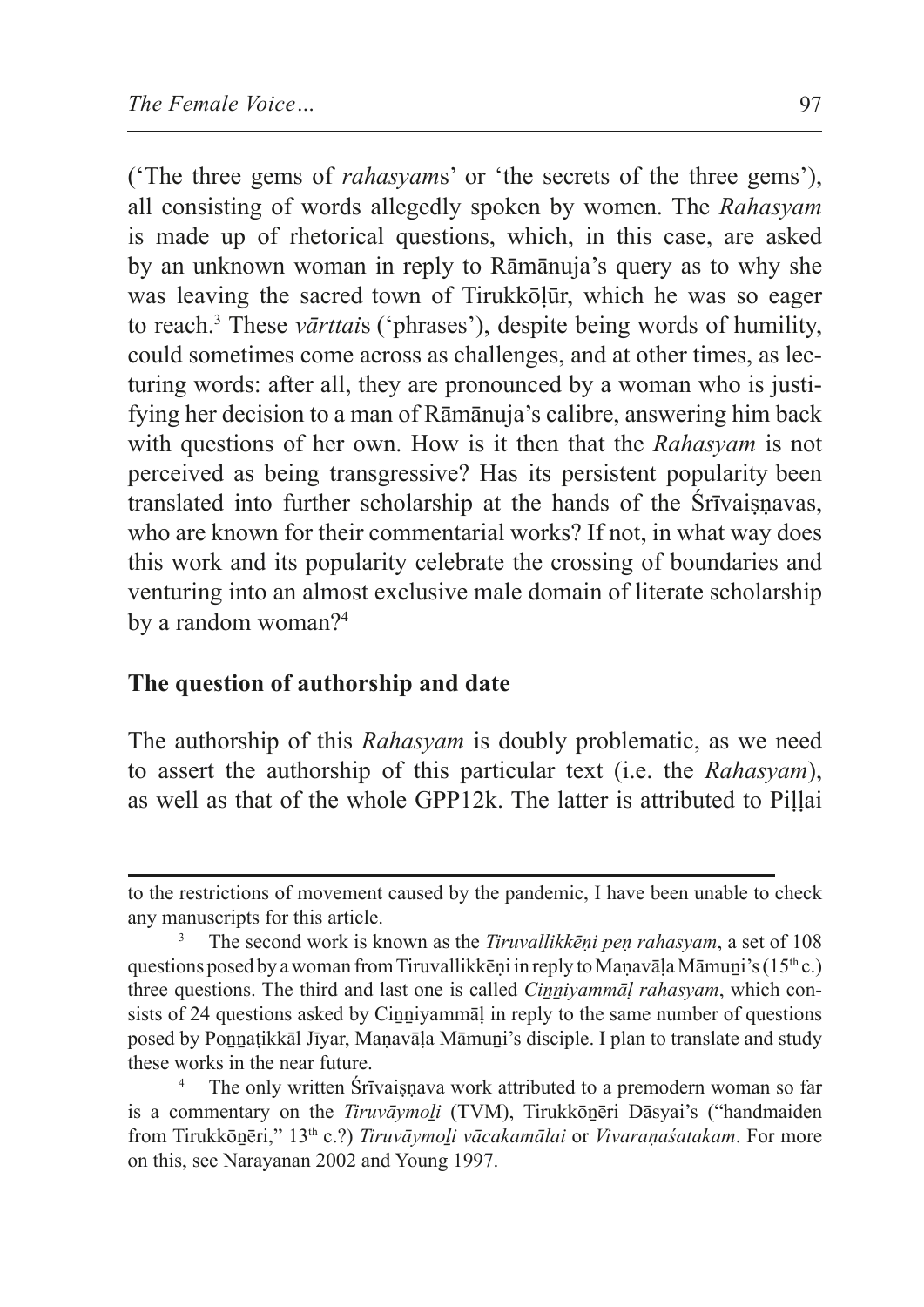Lokam Jīyar (ca. 16<sup>th</sup> c.)<sup>5</sup> by most scholars.<sup>6</sup> As for the *Rahasyam*, tradition has attributed it to a woman solely known after her native town, which, as we saw, plays a part in the story that states the origin of this work. She is almost a mythical figure, whose very existence can only be known through a brief mention in Nampillai's  $\bar{I}tu$ Bhagavadvisayam, a 13<sup>th</sup>-c. commentary on Nammālvār's Tiruvāy*moḻi*, 7 and through the GPP12, as far as I know. Was the *Rahasyam*  really authored by a woman? How do we assess that? Does it even matter, since the Śrīvaisnavas consider it a woman's work (and that is what matters most for this study)? Does the way Srīvaisnavas deal with this text still not show us their opinions on women theologians and authors?

<sup>&</sup>lt;sup>5</sup> See Kirusnamācāryar 2018 [1909]: ii–iv and Vēṅkatācāryar Svāmi (in Kiruṣṇamācāryar 2018 [1909]: xiii–xiv) for a discussion on the topic of authorship and dating. Kirusnamācāryar notes the abundance of interpolations and thinks that this work follows closely Piṉpaḻakiya Perumāḷ Jīyar's *Āṟāyirappaṭi guruparamparāprabhāvam* (GPP6k). Vēṅkaṭācāryar Svāmi convincingly argues that the GPP12k is the first part, and the *Yatīndrapravaṇaprabhāvam* is the sequel of Piḷḷai Lokam Jīyar's hagiographic work.

M. S. Ramesh (Ramesh 1996: 61) names Tiruvāymoli Piļļai (ca. 14<sup>th</sup> c.) as the author, which does not seem very likely to me, as Piḷḷai himself is mentioned as the source of a story which is reported by an Ācārya a couple of generations later ('Thus graciously said Tiruvāymoli Pillai, according to the Periya Jīyar of Vānamāmalai'; See Appendix for the whole passage). It is, of course, possible that this particular passage is a later addition. Unless I thoroughly study the whole work and separate the original layer(s) from later additions, I will not be able to pronounce myself on the topic in a definite way.

I found this reference at an advanced stage of the publication of this article, and have therefore been unable to deal with it more amply. This extract from the *Īṭu* commentary on *Tiruvāymoḻi* 6.7.1 only gives an outline of the story: *emperumāṉār teṟkē eḻuntaruḷā niṟka, etirē varukiṟāḷ oru peṇpiḷḷaiyaik kaṇṭu, 'eṅku niṉṟum?' eṉṉa, 'tirukkōḷūril niṉṟum' eṉṉa, 'a- ūril pukka peṇkaḷum pōka kaṭavar āy iruppārkaḷō?' eṉṟaruḷic ceytār* - 'When Rāmānuja graciously went to the South, he saw a woman coming in the opposite direction, and asked [her], 'Where from?' As [she] said,'From Tirukkōḷūr', he graciously said, 'Can women who have entered that town even leave [it]?' In this kernel of the anecdote, which ends here in the  $\bar{I}tu$ , the woman is thus neither named, nor identified. Moreover, she does not say much either.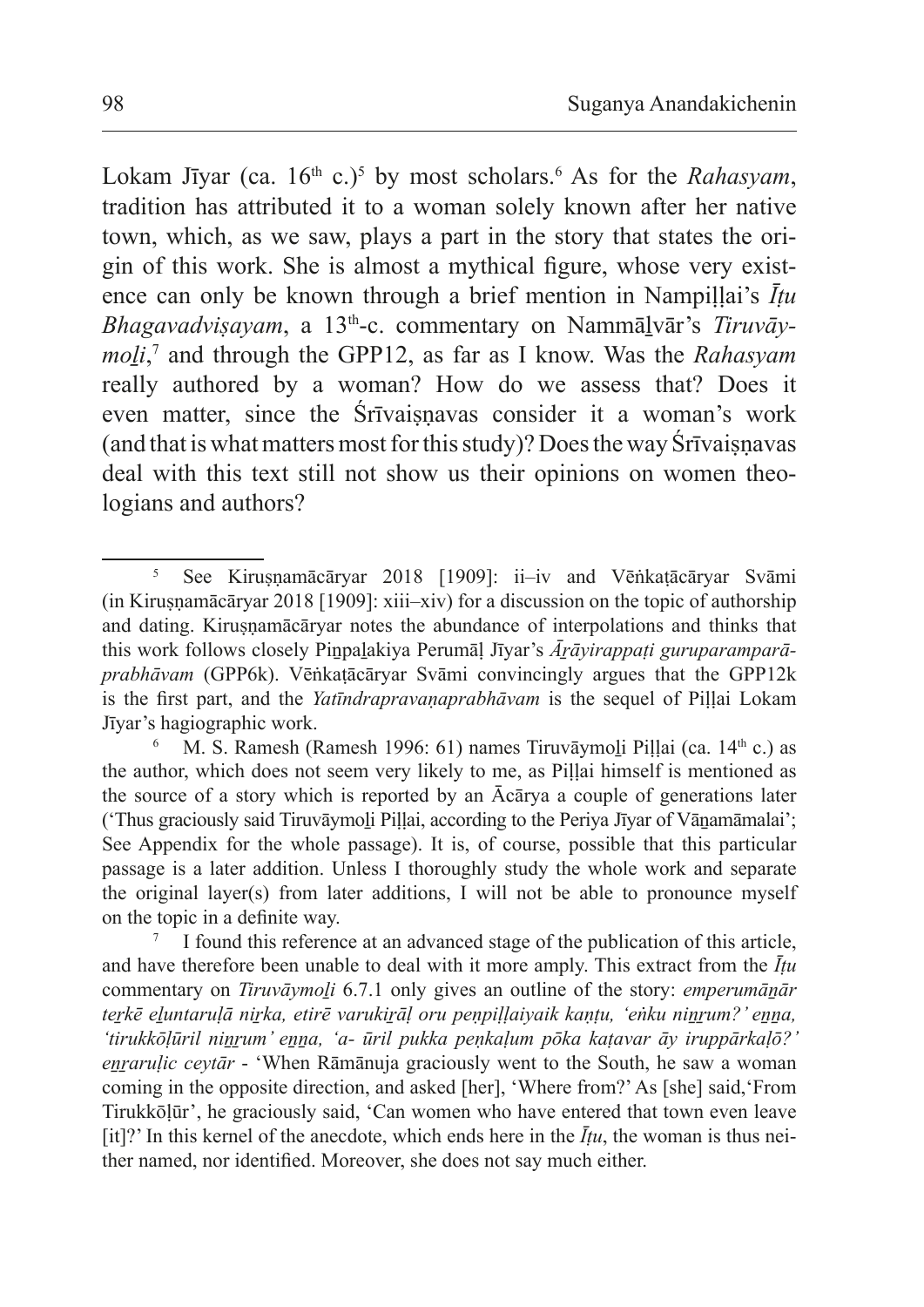The GPP12k contains interpolations (See fn 6).<sup>8</sup> Is the *Rahasyam* one such passage? It is not really possible to say. While *guruparamparā*s such as the *Divyasūricaritam* (DSC) and the GPP6k tell the life stories of the Āḻvārs and mostly of well-known Ācāryas (such as Rāmānuja or Manavāla Māmuni), the GPP12k includes stories of lesser known Śrīvaiṣṇavas, including non-Brahmin ones and women. It may have been within this framework that both the story and the words of this lady were included in it. Were they written by Jīyar in order to show that the Śrīvaisnava fold is open to one and all, and values everyone? Or were they truly words of someone else, possibly a woman, which circulated in Jīyar's times although barely hinted at (and *en passant*) in the *Īṭu*, and which Jīyar incorporated in his work, glossing them in his own words? It is possible, but we cannot prove or disprove this hypothesis. But would the Srīvaisnavas deliberately indulge in and perpetuate a *fictio poetica* in order to further their own agenda, whatever it may be? It is hard to say.

Given the authorship issues, dating this composition is also difficult. If written by Piḷḷai Lokam Jīyar, then the GPP12k probably belongs to the 16<sup>th</sup> c., with the *Rahasyam* possibly forming an older layer.<sup>9</sup> This last hypothesis is plausible, asthe language used in the *Rahasyam* seems different from the rest of the work (see below). But it seems doubtful whether it really belonged to Rāmānuja's period as it claims to.10 Given

<sup>8</sup> See also Caṭakōpaṉ's (Caṭakōpaṉ 2008) pick of the *vārttai*s that he considers as interpolations in fns 50, 51, 53, 56 and 58.

<sup>9</sup> If the *Rahasyam* is an interpolation, then the best we can do is to suggest a *terminus ante quem* based on the date of the two palm-leaf manuscript copies that exist at the GOML (see fn 7), which I have not had the occasion to check yet. If Tiruvāymoli Piļļai is the author, then it would be from the  $13<sup>th</sup>$  c., which does not seem plausible to me, especially since the language itself does not seem that old.

It is also difficult to see how words addressed to Rāmānuja could refer to him in the 3rd person (indirectly in *vārttai*s 57, 71 and 72, and directly, albeit euphemistically, in 62; see fn 52 for another point of view on the last occurence). Moreover, his disciples' disciples, such as Parāśara Bhaṭṭa, are also mentioned, which seems to weaken the particular date claim. As for a sample of the Tamil language closest to Rāmānuja's time, space and thought, we only have Tirukkurukai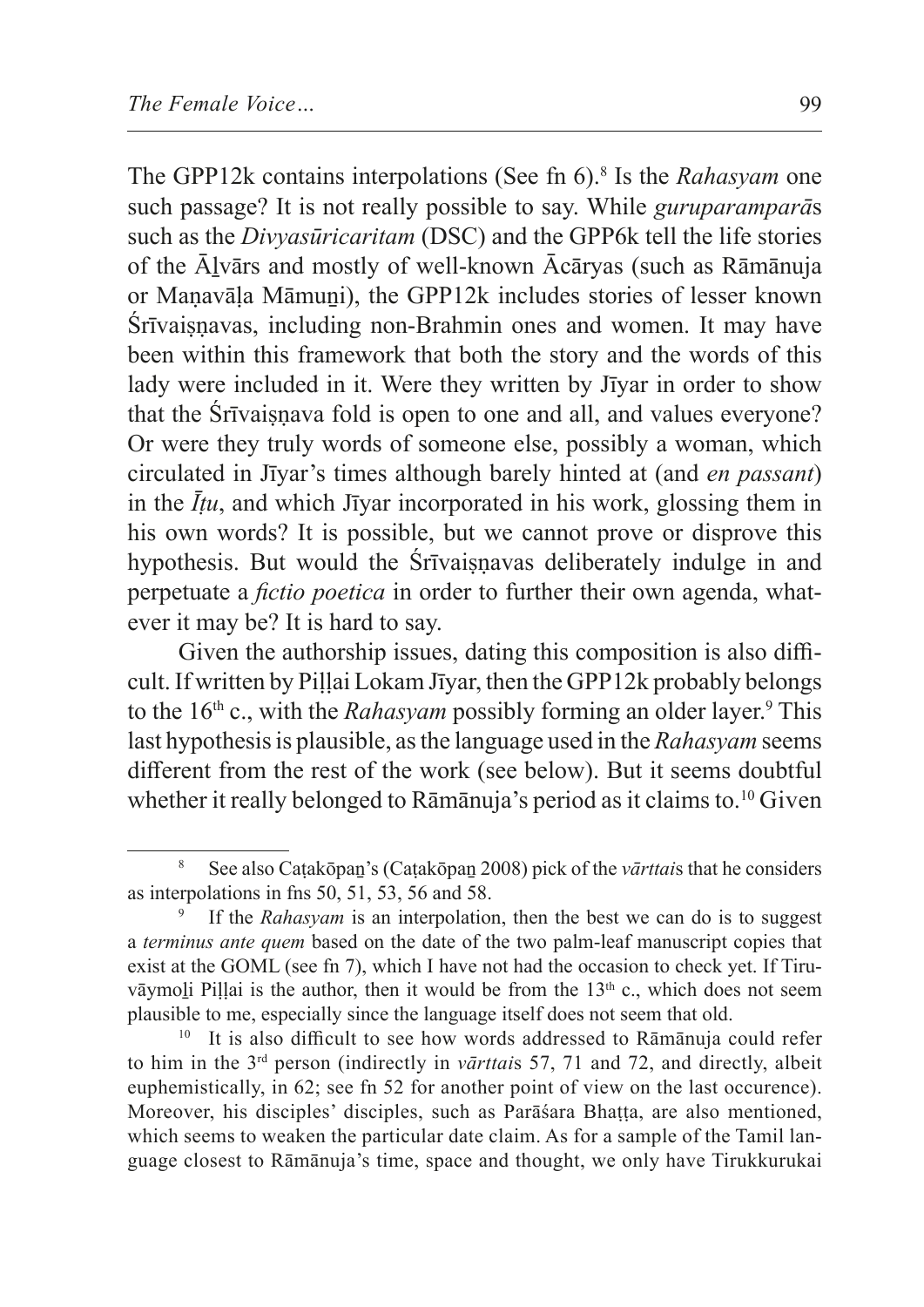that a few Srīvaiṣṇava Ācāryas are mentioned in it (see Table 1), and because the latest of them seems to be Parāśara Bhatta, we could presume that these sayings originated around his lifetime (ca  $12<sup>th</sup>$  c.). However, this reconstruction could be endangered by a seeming quotation from Manavāla Māmuni's (15<sup>th</sup> c.) work (see fn 28). Further questions arise in this connection: Could it be that this expression (*piñc' āy paḻuttāḷ*—'She who ripened while being unripe') was used by someone before Māmuni, who simply re-used it?<sup>11</sup> Or, could this particular *vārttai* (11) be a later insertion? But then, there are a few other *vārttai*s (60, 61, 73, 76, 78) that seem to mention events that could not have happened before this alleged meeting between Rāmānuja and the woman. How could we explain them? Are they all later insertions? Or could they be signs that the author, while in the process of making their words seem to have come from older times than they really were, included later elements in a fit of oblivion or distraction? If so, why did she most scrupulously try to limit herself to mentioning people who lived during or before Rāmānuja's lifetime? Is this an attempt at building a certain aura around this teacher?<sup>12</sup>

Pirāṉ Piḷḷāṉ's commentary on the *Tiruvāymoḻi*, the *Āṟāyirappaṭi*, and a couple of other poetic works, e.g. Tiruvaraṅkattu Amutanār's *Irāmānuca nūrrantāti* and Aruḷāḷa Perumāḷ Emperumāṉār's *Jñānasāram-Prameyasāram*. Being of a different genre and size, it is a challenge to compare them with the language used in the *Rahasyam*.

Caṭakōpan (Caṭakōpan 2008: 88) states that commentators have used this expression to refer to Āṇṭāḷ, but does not give any precise source. I am yet to come across this expression elsewhere, as neither the electronic text of Periyavāccāṉ Pillai's commentary on Ānṭāḷ's *Nācciyār tirumoḷi*, nor Piḷḷai Lokam Jīyar's commentary on the *Upatēca rattiṉamālai* have yielded anything.

 $12$  Besides, how could the story of a relatively unknown (possibly fictional) person, Koṅku Pirātti, be known within her lifetime by a woman of a different region? See also fn 49.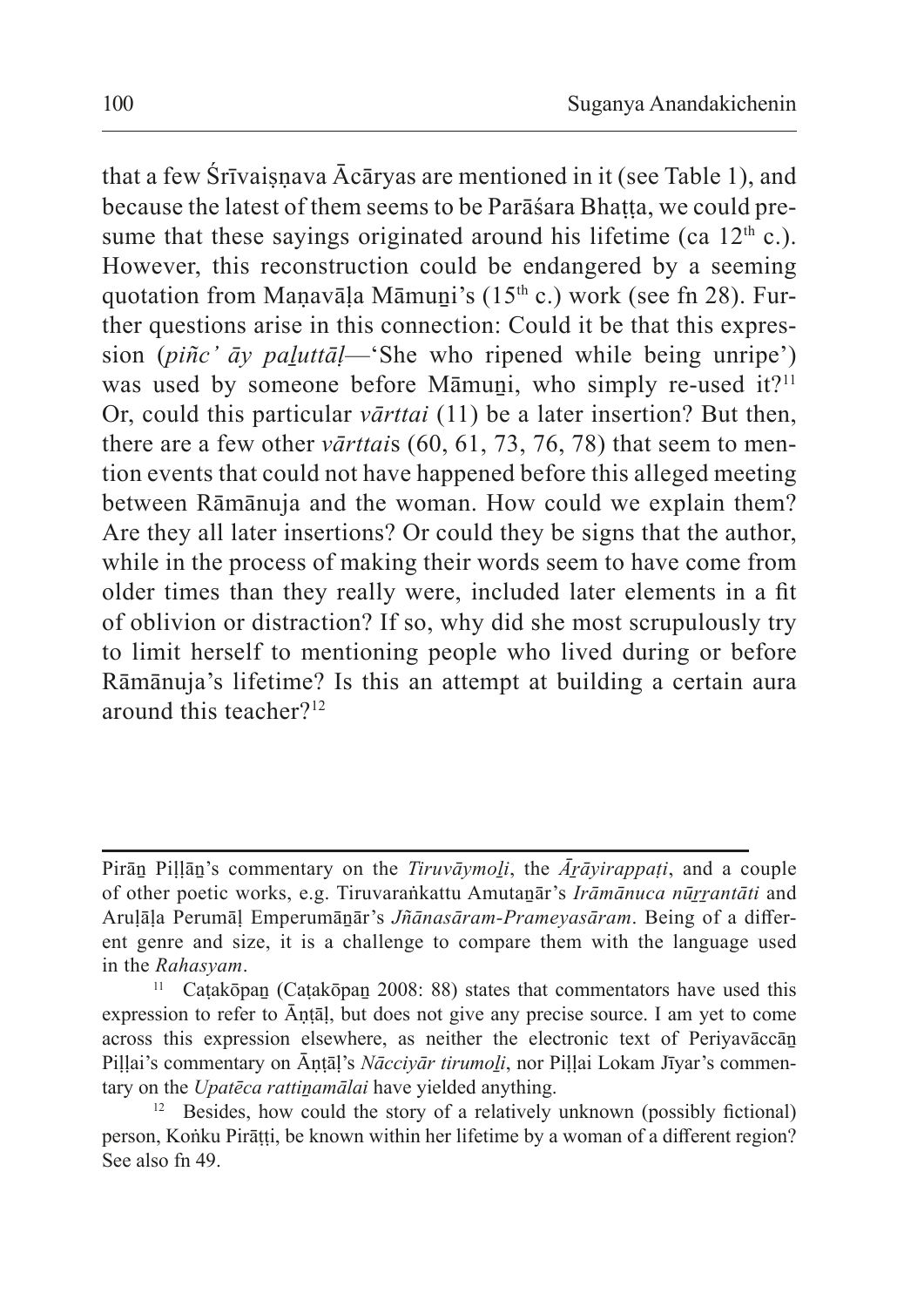| No of<br>vārttai | Name/expression given<br>in the Rahasyam              | Relation to Rāmānuja     |  |  |
|------------------|-------------------------------------------------------|--------------------------|--|--|
| 57, 71, 72       | Rāmānuja (unnamed, only alluded to)                   |                          |  |  |
| 62               | <i>Emperumānār</i> (Rāmānuja)                         |                          |  |  |
| 37               | Tirukkaccinampiyār (Tiruk-<br>kacci Nampi/Kāñcīpūrņa) | teacher                  |  |  |
| 56               | Vaṭuka nampi                                          | disciple                 |  |  |
| 59               | Nāthamuni                                             | (Yāmuna's grandfather)   |  |  |
| 60               | Mārutiyāņțān (Ciriyāņțān)                             | disciple                 |  |  |
| 61               | $\bar{A}$ <i>lvān</i> (Kūrattā <u>l</u> vān)          | disciple                 |  |  |
| 63               | Nallān (Nallān Cakravarti)                            | disciple                 |  |  |
| 64               | Āļavantār (Yāmunācārya)                               | teachers' teacher        |  |  |
| 65.              | Teyvavāriyāņțān                                       | (Yāmuna's disciple)      |  |  |
| 66               | Amutanār (Tiruvarankattu Amutanār)                    | disciple                 |  |  |
| 69               | Periya Nampi (Mahāpūrņa)                              | teacher                  |  |  |
| 70               | Tirumālaiyāņțān                                       | teacher                  |  |  |
| 71               | Tirukkōṭṭiyūr (Nampi)                                 | teacher                  |  |  |
| 73               | Naraiyūrār (Naraiyūr Araiyar)                         | disciple                 |  |  |
| 75               | Tirumalai Nampi                                       | uncle? and teacher       |  |  |
| 78,80            | [Parāśara] Bhattar                                    | disciple's son/disciple  |  |  |
| 79               | Empār (Govinda Bhațța)                                | disciple                 |  |  |
| 81               | [Villipputtūr] Pakavar                                | $\overline{\phantom{a}}$ |  |  |

Table 1. A list of (possibly) historical people mentioned in the *Rahasyam* (and who are attested in other works)

Other possibly historical people are the lady from Koṅku (40) and Kanapurattāl (76).

## **Language and structure of the** *Rahasyam*

The GPP12k is composed in Manipravalam, a highly Sanskritized form of Tamil, a veritable lingua franca for many Śrīvaisnava Ācāryas,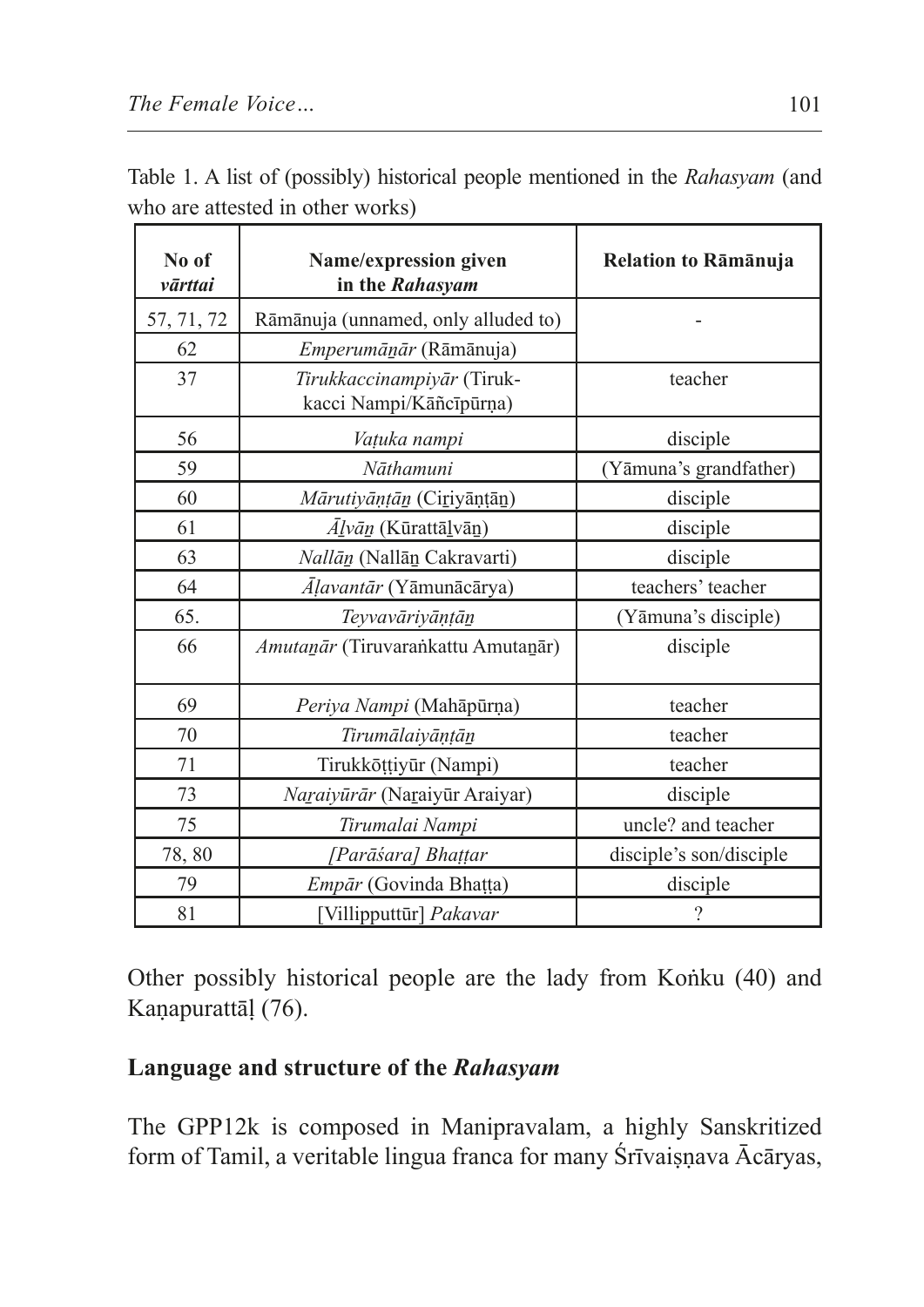as we can see from the sample text which introduces and concludes the *Rahasyam* (See Appendix). As for the *Rahasyam* itself, its language can be better defined as Tamil, rather than Manipravalam, especially when compared with the rest of the GPP12k. For, after all, most of its Sanskrit-origin words are proper names.

The work itself is a set of 81 rhetorical questions, which the Tirukkōḷūr lady fires away in reply to Rāmānuja's original questions. And the interrogative sentences merely replace a negative answer, as the expected reply is no.13 The narratorial voice, which does not allow us to determine its gender, is always the grammatical subject. Each question includes a comparison, and roughly follows the pattern: 'Did I do such-and-such thing, like so-and-so did?' The so-and-so often includes a name of a real or epic/Purāṇic character, both male and female (both at times suffixed with a honorific marker, e.g. *tirumaḻicaiyār* in 13 and *devakiyār* in 22), and even non-human (the elephant in 42). And their action refers to something praiseworthy that they did. The Tirukkōḷūr lady asks whether she accomplished such great actions in order to deserve staying at an auspicious place like Tirukkōḷūr.

The *vārttai*s themselves are elliptical, and sometimes downright cryptic. For example, "Do I not know of 'another God,' like Madhurakavi did?"  $(21)$  But then, a Srīvaisnava audience would either have a teacher to explain to them what is not self-evident, or they would

<sup>&</sup>lt;sup>13</sup> One of the anonymous reviewers made the following interesting point: "... the meaning of the verb in this particular form (ceyteno, enreno etc.) can be understood as the exclamation, such as: didn't I do...?, didn't I say ? (whether I did not do?)—as a positive statement. In this case the author being a *bhakta* addresses the God saying that he/she identified himself/herself (or melting) with the heroes mentioned. And, perhaps, it is a kind of a complaint: I did all this things but you do not gratify me (also a typical motive in *bhakti* poetry). It is but a suggestion but I think this approach is possible. (sic)" While this certainly is a possibility, I have simply followed the traditional interpretation here, which fits best with the context given for the birth of this *Rahasyam.* Besides, with all the will in the world, the lady of Tirukkōḷūr could not possibly have given up her body like the ascetic's wife (3) or served human flesh to God like Ghantākarna (6). So I am not sure that the interpretation would be entirely possible.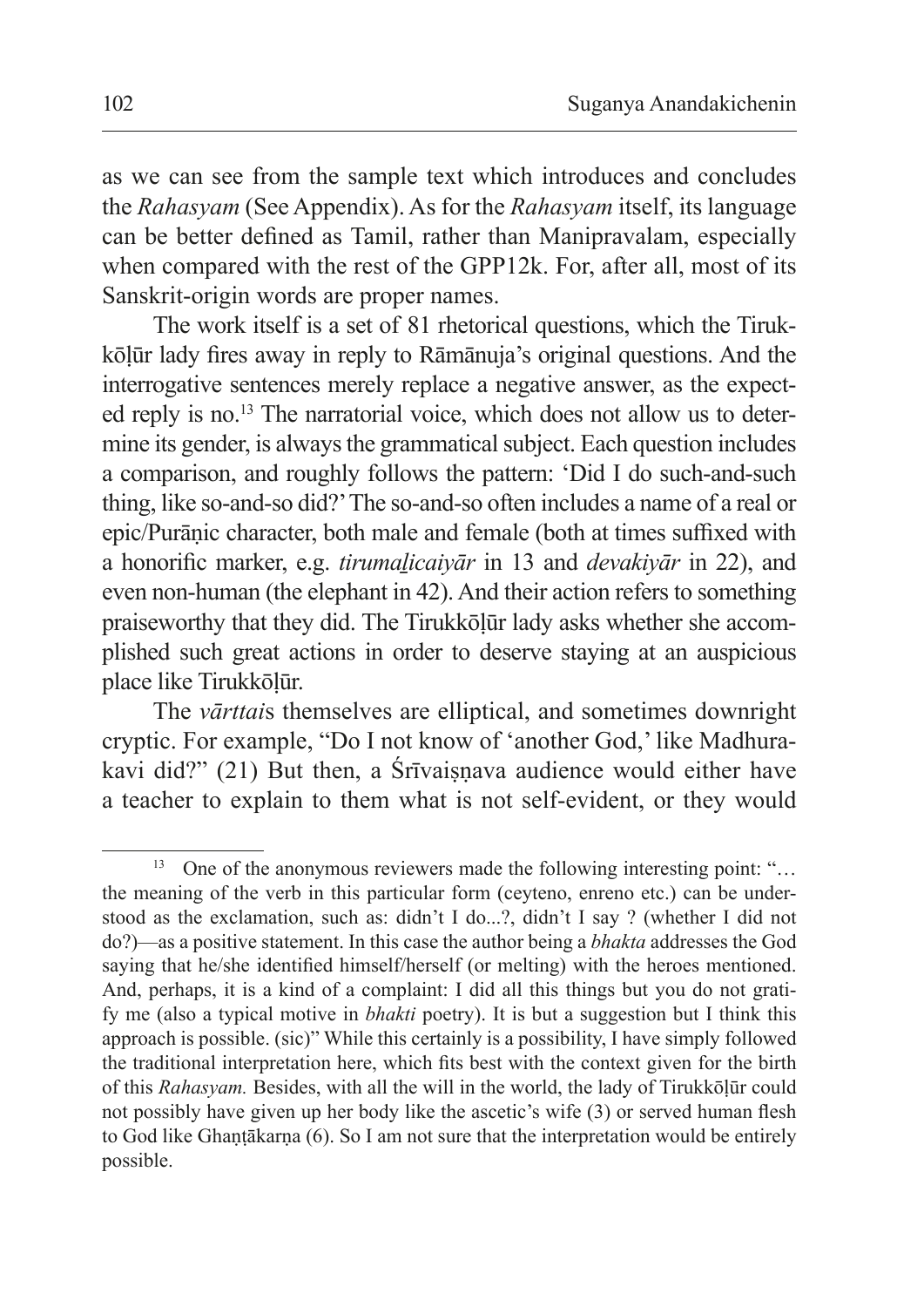be knowledgeable enough to understand on their own (e.g. who Madhurakavi is and what is meant by his not knowing another God but his teacher Nammāḻvāṛ), for the *Rahasyam* was definitely written by a Śrīvaisnava for fellow Śrīvaisnavas, as the references to their Ācāryas<sup>14</sup> and the Śrīvaiṣṇava *paribhāṣai* ('jargon')15 show.

### **The contents of the** *Rahasyam*

Each *vārttai* gives a name or an epithet of a character or person, which makes the *Rahasyam* rich in stories and allusions, and possibly in historical events. Other than the Śrīvaiṣṇava Ācāryas (and other potentially historical, or at least non-epic/Purānic people), most other characters belong to the two Sanskrit epics and the Purāṇas,16 mostly the *Bhāgavata purāna*, although the source of the Krsna stories for the author could also be the Ālvār poetry.

The prominence of Rāma-related stories (21 or 22 of them) is unsurprising, given the obvious preference for this incarnation over Krsna or any other for the Śrīvaisnava Ācāryas (especially those from  $\text{S}\bar{\text{r}}$  irraṅgam<sup>17</sup>), from at least Nampillai onwards.<sup>18</sup> Krsna follows, with 14 allusions or direct mentions.19 As for women characters, 14 of them are mentioned in the *Rahasyam*, which represents one fifth of all references. While this does not allow us to deduce the gender of the author, it does help us note that there may be a will to have a relatively balanced list of men and women.

<sup>14</sup> For example, Kūrattāḻvāṉ, one of Rāmānuja's disciples.

<sup>15</sup> For example, the expression *periya uṭaiyār* ('the elder lord') is used to refer to Jaṭāyu (48), and *perumāḷ* ('great man') for Rāma.

<sup>&</sup>lt;sup>16</sup> There are a few exceptions, like King Tontaimān  $(5)$ , who appear in minor Purānas.

<sup>&</sup>lt;sup>17</sup> See Narayanan 1994 for more on this topic.

<sup>&</sup>lt;sup>18</sup> In at least two cases, we can see that non-Vālmīkian stories were also known to the author, e.g. the help of the squirrels in the building of the causeway (25), or Ahalyā turning into a stone (10).

<sup>19</sup> Rāma: 4, 7, 10, 17, 18, 19, 20, 25, 27, 29 (32), 35, 39, 45, 46, 47, 48, 49, 50, 53, 54, 67. Kṛṣṇa: 1, 2, 3, 6, 16, 22, 23, 24, 26, 28, 43, 44, 52, 55.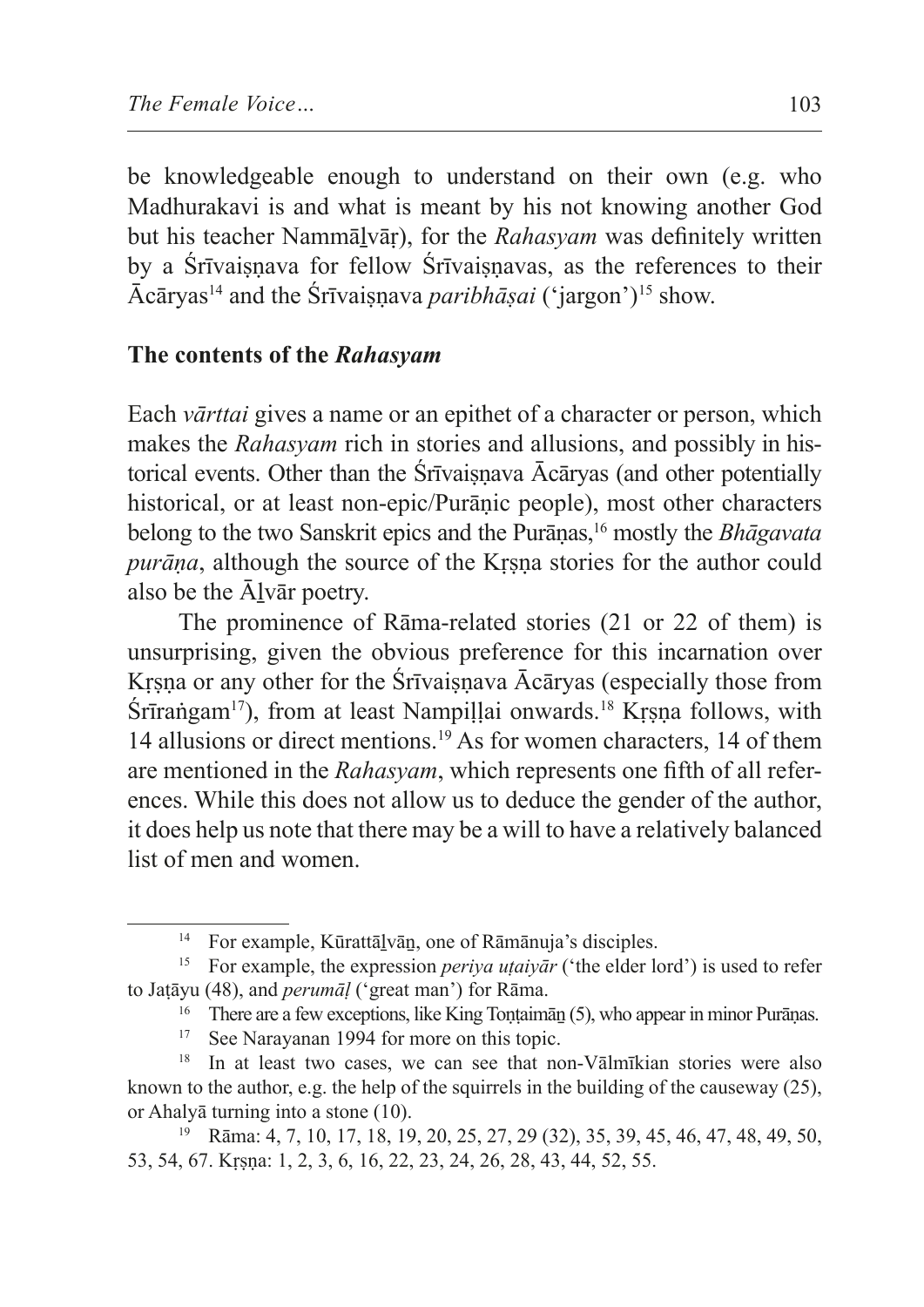|               |           |                                                              |             | The ascetic's         |
|---------------|-----------|--------------------------------------------------------------|-------------|-----------------------|
|               |           |                                                              |             | wife $(3)$ ,          |
|               |           |                                                              |             | Anasūya (7),          |
|               |           |                                                              |             | Ahaly $\bar{a}$ (10), |
|               |           |                                                              |             | Devakī $(22)$ ,       |
|               |           |                                                              | Semi-divine | Yaśodā (24),          |
| <b>Divine</b> |           | Goddess [Sītā] $(4)$                                         | women       | Sabarī (50),          |
| women         |           |                                                              |             | Draupadī (55)         |
|               | divinised | $\bar{A}$ ntāl (11)                                          |             |                       |
|               |           |                                                              |             |                       |
|               |           | The woman from Konku (40),                                   |             | Trijațā (18),         |
| <b>Humans</b> | others    | the hunchbacked woman (43),<br>the woman from Kanapuram (76) | rāksasīs    | Mandodarī (19)        |

Table 2. Women referred to in the *Rahasyam*<sup>20</sup>

It is noteworthy that no stories from the Vedas or the Upaniṣads, which are traditionally considered as parts of the Vedas, are mentioned. Could that be because women were not supposed to know them?<sup>21</sup> It is hard to say, although it does seem that the author remains on safe ground.

In contrast, Srīvaisnava theological ideas and ideals abound, for example, having absolute faith in God (e.g. 42, 55); respecting the Ācāryas more than God (e.g. 21, 56, 60, 61, 65, 76); considering that being a Srīvaisnava is more important than the caste one is born into (63, 69); believing oneself to be inferior (75), especially to the other Śrīvaisnavas; being favourable to God  $(17, 27)$ ; and serving God (e.g. 31, 36, 37, 41, 46, 54). It does not seem that anything in this text could go against the Śrīvaiṣṇava beliefs, there is nothing revolutionary, nor are there ideas which advocate anything for women, for example.

<sup>&</sup>lt;sup>20</sup> Please note that some categories might overlap, and some women are difficult to fit into any.

<sup>&</sup>lt;sup>21</sup> It would be worthwhile to see what this author's Brahmin/non-Brahmin counterparts did, but that is beyond the scope of this essay.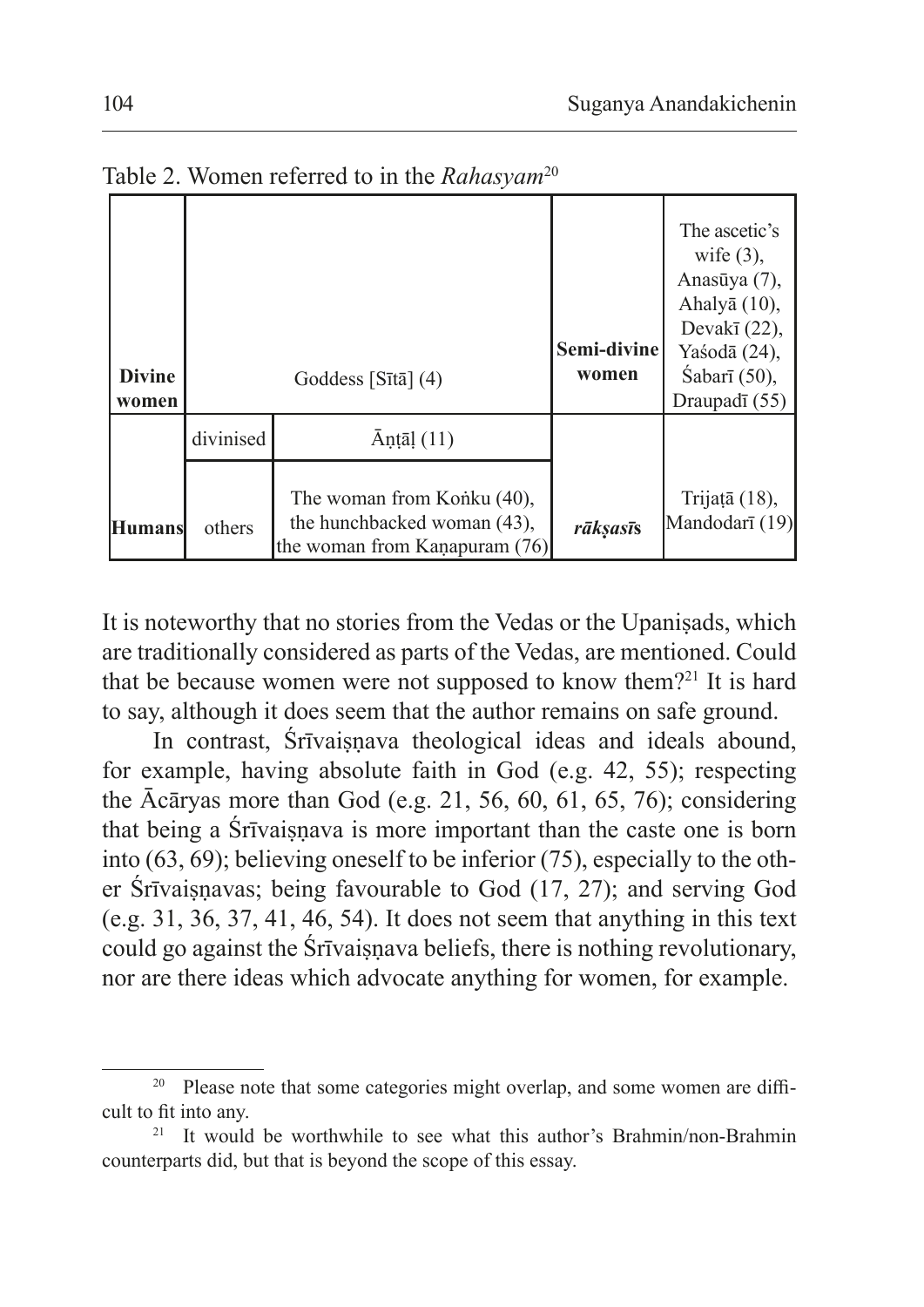The author's extensive knowledge is unquestionable: s/he knows and uses various sources, but also glosses words from original texts freely or even quotes them directly sometimes: thus, reported speech from epic and Purāṇic works is common (e.g. Dhruva's words in 8, Kṛṣṇa's parents' in 23 and Vasistha's in 39). Direct quotes also exist: Periyālvār's, Nammāḻvār's, Kulaśekhara Āḻvār's and Madhurakavi's words are quoted in 11, 14, 15, and 21 respectively. The most striking direct quote is: *ahaṃ vedmi* ('I know'), a direct Sanskrit quotation from VR 1.18.4 (in 20), which shows that the author was exposed to this language; and Manavāla Māmuni's words in 11, which we discussed above in connection with the dating.

Let us now read through the *Rahasyam* in order to try and answer some of the questions that we have raised.

#### *Tirukkōḷūr penpiḷḷai rahasyam*: text and translation<sup>22</sup>

#### **1.** *aḻaittu varukiṉṟēṉ eṉṟēṉō akrūrarai pōlē?*

 $\rightarrow$  Did I say 'I will bring [Krsna]' like Akrūra did?

V:23 1b *varukiṉṟēṉ* T1; *varukiṟēṉ* T2+T3+T4

This text is based on the Kirusṇamācāriyar edition of 2018, which itself is based on a 1909 edition. I have corrected some typographic errors, solved the sandhi, and checked for variants in a couple of printed editions of the *Rahasyam* while waiting to check the existent manuscripts. Please note that the Kiruṣṇamācāriyar edition (2018) gives the text in Tamil with numerical diacritics to mark the Sanskrit sounds that do not exist in Tamil (e.g. *ka, ka2, ka3, ka4* refer to *ka, kha, ga, gha*). Therefore, I have directly given the word with the proper diacritics. I have not modified the text while transliterating, except when I found obvious typos. While it is true that the text is Tamil (more than Manipravalam), except perhaps for the proper nouns, because the transliteration corresponds to an edition that marks out the Sanskrit syllables, I have done the same.

In the notes following each statement, I have tried to give the context which will help the reader understand the meanings of the elliptical *vārttai*s (>), and give a source when it is known to me. Please note that the sources I cite are not necessarily the only ones orthe oldest for any given story. Between {} I have given the traditional interpretation (based on Velukkudi n.d.) on what the specific quality is, which the lady claims to be lacking.

<sup>&</sup>lt;sup>23</sup> V = variants. T1 = Kiruṣṇamācāryar edition; T2 = Rāmānujan edition; T3  $=$  Caṭakōpan edition; T4 = Velukkudi. Between '{}' are additional variants that are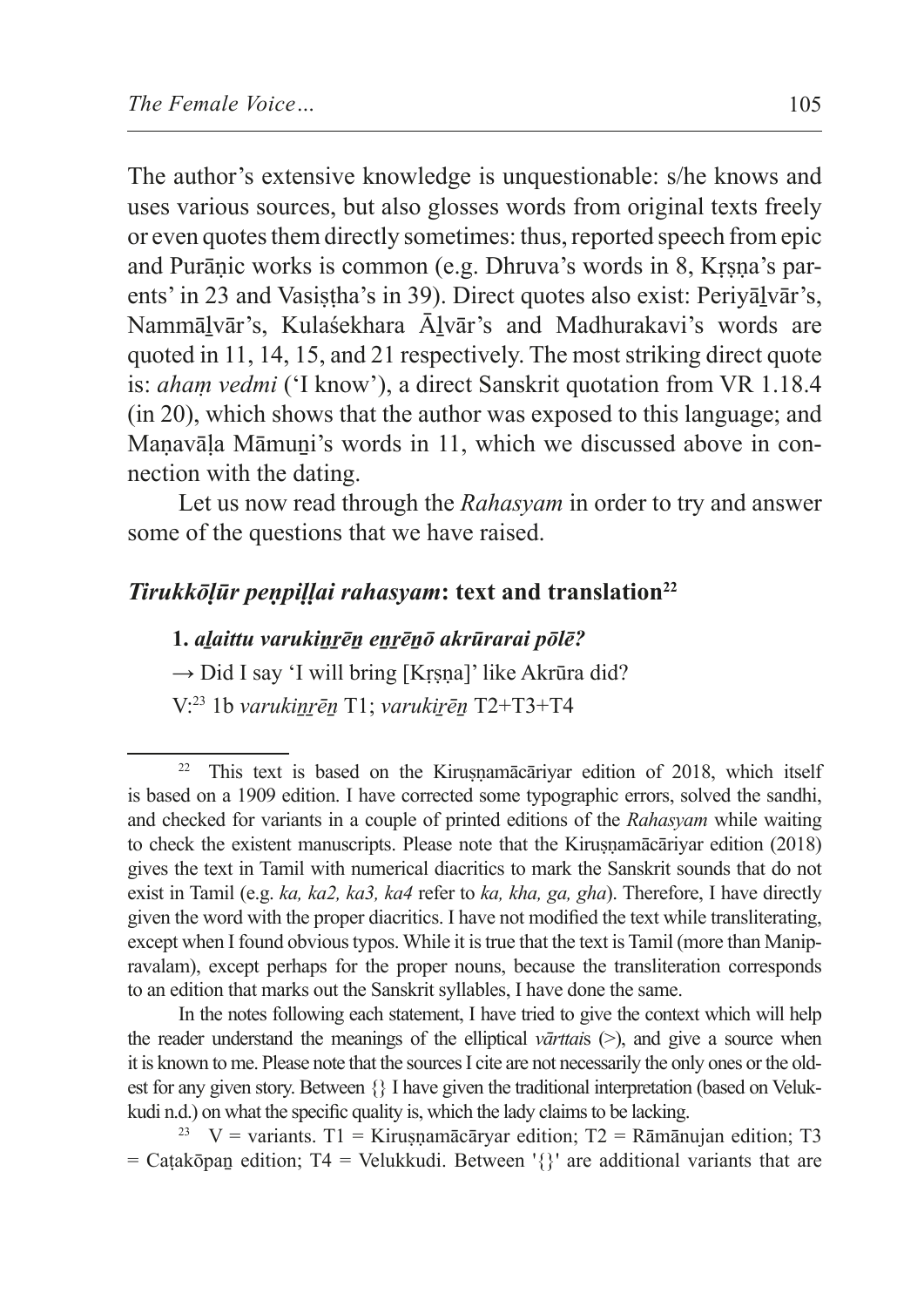> Akrūra agreed to bring Kṛṣṇa to Mathurā as per the order of Kaṃsa, who planned to kill Him (BhP 10.38) {bringing God along and eagerness in meeting the Lord}

#### **2.** *akam oḻittu viṭṭēṉō vidurarai pōlē?*

 $\rightarrow$  Have I cleared the house/the mind<sup>24</sup> like Vidura did?

V: 2bc *oḻittu viṭṭēṉō* T1+T2+T4; *oḻintuviṭṭēṉō* T3

> Vidura cleaned his house for Kṛṣṇa's visit/ his heart to let Him in (MBh. 5.89) {being with a pure heart}

## **3.** *dehattai viṭṭēṉō ruṣipatniyai pōlē?*

 $\rightarrow$  Did I give up the body like the ascetic's wife?

> When Kṛṣṇa asked some ascetics to feed Him and His friends, they ignored the request. Their wives, however, did feed the boys, disobeying their husbands. But one of them, who was kept back by force by her husband, gave up her life (BhP  $10.23$ )<sup>25</sup> {giving up the body if His grace is not forthcoming}

#### **4.** *daśamukhaṉai ceṟṟēṉō pirāṭṭiyai pōlē?*

 $\rightarrow$  Did I kill/hate the ten-headed one, like the Lady [Sītā] did?

mentioned by each edition. Please note that I have recorded only the significant variations, and left out the differences when I suspected a typo, a different way of transcribing a Sanskrit word in Tamil or sandhi-related choices. Also, in the construction *X pōl*  ('like X'), X can sometimes take the accusative in Tamil (*X-ai*), and T3 seems to prefer to have the accusative marker, while the others do not (NB: Kiruṣṇamācāriyar 2018 is not consistent with the usage of the accusative, but I have followed the edition all the same). So I have also ignored that 'variant', especially since it is not clear what T3's sources are.

<sup>&</sup>lt;sup>24</sup> *Akam* can mean both in Tamil, and both are true in the case of Vidura. It might also be possible to read this as  $akam = aham + olittu$  viṭṭēṇō = have I destroyed 'I' (in the sense of egotism). Caṭakōpaṉ (Caṭakōpaṉ 2008: 18) takes it this way.

 $25$  Another version suggests that she did so because she was not taken back by her husband (Velukkudi s.d.: 3).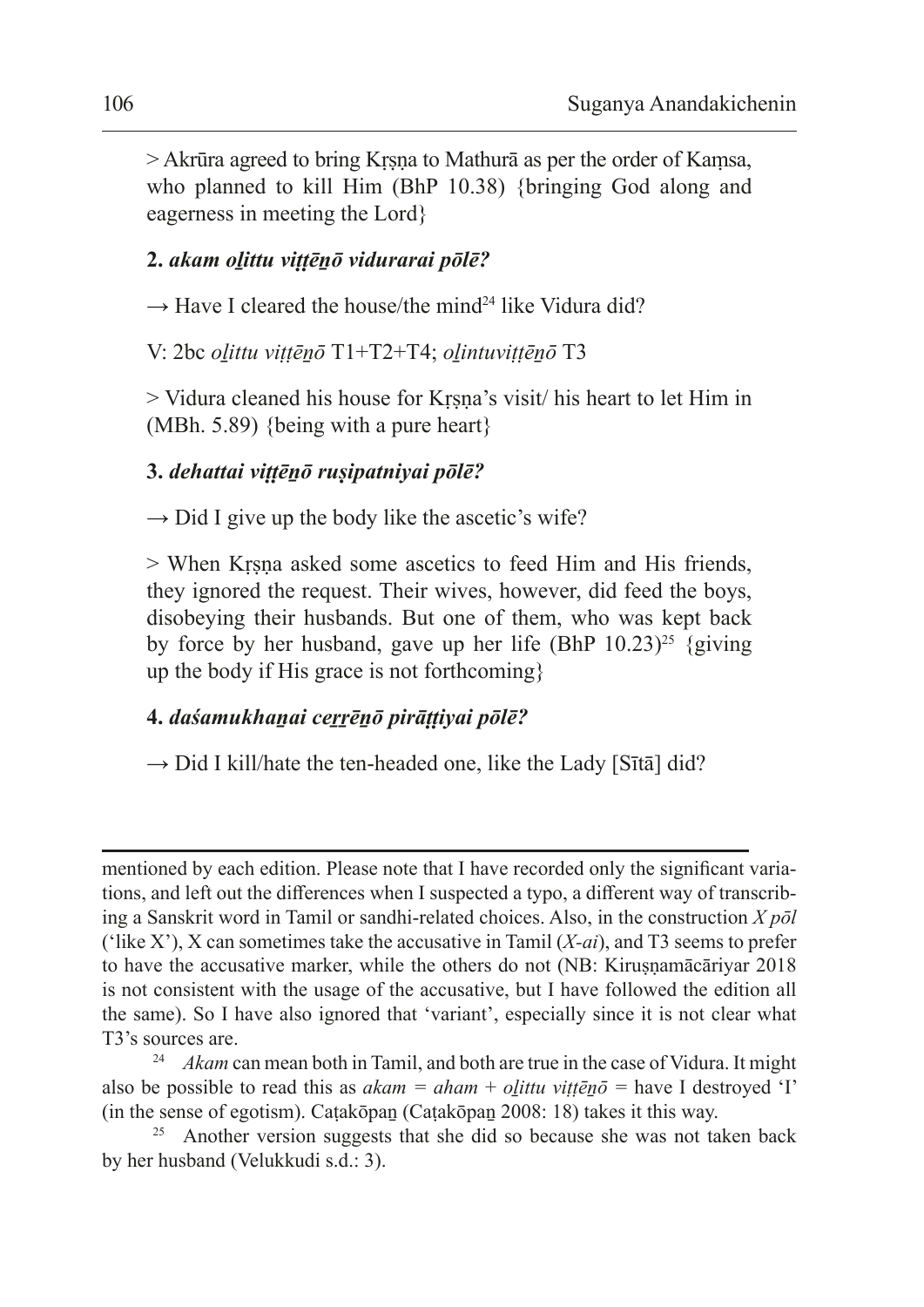> Sītā indirectly killed Rāvaṇa/ She detested all the offers of luxury that he made Her (See for example, VR 5.19–20) {staying firmly dependent on no one but the Lord}

## **5.** *piṇam eḻuppi viṭṭēṉō toṇṭaimāṉai pōlē?*

 $\rightarrow$  Did I revive a corpse, like [King] Tontaimān did?

> A Brahmin requested the king to take care of his family while he was away in Kāśī. When he later sent for them, the king realised that he had neglected his duty and the family had died. He then worshipped Veṅkaṭeśvara, who resuscitated that Brahmin family<sup>26</sup> {possessing such love for God}

### **6.** *piṇa-virunt' iṭṭēṉō kaṇṭhākarṇaṉai pōlē?*

 $\rightarrow$  Did I serve a feast of corpse, like Ghantākarna did?

> Ghaṇṭākarṇa, a Rākṣasa, offered a Brahmin's corpse to Kṛṣṇa as per the Rākṣasa custom, as a result of which he reached Vaikuṇṭha (*Bhaviṣya purāṇa* 80–92) {worshipping God everyday, which will destroy karma}

#### **7.** *tāy kōlam ceytēṉō anasuyai pōlē?*

 $\rightarrow$  Did I adopt the form of a mother, like Anasūyā did?

> This is a reference to Anasūyā acting as a mother to Sītā during the initial part of Her stay in the forest (VR 2.110) {feeling motherly affection for God}

## **8.** *tantai eṅkē eṉṟēṉō dhruvaṉai pōlē?*

 $\rightarrow$  Did I say, 'Where is [my] father['s lap]?', like Dhruva did?

> The child Dhruva sought to sit on the lap of his father, who ignored him in favour of his stepbrother. Dhruva then went

<sup>26</sup> Velukkudi (s.d.: 5) cites as a source for this story the *Veṅkaṭācala māhātmya* 10 (which I have been able to trace) in the *Tīrthakāṇḍa* of the *Brahmāṇḍa purāṇa*, which I have not been able to trace.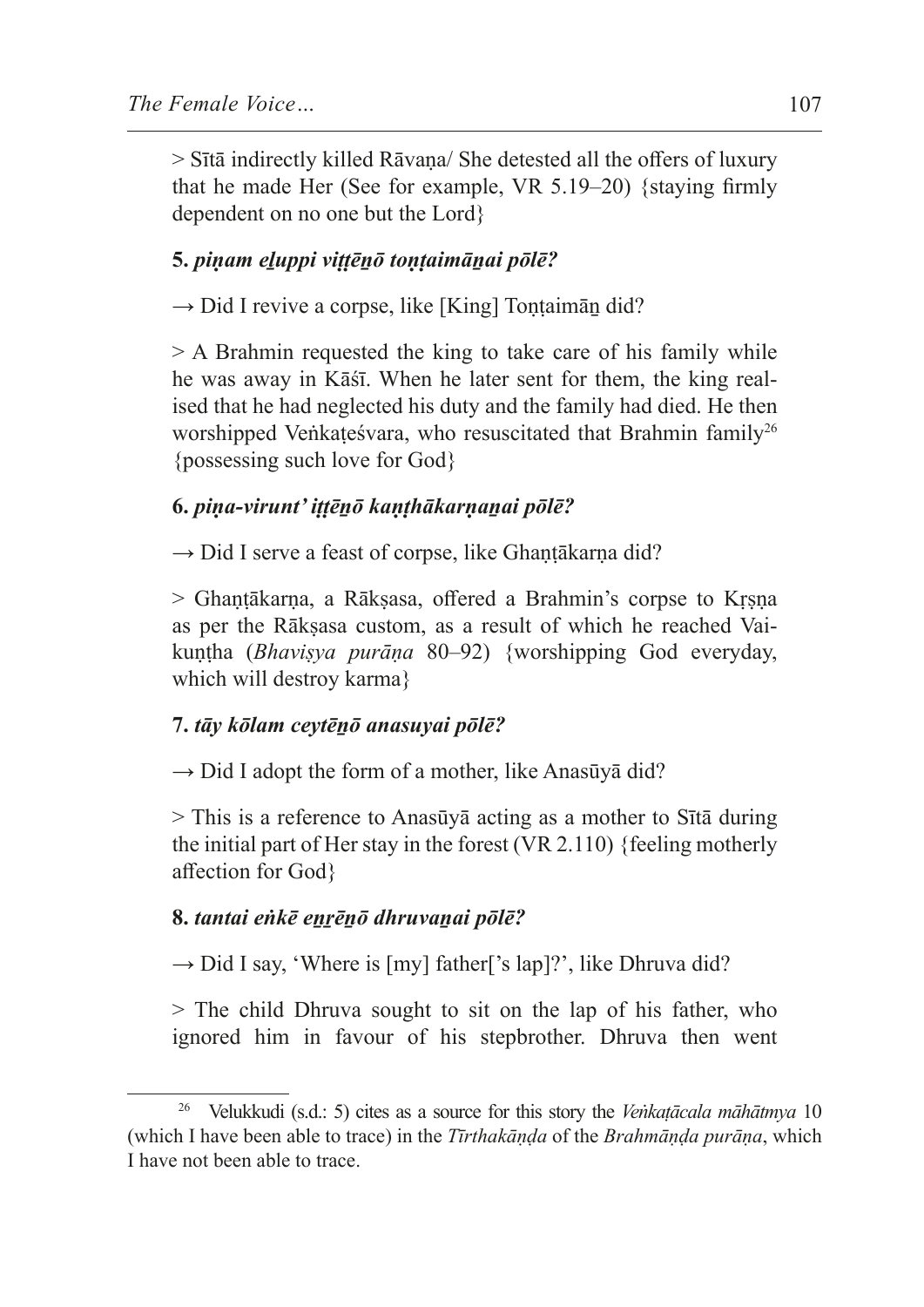to the forest, sat in penance and gained a most prominent position thanks to Nārāyaṇa's boon (*Viṣṇu purāṇa* 1.11–2; BhP 4.8–9) {considering Nārāyaṇa as one's father and all other relations}

### **9.** *mūṉṟ' eḻuttu coṉṉēṉō kṣatrabandhuvai pōlē?*

 $\rightarrow$  Did I utter the three syllables, like Kṣatrabandhu did?

> A royal prince of a vile nature, he was chased away into the forest by his people. But he saved a drowning ascetic, who suggested that he recite God's [three-syllabled] name. As a result, Kṣatrabandhu was saved from his fate (*Viṣnudharma purāṇa* I.94) {reciting God's names}

#### **10.** *mutal aṭiyai peṟṟēṉō ahalikaiyai pōlē?*

 $\rightarrow$  Did I obtain the feet of the First Cause [of the universe], like Ahalyā did?

> This is a reference to Ahalyā being redeemed from her husband's curse thanks to Rāma's foot<sup>27</sup> (VR 1.49–51) {bearing the dust from the feet of God on one's head}

#### **11.** *piñc' āy paḻuttēṉō āṇṭāḷai pōlē?*

 $\rightarrow$  Did I ripen while being unripe, like  $\bar{A}$ ntāl did?

 $>$  Antāl is ripe with devotion for Krsna at a very tender age<sup>28</sup> {being devoted to God even as a child}

#### **12.** *emperumāṉ eṉṟēṉō paṭṭarpirāṉ pōlē?*

 $\rightarrow$  Did I say, 'Our Lord', like Bhattarpirān did?

<sup>27</sup> While Vālmīki's version suggests that she lies in dust, Kampaṉ has her turned into a stone, upon which Rāma steps and removes her curse. It does seem that this *vārttai* has this latter story in mind.

<sup>28</sup> This question almost includes a direct quotation from Maṇavāḷa Māmuṉi's *Upatēca rattiṉamālai* 24 (*piñc' āy paḻuttāḷai āṇṭāḷai* - 'Āṇṭāḷ, she who ripened [while] being an unripe one').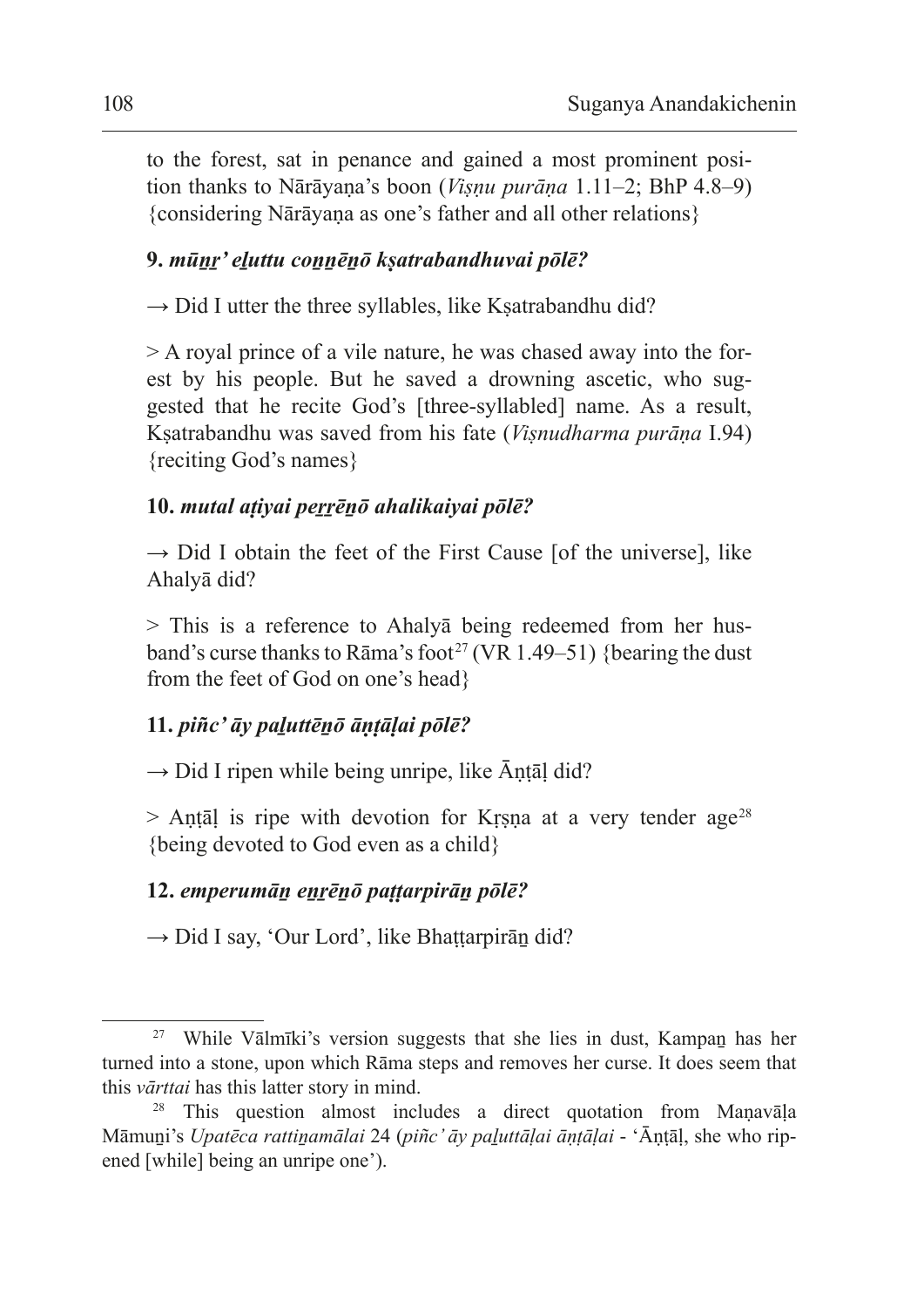> This is a reference to Periyāḻvār, who established Nārāyaṇa as the sole God at the Pāṇḍya king's court in Madurai (GPP6k, 'Periyāḻvār vaibhavam')<sup>29</sup> {establishing Nārāyaṇa as the Supreme Being/ being enslaved to God and performing service to Him}

#### **13.** *ārāyntu viṭṭēṉō tirumaḻicaiyār pōlē?*

 $\rightarrow$  Have I examined [all the doctrines] and given up [the rest], like the honourable Tirumaḻicai [Āḻvār] did?

> This Ālvār examined many doctrines (DSC/GPP6k, 'Tirumalicaip pirāṉ vaibhavam') and declared in his *Nāṉmukaṉ tiruvantāti*  $(96)$ ,<sup>30</sup> that he had realised that Nārāyaṇa is God {analysing what true faith is}

#### **14.** *avaṉ ciṟiyaṉ eṉṟēṉō āḻvārai pōlē?*

 $\rightarrow$  Did I say, 'He [God] is an insignificant/small one', like [Namm]āḻvār did?

V: 14a *avaṉ* T1+T3(+T2+T4); *nāṉ* T2+T4

> Two possible interpretations: 1) If we take the variant in which "I"  $(n\bar{a}n)$  is the subject, then the  $\bar{A}Iv\bar{a}r^{31}$  calls himself a small/insignificant person, as in TVM1.5.7 or 4.7.1.;<sup>32</sup> or, 2) if the subject is in  $3<sup>rd</sup>$ person, then God is said to be small because He lives in the devotees' hearts {accepting that I am insignificant}

edge'); TVM 4.7.1. *cīlam illā cirivēn* ('I, an insignificant one, devoid of good conduct').

<sup>29</sup> *Emperumāṉ* is also a direct quote from his *Tiru pallāṇṭu (10).*

<sup>30</sup> *iṉi aṟintēṉ īcaṟkum nāṉmukaṟkum teyvam | iṉi aṟintēṉ emperumāṉ uṉṉai iṉi aṟintēṉ |* 

*kāraṇaṉ nī kaṟṟavai nī kaṟpavai nī nal kiricai | nāraṇaṉ nī naṉk' aṟintēṉ nāṉ.* 'I have now understood [You as] Śiva's and the four-faced one's God! I have now understood You, O our Lord! I have now understood

that You are the Cause, You are what has been learnt, You are what is to be learnt, You are Nārāyaṇa of good actions. I have well understood.<sup>31</sup> The annellation "Ālvār" by default refers to Nammālvā

The appellation "Ālvār" by default refers to Nammālvār in the Śrīvaiṣṇava milieu.<br><sup>32</sup> TVM 1.5.7. *aṭiyēn ciṛiya ñāṇattaṇ* ('I who am a slave, one of insignificant knowl-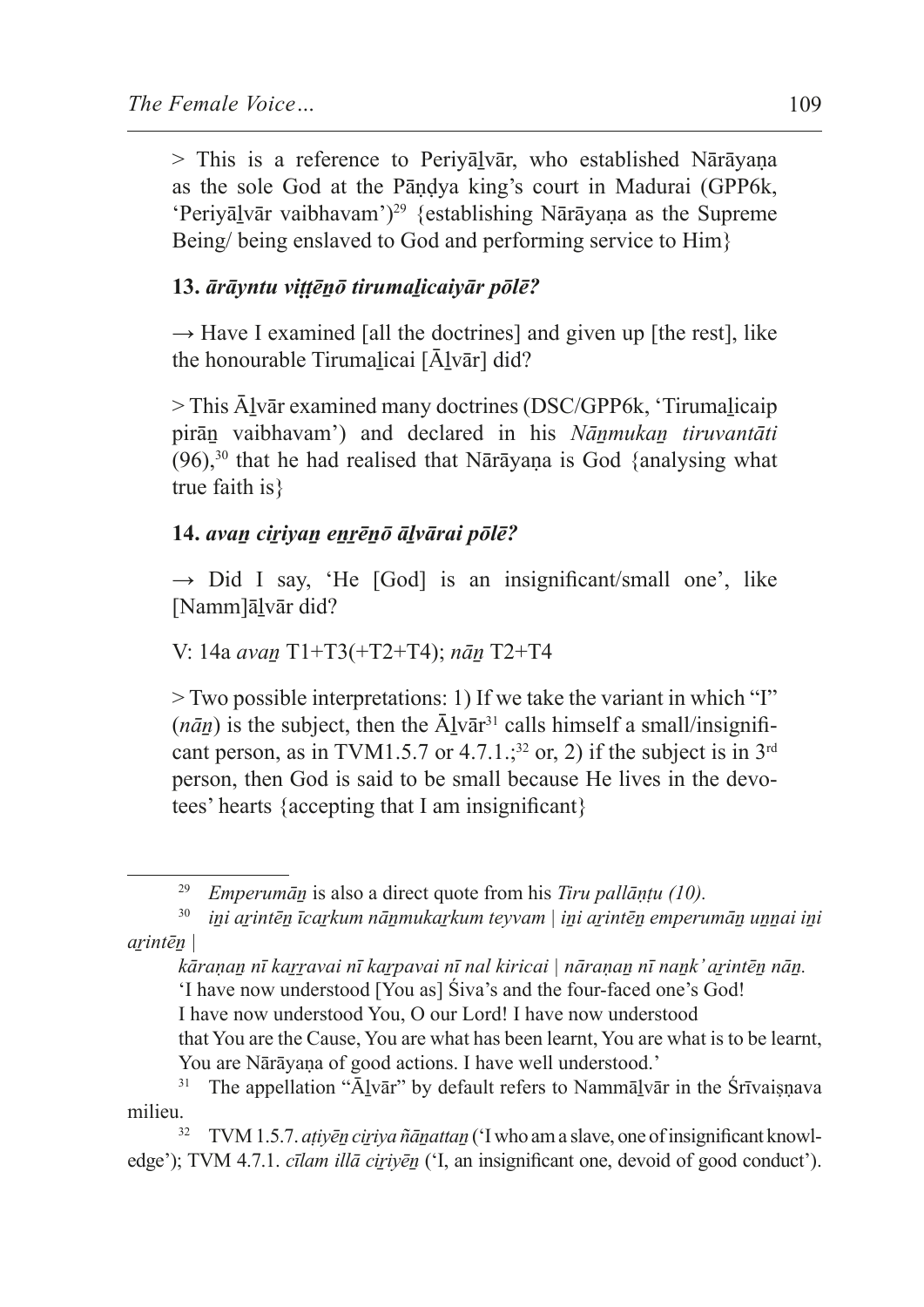### **15.** *ētēṉum eṉṟēṉō kulaśekharar pōlē?*

 $\rightarrow$  Did I say, 'Anything!', like Kulaśekhara [Ālvār] did?

> This Āḻvār says in his *Perumāḷ tirumoḻi* 4.10 that he is willing to be born as *anything* on the hills of Veṅkaṭam {wishing to be always united with God}

## **16.** *yāṉ satyam eṉṟēṉō kruṣṇaṉai pōlē?*

 $\rightarrow$  Did I declare, 'I am the Truth', like Krsna did?

> This is traditionally interpreted as 'I speak the truth', although Kṛṣṇa, as opposed to Rāma, is known as a liar {telling the truth}

### **17.** *aṭaiyāḷam coṉṉēṉō kabandhaṉai pōlē?*

 $\rightarrow$  Did I describe [identifying] marks, like Kabandha did?

> This Rākṣasa attacked Rāma and Lakṣmaṇa before they cut his arms off, and thus released him from his curse. He then suggested that they meet Sugrīva in order to get Sītā back, and gave them directions to get to him (VR 3.68–9) {giving help to the Lord}

#### **18.** *antaraṅgam coṉṉēṉō trijaṭaiyai pōlē?*

 $\rightarrow$  Did I give secret [news], like Trijatā did?

> Trijaṭā, a Rākṣasī in Laṅkā, consoled Sītā and told Her of her dream of better things coming up for Her (VR 5.25) {speaking good words to people}

#### **19.** *avaṉ teyvam eṉṟēṉō maṇḍōdariyai pōlē?*

 $\rightarrow$  Did I say, 'He is God!', like Mandodarī did?

> Mandodarī, Rāvaṇa's chief wife, warned him that Rāma was no ordinary human, but God (VR 6.99<sup>33</sup>) {recognising God}

<sup>&</sup>lt;sup>33</sup> The verses that assert this statement are not part of the critical edition. See instead the Sastrigal edition (Sastrigal and Sastri 1933).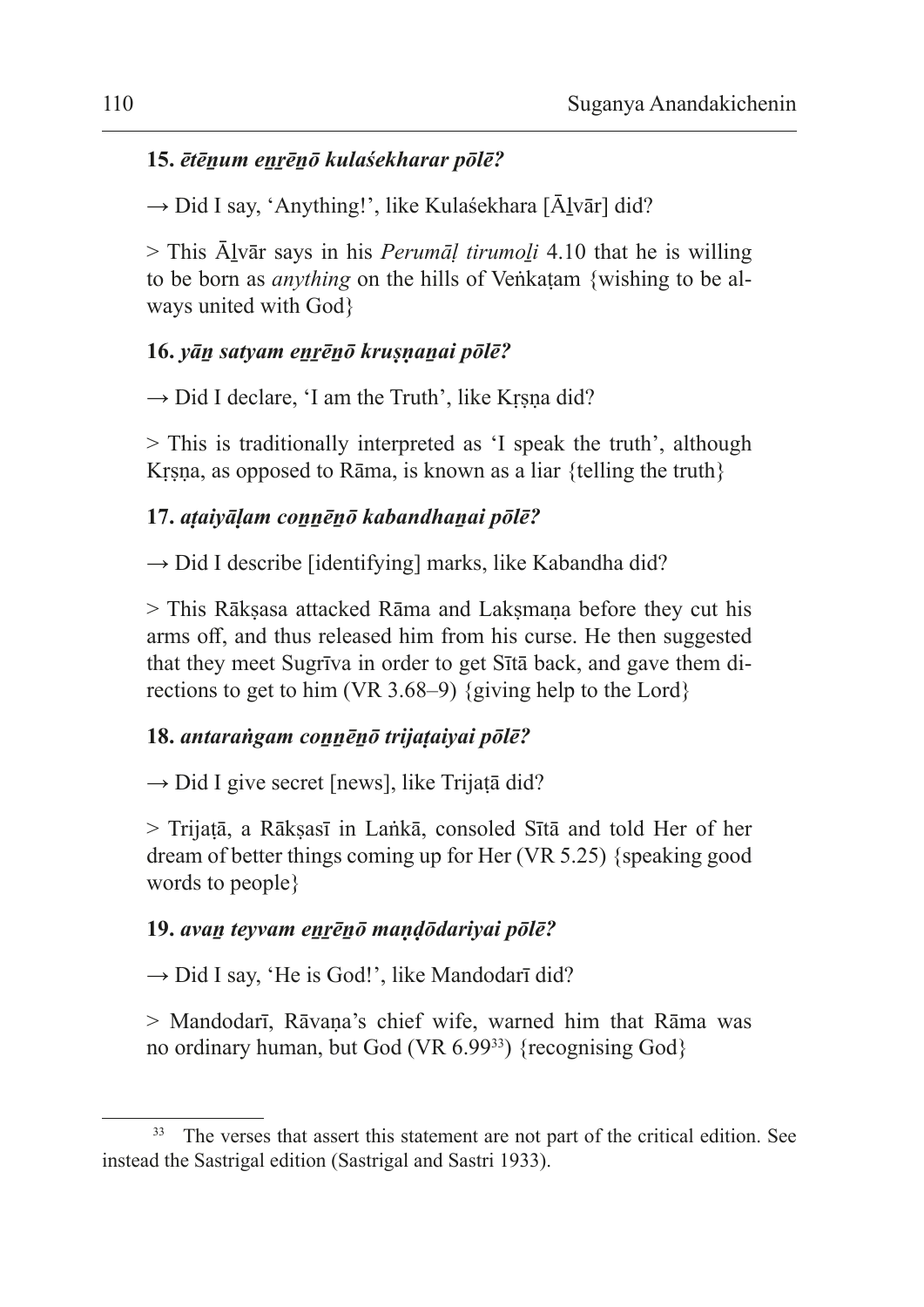## **20.** *aham vedmi eṉṟēṉō viśvāmitraṉai pōlē?*

 $\rightarrow$  Did I say, 'I know [Him]', like Viśvāmitra did?

> Viśvāmitra requested a reluctant Daśaratha to send Rāma with him to protect his sacrifice, insisting that he knew what Rāma was capable of (VR  $1.18.4^{34}$ ) {knowing and speaking the truth}

## **21.** *tēvu maṟṟ' aṟiyēṉō madhurakaviyār pōlē?*

→ Do I not know of 'another God,' like Madhurakavi did?

V: 21c *aṟiyēṉō* T1+T2; *aṟiyēṉ eṉṟēṉō* T3+T4(+T2)

> Being exclusively devoted to his teacher Nammālvār, Madhurakavi Āḻvār declared that he knew no other God in his *Kaṇṇi nuṇ ciru tāmpu* 2 {having firm belief in one's  $\bar{A}c\bar{a}r$  more than in God}

## **22.** *teyvattai peṟṟēṉō devakiyārai pōlē?*

 $\rightarrow$  Did I beget God [Krsna], like Devakī did?

> Devakī and Vasudeva gave birth to Kṛṣṇa (BhP 10.3) {being so full of good merits as being blessed to bear God in one's womb}

## **23.** *āḻi maṟai eṉṟēṉō vasudevarai pōlē?*

 $\rightarrow$  Did I say, 'Hide the discus!', like Vasudeva did?

> Kṛṣṇa was born with his four arms, discus and conch. His parents did not want Him to show His discus, etc., so as not to attract Kaṃsa's attention (BhP 10.3) {worrying about the safety of God}

## **24.** *āyaṉai vaḷarttēṉō yaśodaiyārai pōlē?*

 $\rightarrow$  Did I bring up the Cowherd [Krsna], like the honourable Yasoda did?

V: 24a *āyaṉai* T1+T2+T3; *āyaṉāy* T4(+T2)

<sup>34</sup> *ahaṃ vedmi mahātmānaṃ rāmaṃ satyaparākramam* ('I know that Rāma is great and truly valorous'; Goldman 2007 [1984]: 163).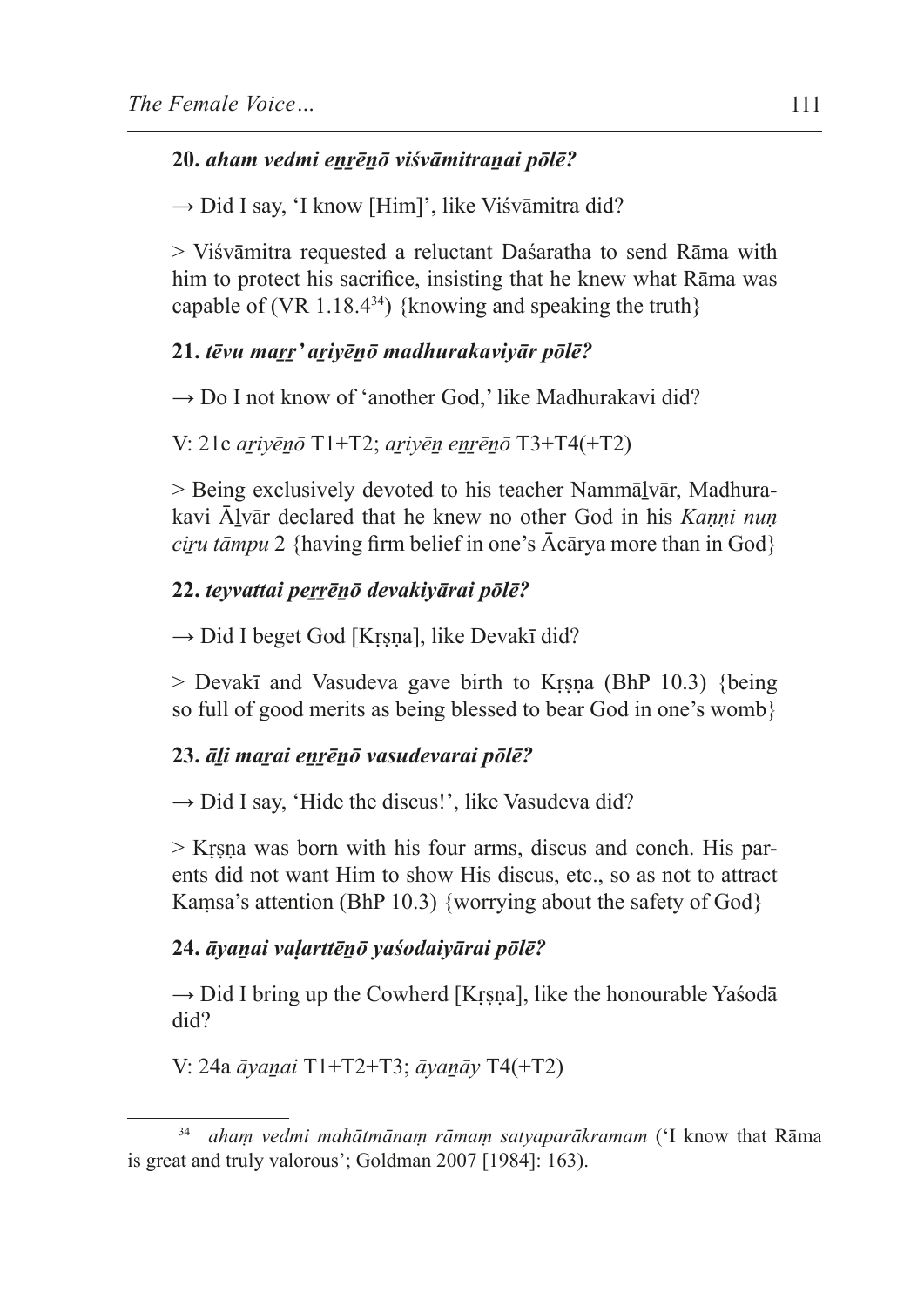$>$  (BhP 10.5 onwards) {raising Krsna as a cowherd so that everyone knows how accessible He is}

## **25.** *anuyātrai ceytēṉō aṇilaṅkaḷai pōlē?*

 $\rightarrow$  Did I follow [the monkeys], like the squirrels did?

V: 25a *anuyātrai* T1+T3; *anuyātrañ* T2+T4

> A story from a non-mainstream version of the *Rāmāyaṇa* describes squirrels following and helping the monkeys while they built a causeway to Laṅkā so that Rāma could recover Sītā {performing even little acts of devotion according to one's capacity $3^{35}$ 

## **26.** *aval poriyai īntēṉō kucelarai pōlē?*

 $\rightarrow$  Did I give flattened rice, like Kucela did?

> Kucela/Sudāmā, Kṛṣṇa's childhood friend came to meet Him. Being impoverished and burdened with a large family, he brought flattened rice as a gift for Him (BhP 10.80) {performing service with no selfish motive}

# **27.** *āyutaṅkaḷ īntēṉō agastyarai pōlē?*

 $\rightarrow$  Did I bestow weapons [upon Rāma] like Agastya did?

> Agastya gave weapons including Viṣṇu's bow to Rāma (VR 3.12) {helping in the mission to protect God}

# **28.** *antaraṅgam pukkēṉō sañjayaṉai***<sup>36</sup>** *pōlē?*

 $\rightarrow$  Did I enter [the room and witness] intimacy, like Sañjaya did?

> Sañjaya, Dhṛtarāṣṭra's charioteer and advisor was sent by him to see the Pāṇḍavas after their exile (MBh 5.58). Kṛṣṇa let him witness a private time, during which He, His wife Satyabhāmā, Arjuna

<sup>35</sup> See Buck 2000 [1981]: 277.

<sup>36</sup> T1 has *janakaṉaip pōlē* here, but given that the next statement also has Janaka, I presume that it is simply a typo, especially since mentioning Sañjaya makes sense here. All other editions have *sañjayanai*.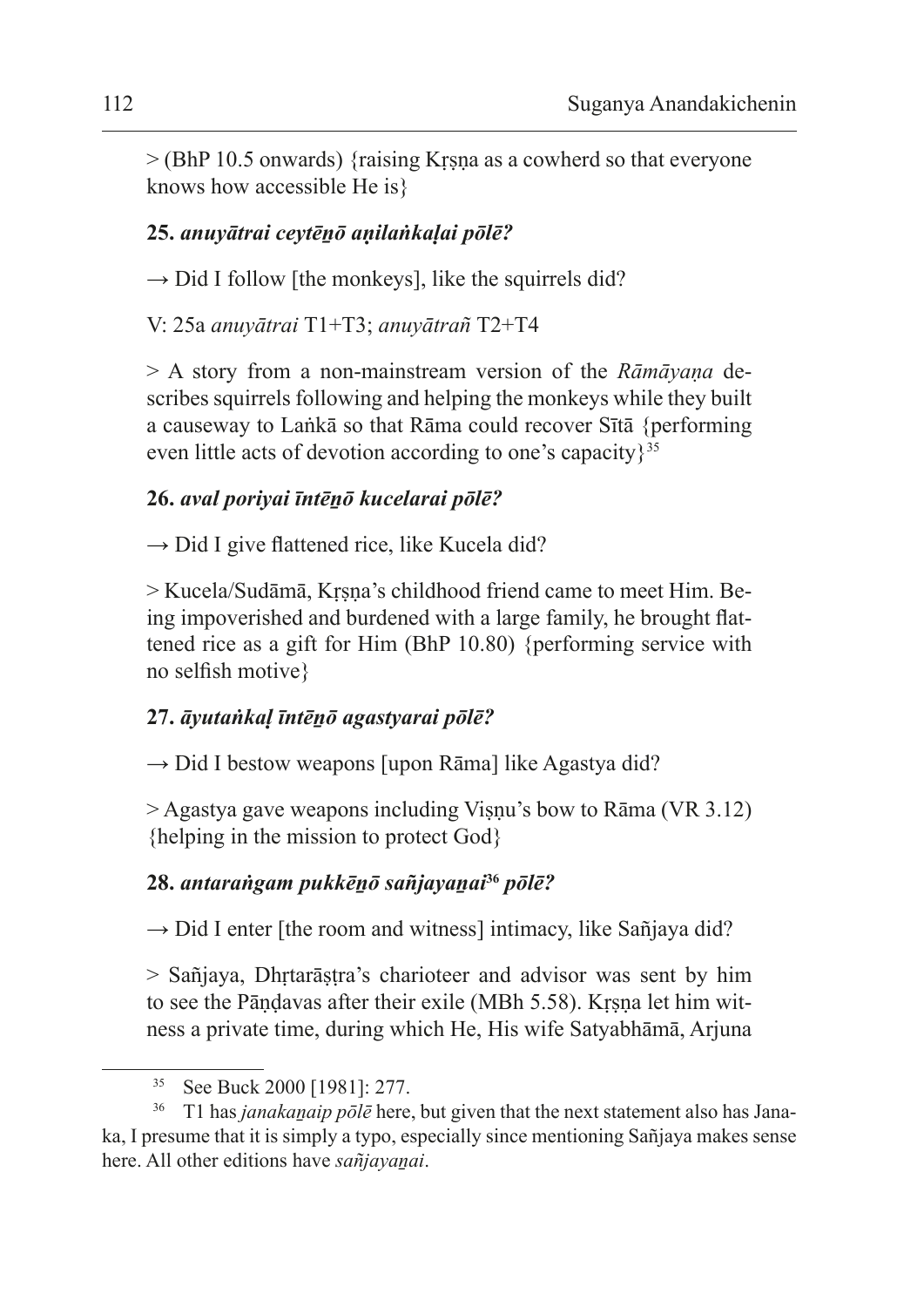and Draupadī were lying in one bed, which convinced Sañjaya that given this kind of friendship that they had with Kṛṣṇa, the Pāṇḍavas were bound to win {getting to witness an intimate scene involving Krsna}

# **29.** *karmattāl peṟṟēṉō janakarai pōlē?*

 $\rightarrow$  Did I obtain [realization of God] by means of karma[yoga], like Janaka did?

> Janaka, Sītā's father, was known as a performer of the karma-yoga. Cf. *Bhagavadgītā* 3.20 {performing karma-yoga, understanding the nature of the self}

## **30.** *kaṭitt' avaṉai kaṇṭēṉō tirumaṅkaiyār pōlē?*

 $\rightarrow$  Did I see [the real] Him by biting [His toe], like the honourable Tirumaṅkai [Ālvār] did?

> When Tirumaṅkai, who took up highway robbery in order to feed the Vaisnavas, managed to get all the jewellery of Nārāyana, who came disguised as a bridegroom, except for the tight toe ring, which he removes by biting it off. But Tirumaṅkai could not lift the bundle of jewellery, so he asks the Bridegroom what magic He wielded to pull this trick off. To this, He recited the Nārāyaṇa *mantra* in his ears, which later allowed him to realize God (GPP6k, 'Tirumaṅkaiyālvār Vaibhavam') {being the object of God's causeless affection}

## **31.** *kuṭai mutalāṉavai āṉēṉō anantāḻvāṉ pōlē?*

 $\rightarrow$  Did I become things like [His] umbrella, like Ananta-Ālvān did?

V: 31b *mutalāṉavai* T1; *mutalāṉatu* T2+T4; *mutal* T3

 $>$  Ananta-Seṣa (with the suffix ' $\bar{A}$ ]vān' that refers to a great devotee) is said to take many forms (bed, seat, and so forth) whenever Nārāyaṇa comes down to the earth<sup>37</sup> {performing service to God taking suitable bodies for that purpose}

<sup>37</sup> Cf. *Mutal tiruvantāti* 53.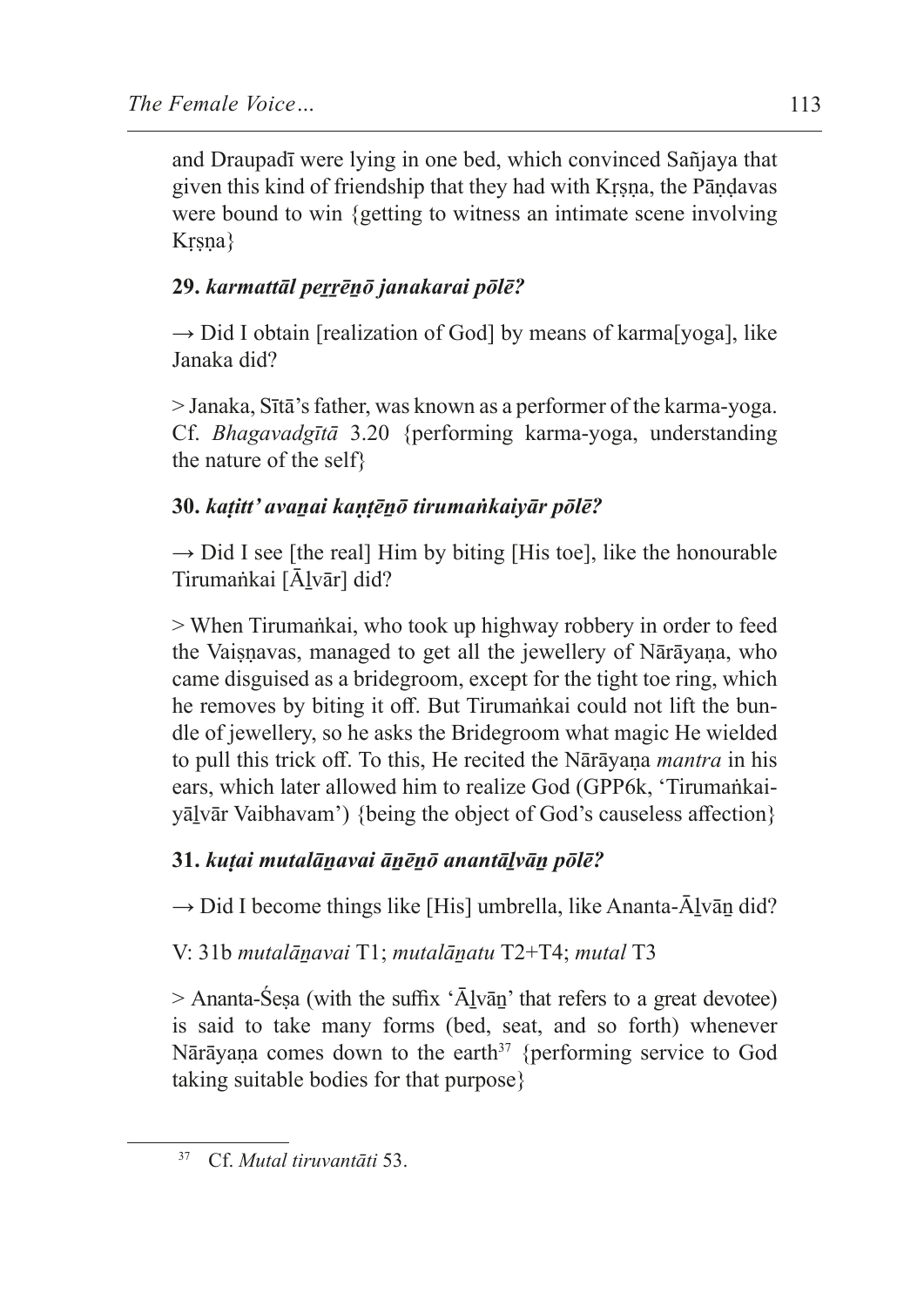### **32.** *koṇṭu tirintēṉō tiruvaṭiyai pōlē?*

 $\rightarrow$  Did I go about carrying [Him], like Garuda/Hanumān did?

 $>$  Both Garuda and Hanumān carried Nārāyana on their shoulders<sup>38</sup> {carrying God on the shoulders}

## **33.** *iḷaippu viṭāy tīrttēṉō nampāṭuvāṉai pōlē?*

 $\rightarrow$  Did I end the tiredness and thirst [of a Rākṣasa-birth], like Nampāṭuvāṉ did?

> Nampāṭuvāṉ, an outcast singer-devotee, removed a Brahma-Rākṣasa's curse by giving him the merits of his singing of one particular melody for God (*Kaisika māhātmya* in the *Varāha purāṇa*) {having such greatness that God Himself mentions you<sup>39</sup>}

## **34.** *iṭaikaḻiyē kaṇṭēṉō mutal āḻvārkaḷai pōlē?*

 $\rightarrow$  Did I see [Him] in the threshold, like the first three  $\bar{A}$ lvārs did?

V: 34a *iṭaikaḻiyē* T1+T3; *iṭaikaḻiyil* T2+T4

 $>$  The first three  $\bar{A}$ lvārs (Poykai, Pēy and Pūtam), who met on a rainy night in a threshold in Tirukkōyilūr, felt jostled there, and realised that it was Nārāyana present among them (DSC/ GPP6k, 'Mutalālvārkal Vaibhavam') {seeing the Lord, as He shows Himself to you}

## **35.** *iru maṉṉar peṟṟēṉō vāṉmīkiyai pōlē?*

 $\rightarrow$  Did I get [to raise] two kings, like Vālmīki did?

V: 35d *vāṉmīkiyaip* T1; *vālmīkiyaip* T2+T4; *vālmīkaraip* T3

> After Rāma sent his pregnant wife to the forest, Sītā stayed at Sage Vālmīki's ashram, where She gave birth to twins, Lava and

<sup>38</sup> *Tiruvaṭi* ('sacred feet') generally refers to Hanumān (also known as *ciṟiya*  ['younger'] *tiruvaṭi*), while Garuḍa is known as the *periya* ('elder') *tiruvaṭi*, following the Srīvaisnava tradition that considers the devotees to be the equivalent of their Lord's feet.

<sup>39</sup> The story is told by Varāha-Nārāyaṇa in the *Varāha purāṇa.*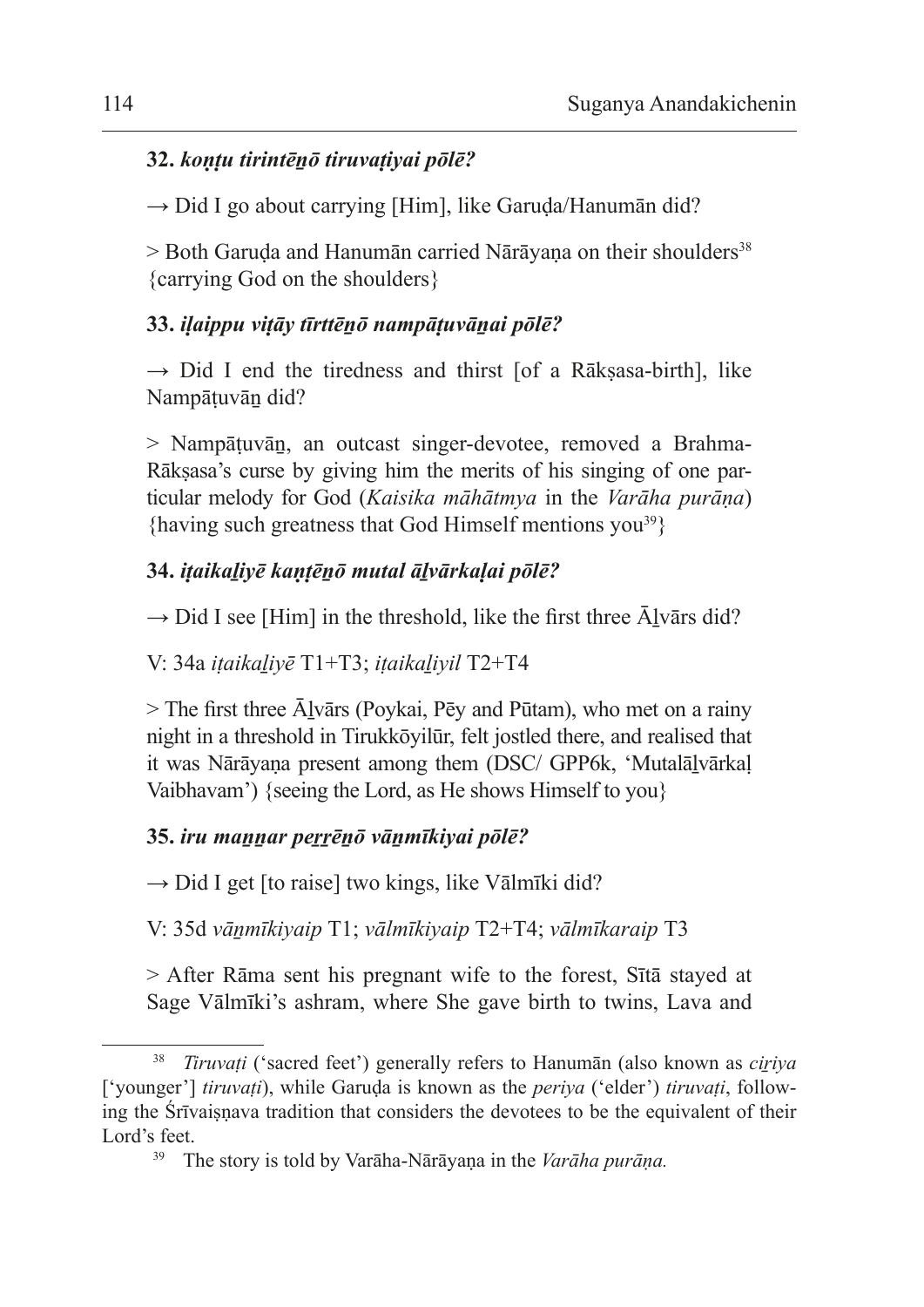Kuśa, future kings, whom Vālmīki took care of from the time of their birth (VR 7.58 onwards) {raising and educating the Lord's children}

#### **36.** *tirumālai īntēṉō toṇṭaraṭippoṭiyār pōlē?*

→ Did I offer [Him] sacred garlands/[the poem] *Tirumālai*, like Tontaratippoți Alvār did?

V: 36a *tirumālai* T1; *irumālai* T2+T3+T4 <sup>40</sup>

> See fn 40 {offering garlands without selfish, ulterior motives}

#### **37.** *avaṉ uraikka peṟṟēṉō tirukkaccinampiyār pōlē?*

 $\rightarrow$  Did I get Him to speak [to me], like the honourable Tirukkacci Nampi did?

V: 37d T1 *tirukkaccinampiyār*; T2+T3+T4 *tirukkacciyār*

> A non-Brahmin teacher of Rāmānuja's, Gajendradāsa/Kāñcīpūrṇa served in the Varadarāja temple in Kāñcīpuram, where he waved the fan for the Main Deity, with whom he had one-to-one conversations (GPP6k, 'Iḷaiyāḻvār Vaibhavam') {performing private service to and receiving instruction from God}

#### **38.** *avaṉ mēṉi āṉēṉō tiruppāṇarai pōlē?*

 $\rightarrow$  Did I become His body, like Tiruppān [Ālvār] did?

 $>$  The supposedly outcast  $\bar{A}$ lvār saw His favourite Deity in Śrīraṅgam for the first time, and disappeared in Him (GPP6k, 'Tiruppāṇālvār Vaibhavam') {merging with God}

<sup>40</sup> Rāmānujaṉ (Rāmānujaṉ 2009 [2000]: 25) suggests the variant *iru mālai*  ('two garlands'), which he explains as being either a reference to Toṇṭaraṭippoṭiyāḻvār's two compositions (*Tirumālai* and *Tiruppaḷḷiyeḻucci*), or to the two garlands, the *pūmālai* ('flower garland') and the *pāmālai* ('song garland'), which he offered to the Lord. Velukkudi (s.d.: 36) points out that *iru* can mean either great or two, the greatness of the garland lying in its being given without expectation of return.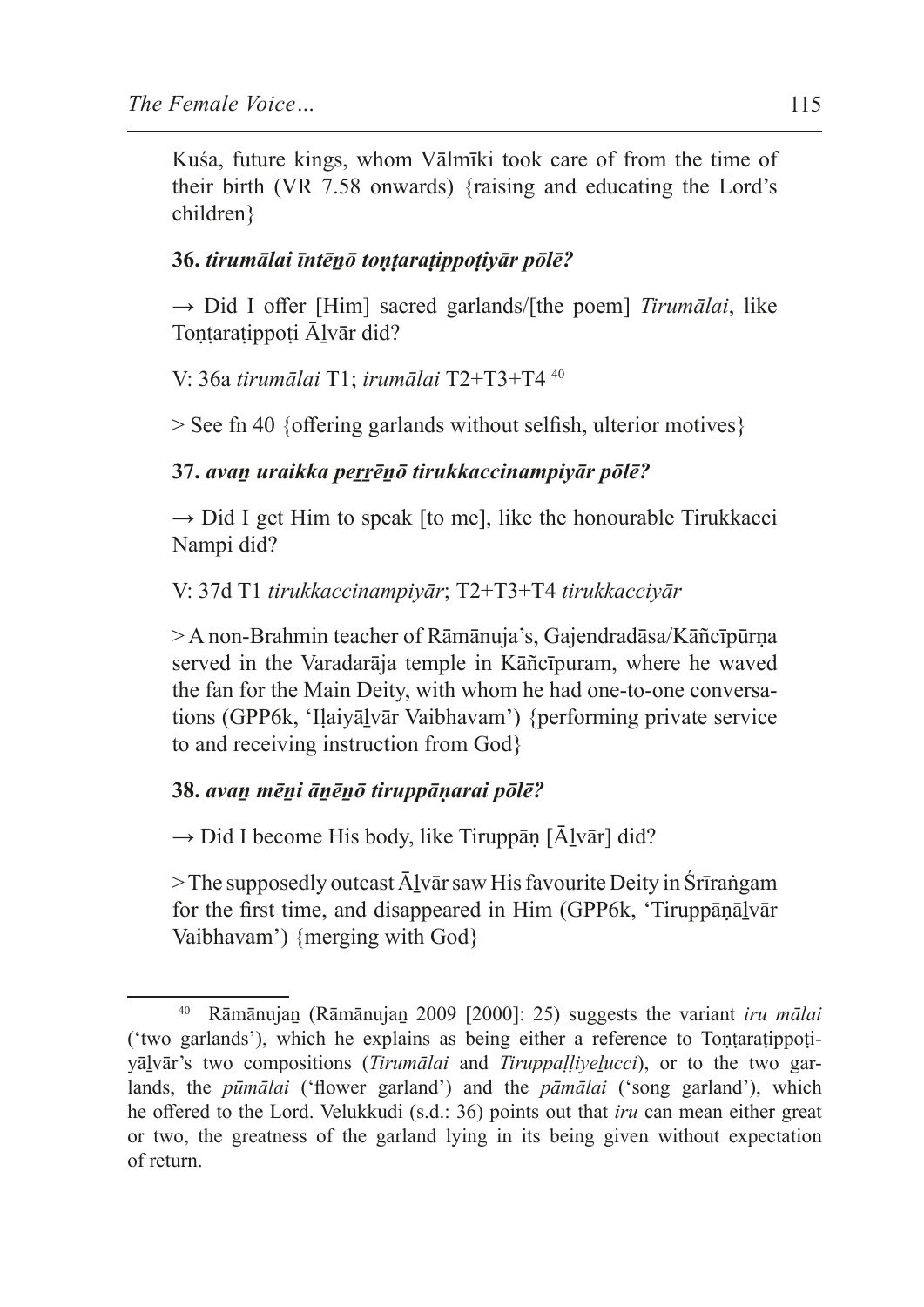## **39.** *aṉuppi vaiyum eṉṟēṉō vasiṣṭharai pōlē?*

 $\rightarrow$  Did I say, 'Send Him [with Visvāmitra]!', like Vasistha did?

> When Daśaratha hesitated to send Rāma with Viśvāmitra to help protect his sacrifice, the family preceptor, Vasistha, convinced him to do so (VR 1.20) {having the greatness of convincing Daśaratha, or the latter's to obey}

## **40.** *aṭi vāṅkiṉēṉō koṅkil pirāṭṭiyai pōlē?*

 $\rightarrow$  Did I obtain [Rāmānuja's] foot[wear], like the lady from Koṅku did?

```
V: 40c koṅkil(ṟ) T1+T2+T4; koṅkup T3(+T4)
```
> Sumatī, known as the lady from Koṅku, was initiated by Rāmānuja into the Śrīvaisnava faith. But as she forgot what she had learnt from him, he taught her again following her bold request, and gave her his sandals (GPP12k, 'Iḷaiyāḻvār Vaibhavam') {obtaining and worshipping Rāmānuja's sandals}

## **41.** *maṇ pūvai iṭṭēṉō kuruva nampiyai pōlē?*

 $\rightarrow$  Did I place earthen flowers, like Kuruva Nampi did?

V: 41d *kuruva* T1+T3; *kurava* T2+T4

> Bhīma, a potter and a devotee of Veṅkaṭeśvara, made earthen flowers, and offered them to Him, every night. These flowers would be found upon the body of Veṅkaṭeśvara, while King Tontaimān's flowers, offered at the shrine itself, would be found beneath {doing private service to God, and offering flowers with pure devotion, which were accepted by the Lord}

## **42.** *mūlam eṉṟ' aḻaittēṉō gajarājaṉai pōlē?*

 $\rightarrow$  Did I call out '[Primal] Cause!', like the king of elephants did?

> Unable to protect itself from the crocodile, an elephant called out to the Lord, who hastened to help it (BhP 8.2–4) {calling out the Lord}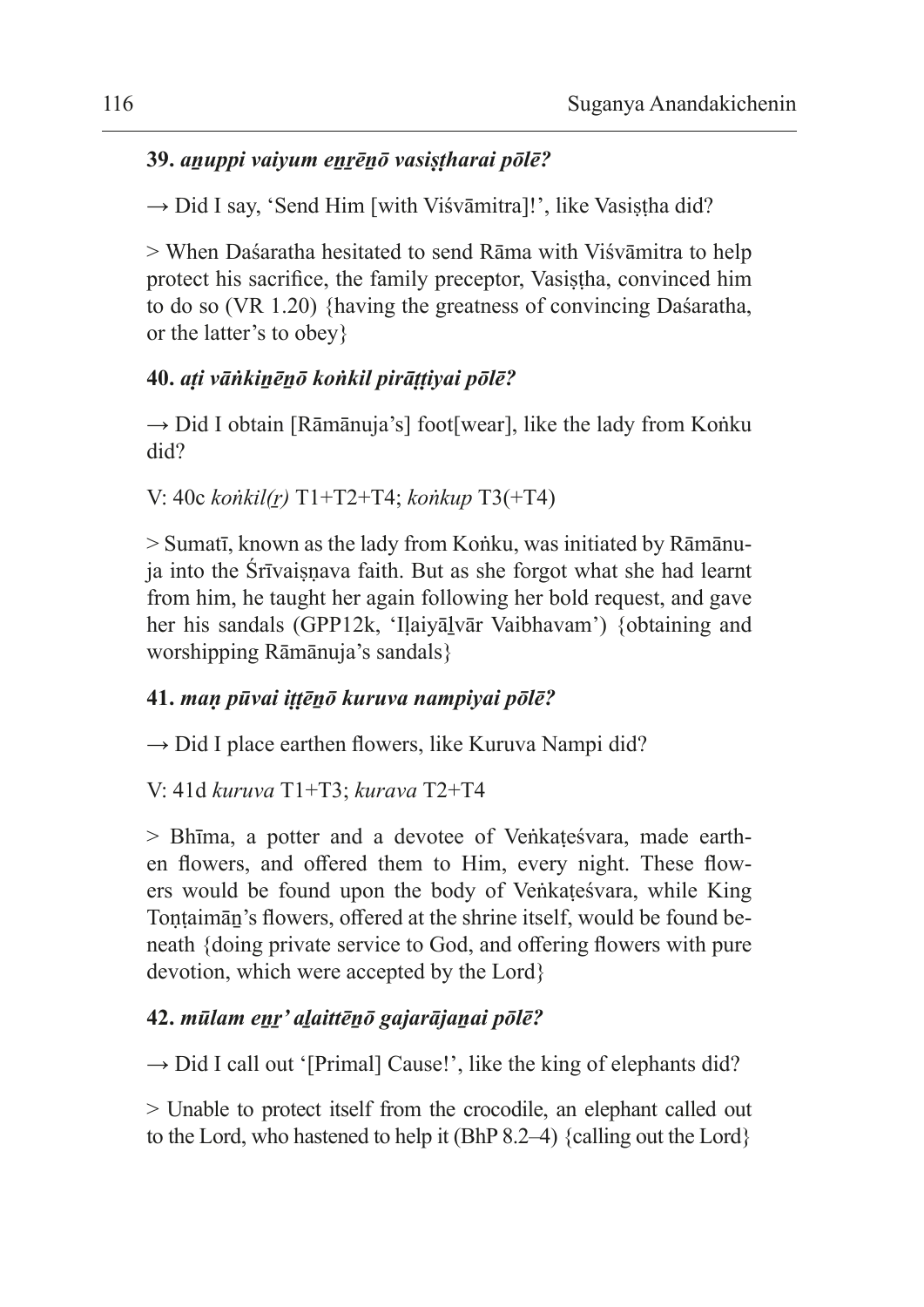## **43.** *pūca koṭuttēṉō kūṉiyai pōlē?*

 $\rightarrow$  Did I give [unguents] to anoint [Him], like the hunchbacked woman did?

> A provider of unguents for Kaṃsa in Mathurā, this woman gave some to Kṛṣṇa, after which He straightened her back (BhP 10.42) {giving something befitting for Kṛṣṇa}

## **44.** *pūvai koṭuttēṉō mālākārarai pōlē?*

 $\rightarrow$  Did I give flowers, like the garland-maker did?

> Traditionally, this garland-maker was the one who provided garlands for Kaṃsa in Mathurā, and who gave a few to Kṛṣṇa (BhP 10.41) {making pure offerings to God}

## **45.** *vaitta iṭattu iruntēṉō bharataṉai pōlē?*

 $\rightarrow$  Did I stay put where I was placed, like Bharata did?

V: 45b *iṭattu* T1+T2; *iṭattil* T3.

(NB: 45 and 46 are interchanged in some editions.)

> Bharata obeyed Rāma without questioning Him, when He asked him to stay back and take care of the kingdom (VR 2.105) {serving Him according to His wishes}

# **46.** *vaḻi aṭimai ceytēṉō lakṣmaṇaṉai pōlē?*

 $\rightarrow$  Did I perform service [Rāma on His] path, like Laksmana did?

 $>$  As opposed to Bharata, Laksmana refused to obey Rāma when He asked him to stay back in Ayodhyā, and followed Him to the forest and served Him devotedly (VR 2.37 onwards) {performing all kinds of service to God}

# **47.** *a- karaikkē viṭṭēṉō guha perumāṉai pōlē?*

 $\rightarrow$  Did I take [them] to the other shore, like lord Guha did?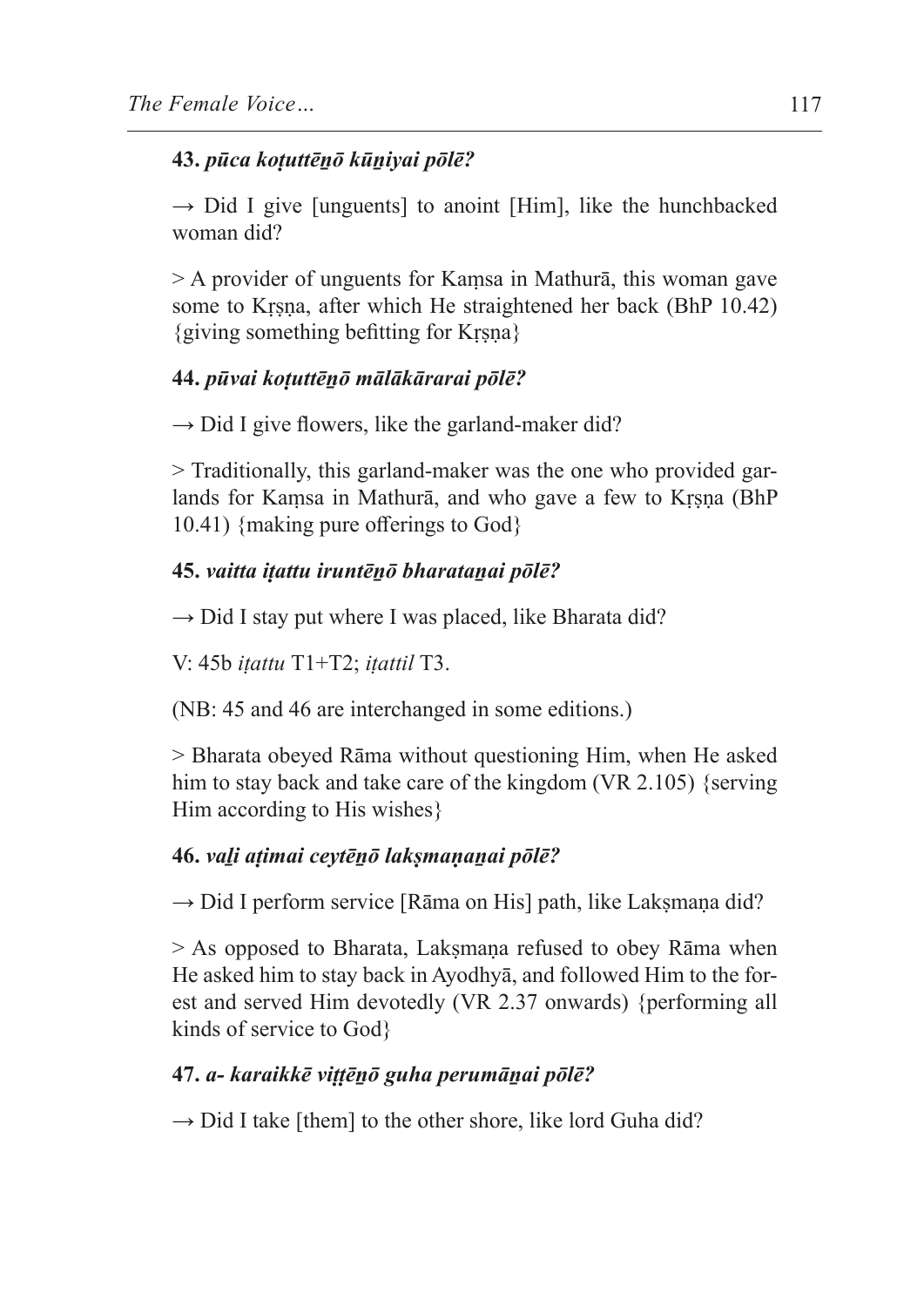V: 45e *perumāṉaip* T1; *perumāḷaip* T2+T3+T4

> Guha took Rāma, Sītā and Lakṣmaṇa across the Ganges (in e.g. *Perumāl tirumoli* 10),<sup>41</sup> and then, later, took Bharata and the others so that they could meet Rāma (VR 2.83) {being friends with God}

## **48.** *arakkaṉuṭaṉ porutēṉō periya uṭaiyārai pōlē?*

 $\rightarrow$  Did I fight with the Rākṣasa, like Jaṭāyu did?

> When the eagle Jaṭāyu (known affectionately as *periya uṭaiyār*  among the Śrīvaisnavas) saw Rāvana carrying Sītā away by force, he fought him and was eventually killed by him in the process (VR 3.49) {giving up life for God}

## **49.** *i- karaikkē ceṉṟēṉō vibhīṣaṇarai pōlē?*

 $\rightarrow$  Did I come to this shore, like Vibhīsana did?

> Leaving his brother Rāvaṇa and his country Laṅkā behind, Vibhīṣaṇa crossed the sea in order to join Rāma (VR 6.12) {giving up one's relatives for God, and trusting Him to give him refuge}

## **50.** *iṉiyatu oṉṟu vaittēṉō śabariyai pōlē?*

 $\rightarrow$  Did I place something sweet, like Sabarī did?

V: 50b *oṉṟu* T1; *eṉṟu* T2+T3

> A huntswoman and a disciple of the ascetic Mataṅga, Śabarī served sweet fruit to Rāma, as He came to her ashram while searching for Sītā (VR 3.70) {choosing the best fruit offering to Rāma}

# **51.** *iṅkum uṇṭu eṉṟēṉō prahlādaṉai pōlē?*

 $\rightarrow$  Did I say, '[God] is here, too!', like Prahlāda did?

V: 51a *iṅkum* T1+T2+T3; *iṅku* (T4)

<sup>&</sup>lt;sup>41</sup> In the VR, Guha does not perform that act. See Anandakichenin 2014.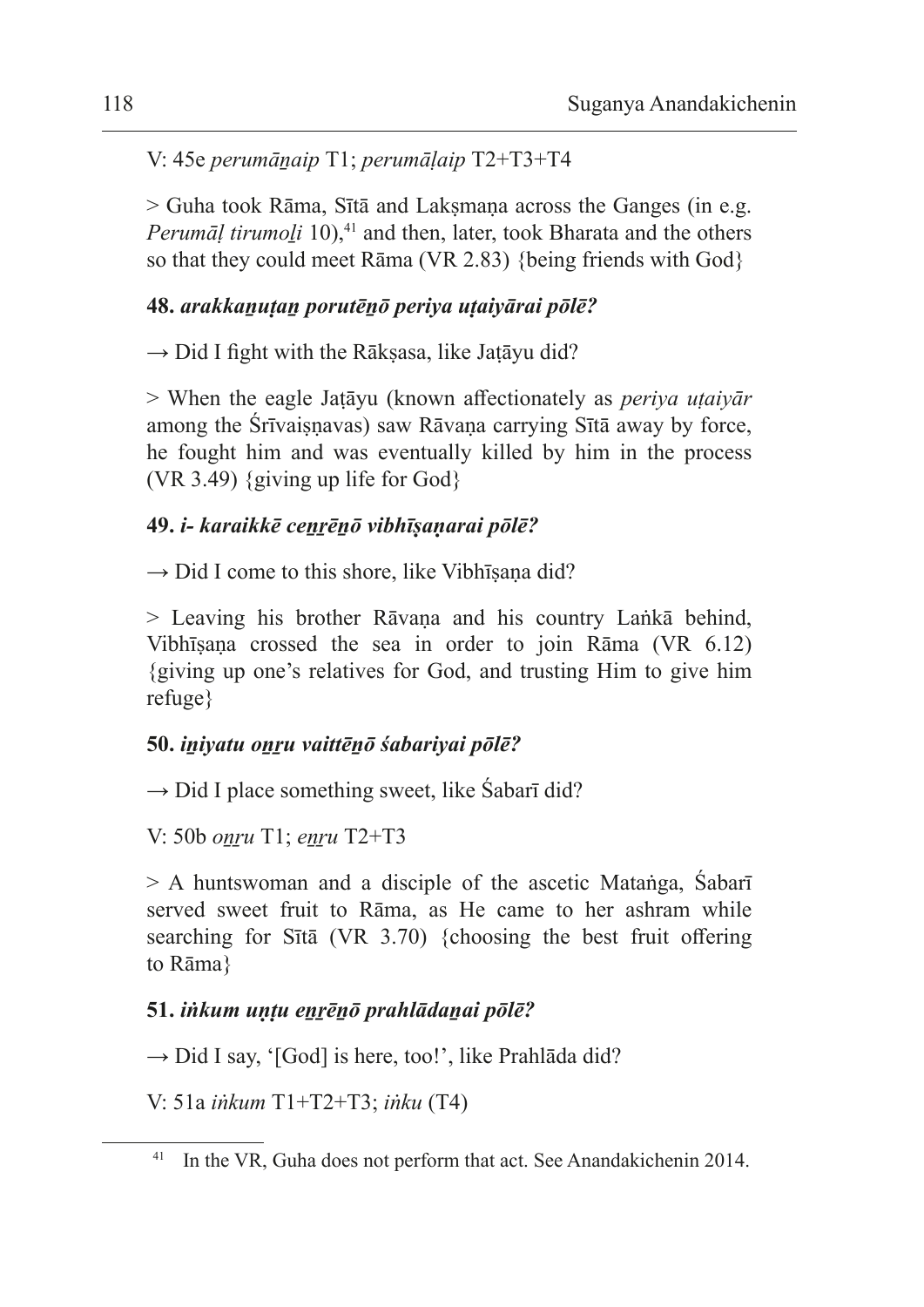$>$  As his father Hiranyakaśipu asked him if Nārāyana existed even in a certain pillar, Prahlāda declared that He did. The former broke it, and Nārāyaṇa appeared in the form of a Man-Lion from it, and killed him (BhP 7.8) {establishing the omnipresence of God to an adverse person}

### **52.** *iṅk' illai eṉṟēṉō dadhibhāṇḍaṉai pōlē?*

 $\rightarrow$  Did I say, '[He] is not here!', like Dadhibhāṇḍa did?

> Chased by His angry mother, Kṛṣṇa hid Himself inside a big pot with the help of Dadhibhāṇḍa, who duly told her that He was not there. But once she left, he refused to let Kṛṣṇa out unless He gave *moksa* to him as well as to the pot, to which He agreed<sup>42</sup> {committing acts of (de)merits for His sake}

## **53.** *kāṭṭukku pōṉēṉō perumāḷai pōlē?*

 $\rightarrow$  Did I go to the forest, like Lord [Rāma] did?

(VR 2.37 onwards) {considering good and evil things that happen to one as one and the same}

## **54.** *kaṇṭu vantēṉ eṉṟēṉō tiruvaṭiyai pōlē?*

 $\rightarrow$  Did I say, 'I have come back, having seen [Sītā],' like Hanumān did?

(VR 5.63) {serving God in a great way}

## **55.** *iru kaiyum viṭṭēṉō draupadiyai pōlē?*

 $\rightarrow$  Did I let [down] both arms, like Draupadī did?

> Seeing that she could not protect herself by holding on to her clothes when Duhśāsana disrobed her, Draupadī stopped making any efforts and surrendered unto Kṛṣṇa (MBh 2.61.40d\*) {having unshakeable faith in God}

 $42$  This story is popular among the Śrīvaiṣṇavas, but it does not seem to exist in any of the Purāṇas.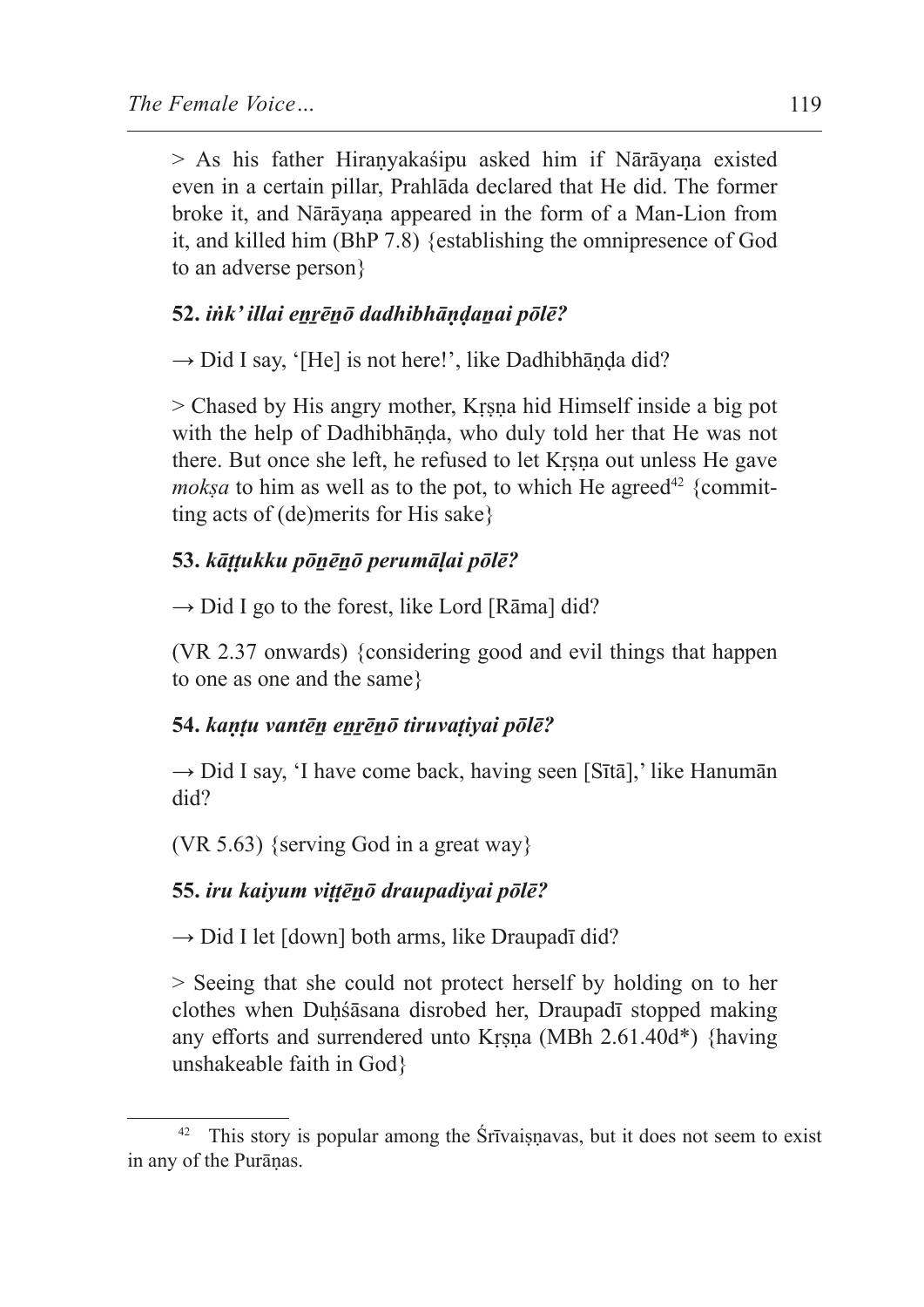## **56.** *iṅku pāl poṅkum eṉṟēṉō vaṭuka nampiyai pōlē?*

 $\rightarrow$  Did I say, 'Milk will boil over here', like Vatuka Nampi did?

 $>$  Vatuka Nampi/ $\bar{A}$ ndhrapūrna refused to come out and worship the processional Deity, because watching over the milk that he was boiling for his Ācārya (Rāmānuja) was more important for him (GPP6k, 'Vaṭukanampi Vaibhavam') {treating the Ācārya as God}

## **57.** *iru miṭaṟu piṭittēṉō celva piḷḷaiyai pōlē?*

 $\rightarrow$  Did I hold [Rāmānuja's] great neck [in embrace], like Celva Pillai did?

> When Rāmānuja found in Delhi the *utsava-mūrti* ('processional icon') of the Tirunārāyaṇapuram (Melkote) temple, the *mūrti* of the Lord (named Celva Piḷḷai, or 'beloved child') came on His own and embraced Rāmānuja (GPP6k, 'Iḷaiyāḻvār Vaibhavam') {being embraced by God}

# **58.** *nil eṉṟu peṟṟēṉō iḷaiyāṟṟūr nampiyai pōlē?*

 $\rightarrow$  Did I get to say, 'Stay [here]!', like Ilaiyārrūr Nampi did?

V: 58b *eṉṟup* T1+T2+T3; *eṉṉap* T4(+T2); 58d *iḷaiyāṟṟūr* T1; *iḷaiyāṟṟukkuṭi* T3; *iṭaiyāṟṟūr* T4

> When old Nampi expressed his worry about ever attending any festival in Śrīraṅgam again, the Lord said 'Stand there!' and gave him *mokṣa* right then {being close to God and consider visiting Him as good as having food}

# **59.** *neṭum tūram pōṉēṉō nāthamuniyai pōlē?*

 $\rightarrow$  Did I go very far, like Nāthamuni did?

> A king and his wives visited Nāthamuni during his meditation. When the latter later heard about the visit, he thought that they were the Lord and His entourage, and followed them for a long distance. (GPP6k, 'Śrīmannāthamunikaḷ Vaibhavam') {having pure devotion for God and seeking Him out}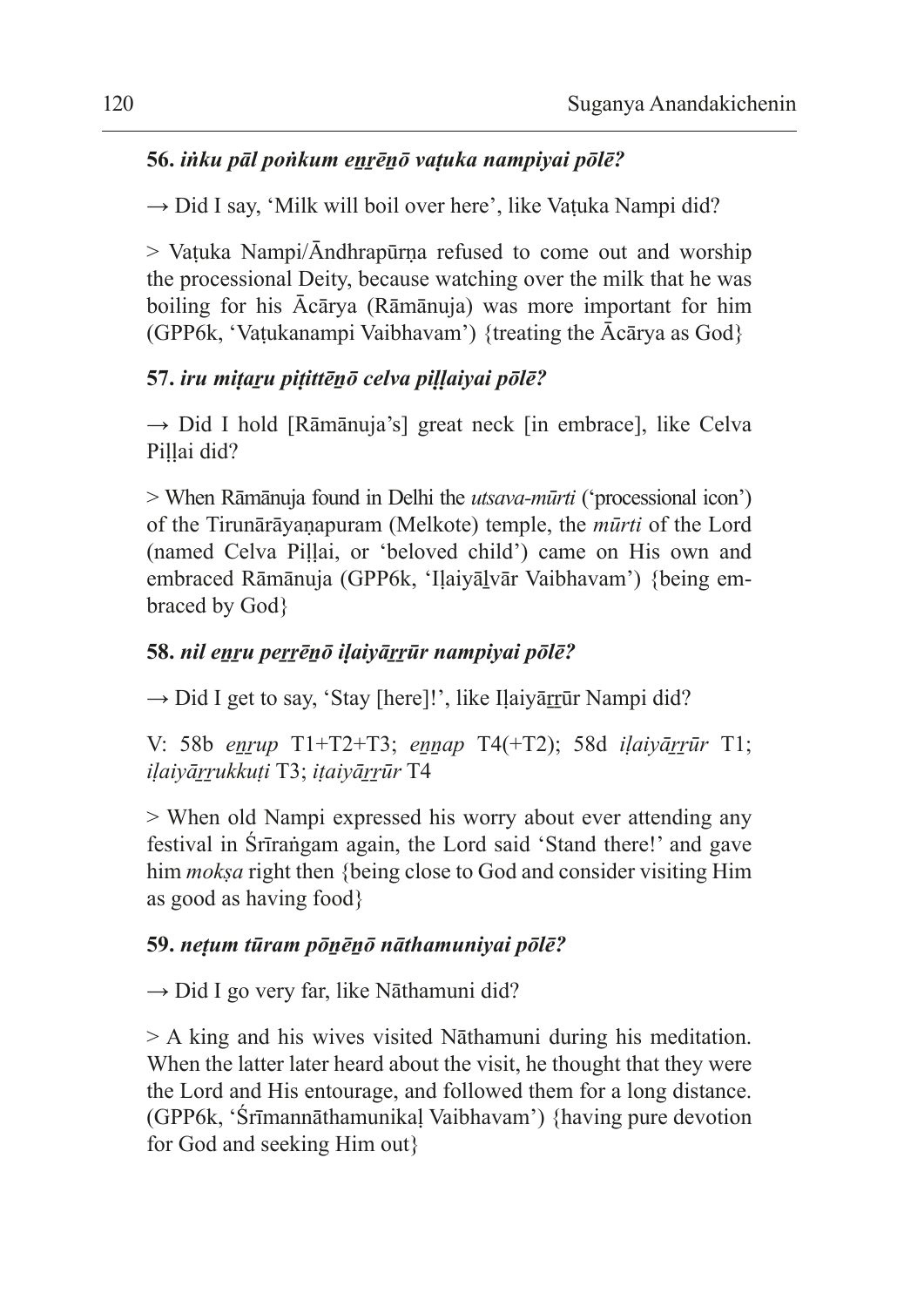#### **60.** *avaṉ pōṉāṉ eṉṟēṉō mārutiyāṇṭāṉ pōlē?*

 $\rightarrow$  Did I say, 'He has left', like Mārutiyāntān did?

> Rāmānuja had to exile himself when pursued by a Cōḻa king. Mārutiyāntān Ciriyāntān, his disciple, went to Śrīraṅgam and returned to announce this king's death after twelve years, which paved the way for the  $\bar{A}c\bar{a}r\bar{v}a$ 's return to Śrīraṅgam<sup>43</sup> (GPP6k, 'Ilaivālvār Vaibhavam') {serving the Ācārya}

### **61.** *avaṉ vēṇṭā eṉṟēṉō āḻvāṉai pōlē?*

 $\rightarrow$  Did I say, 'No need for Him [Raṅganātha]', like [Kūratt]ālvān did?

V: 61b *vēṇṭā* T1+T3; *vēṇṭām* T2+T4

> The above-mentioned Cōḻa king gave the command that those associated with Rāmānuja should not be allowed inside the Śrīraṅgam temple. When Kūrattāḻvāṉ once went there, a guardian was willing to let him in in spite of his connection with Rāmānuja (his Ācārya), because he thought Kūrattāḻvāṉ to be a good individual. But the latter refused to enter the temple, refusing a sight of God that came without an association with His  $\bar{A}c\bar{a}rya^{44}$  {refusing God for the sake of the Ācārya]

#### **62.** *advaitam veṉṟēṉō emperumāṉārai pōlē?*

 $\rightarrow$  Did I defeat *advaita*, like the honourable Rāmānuja did?<sup>45</sup>

Rāmānuja refuted the tenets of *advaita, inter alia* {establishing the Vedic path}

<sup>&</sup>lt;sup>43</sup> Catakōpan (Catakōpan 2008: 434) points out that this event would have happened a long time after Rāmānuja's meeting with the Tirukkōḷūr lady, and that this must be an interpolation.<br><sup>44</sup> Catakōpan (Catakōpan 2008: 443) makes a similar remark as for *vārttai* 60

<sup>(</sup>See fn 50).

Caṭakōpan (Caṭakōpan 2008: 449) thinks that the scribe who wrote down a copy of the *Rahasyam* could have used the word *Emperumāṉār* for Rāmānuja, rather than the  $2<sup>nd</sup>$  person singular.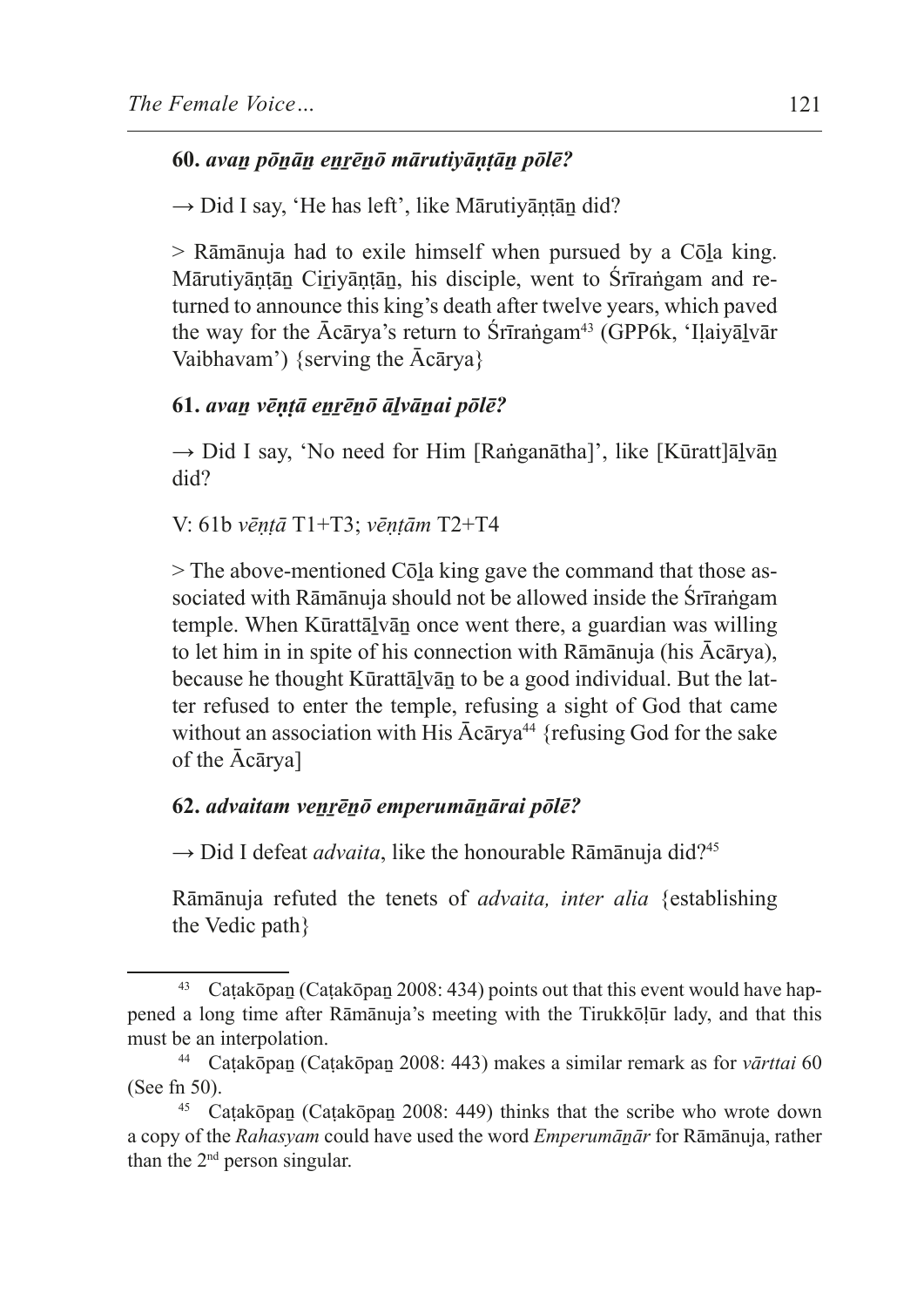## **63.** *aruḷ āḻi kaṇṭēṉō nallāṉai pōlē?*

 $\rightarrow$  Did I experience the gracious discus, like Nallān did?

V: 63b *āḻi* T1+T2+T4; *āḻi* T3(+T2+T446)

> This Brahmin peformed the last rites of a man whose body he found afloat a river, upon seeing the embossed conch mark of a Śrīvaiṣṇava on his shoulders. So the rest of the village shunned him for that. One day, the Lord claimed through a priest that *that* man was a *pollāṉ* ('a bad man') for them, but a *nallāṉ* ('a good man') for Him {being good to the  $[\text{Srīvais }]$  people}

## **64.** *anantapuram pukkēṉō āḷavantārai pōlē?*

 $\rightarrow$  Did I enter [Tiruv]anantapuram, like  $\bar{A}$ ]avantār did?

> An *Araiyar*-priest recited *Tiruvāymoḻi* 10.2 in Śrīraṅgam, which invited people to go to Anantapuram. Hearing this, Āḷavantār/Yāmunācārya felt that it was a hint for him, so he went there taking his disciples along, except Teyvavāriyāṇṭāṉ (see next *vārttai*). This made him miss an important appointment that he had made with Kurukai Kāvalappan to learn secrets on yoga (GPP6k, 'Yamunaitturaivar Vaibhavam') {getting hints from God}

## **65.** *āriyaṉai pirintēṉō teyvavāriyāṇṭāṉai pōlē?*

 $\rightarrow$  Did I part from the teacher, like Teyvavāriyāṇṭān did?

> See note on the previous question (64). This disciple became ill after parting from his Ācārya, so he was taken to him. As he got closer to his teacher, he got better and better (GPP6k, 'Yamunaitturaivar Vaibhavam') {suffer from separation from one's  $\bar{A}c\bar{a}rya$ }

## **66.** *antāti coṉṉēṉō amutaṉārai pōlē?*

→ Did I utter the [*Irāmānuca nūṟṟ*]*antāti*, like the honourable [Tiruvaraṅkattu] Amutaṉ did?

<sup>46</sup> Rāmānujaṉ (Rāmānujaṉ 2009 [2000]: 80) gives the variant *aruḷ āḻam*  'the depth of [His] grace.'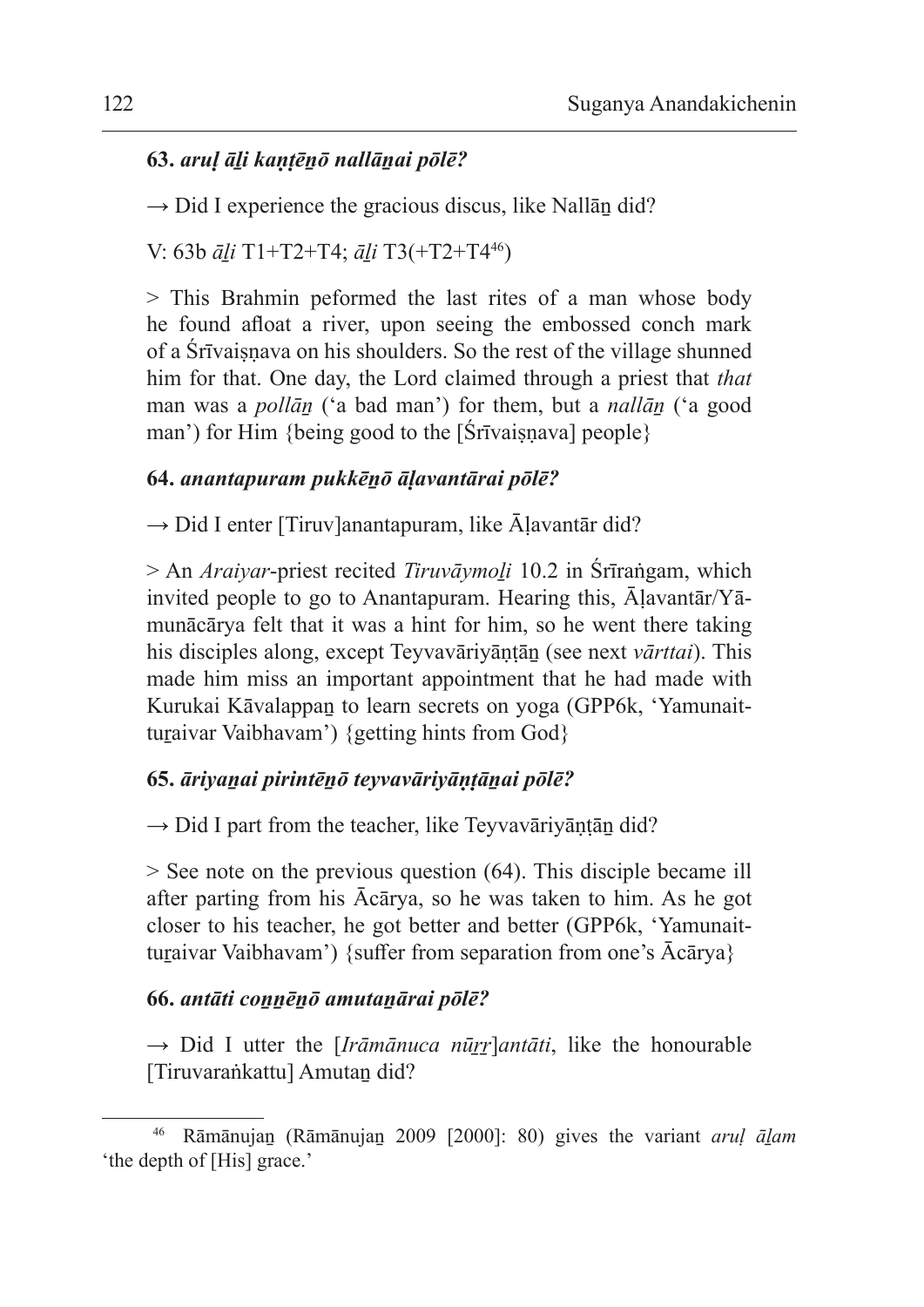This is a work on Rāmānuja in Tamil, considered to be as important as the *Nālāyirativviyapirapantam* {making efforts to have Rāmānuja's greatness known}

## **67.** *anukūlam coṉṉēṉō mālyavānai pōlē?*

 $\rightarrow$  Did I speak what is favourable, like Mālyavān did?

> Mālyavān was Rāvaṇa's mother's paternal uncle, who advised him to give Sītā back to Rāma (VR 6.26) {giving good advice even to evil people}

## **68.** *kaḷvaṉ ivaṉ eṉṟēṉō lokaguruvai pōlē?*

 $\rightarrow$  Did I say, 'He is a thief!', like the teacher of the world did?

> Based on Velukkudi n.d.: 68, *lokaguru* is sometimes taken as a reference to Nammāḻvāṛ, who called Nārāyaṇa's incarnations as Buddha (TVM 5.10.4) or as Vāmana (TVM 3.8.9) deceitful; or it could refer to Tirumankai Ālvār (TNT 8); or even Śiva (as per TVM 2.2.10) {having a close relationship with God}

## **69.** *kaṭal ōcai eṉṟēṉō periya nampiyai pōlē?*

 $\rightarrow$  Did I say, 'Sound of the ocean!', like Periya Nampi did?

> Periya Nampi performed the last rites of his non-Brahmin co-disciple Māranēri Nampi. When egged on by the others, Rāmānuja asked him why he did so. Nampi then asked him whether the various Āḻvārs' verses, which placed devotion over birth, had any meaning at all (in which case his act was justified) or if they were meaningless like the sound of the ocean (GPP6k, 'Ilaīyāḻvār Vaibhavam') {ignoring the caste of the devotee}

## **70.** *cuṟṟi kiṭantēṉō tirumālaiyāṇṭāṉ pōlē?*

 $\rightarrow$  Did I constantly revolve around [Rāmānuja], like Tirumālaiyāṇṭāṉ did?

V: 70c *tirumālaiyāṇṭāṉ* T1+T3; *mālaiyāṇṭāṉ* T2+T4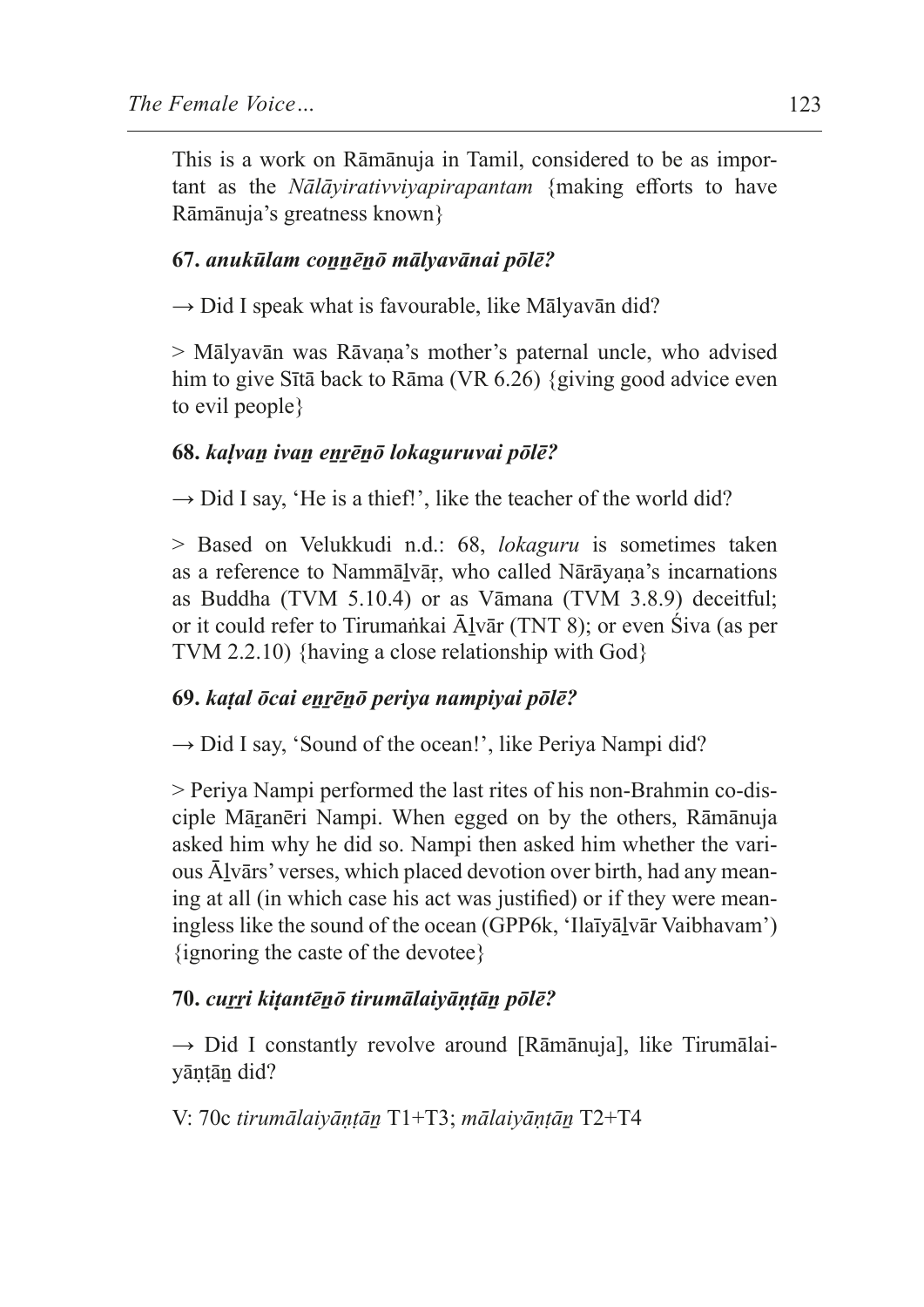> One of Rāmānuja's teachers taught him the TVM without leaving him. Or this can be interpreted as the teacher-disciple relationship was twisted around *(curri)*, given Rāmānuja's [superior] knowledge (Velukkudi n.d.: 70) (GPP6k, 'Ilaiyālvār Tirumālaiyāntānitattu Tiruvāymoḻi kēṭṭal') {teaching Rāmānuja}

## **71.** *cūḻ-uṟavu koṇṭēṉō tirukkōṭṭiyūrār pōlē?*

 $\rightarrow$  Did I obtain an oath, like the honourable one from Tirukkōṣṭiyūr?

V: 71c *cūḻ* T1; *cūḷ*<sup>47</sup> T2+T3+T4; 71d *tirukkōṭṭiyūrār* T1+T3; *kōṭṭiyūrārai* T2; *kōṭṭiyūrarai* T4

> This teacher of Rāmānuja's had the latter visit him 18 times before initiating him into a sacred *mantra*, but not before making him swear not to give it indiscriminately. But Rāmānuja revealed it to the common man in public (GPP6k, 'Ilaiyālvār Tirukkōttiyūr Nampiyinitattu viśesārtham kēttal') {bearing love for Rāmānuja like Tirukkōttiyūr Nampi}

## **72.** *uyir āya peṟṟēṉō ūmaiyai pōlē?*

 $\rightarrow$  Did I have [Rāmānuja] as [my] life, like the dumb person did?

> Rāmānuja placed his feet upon a deaf-and-dumb devotee in order to grant him *mokṣa*, as he was incapable of receiving any instructions from him (GPP6k, 'Ilaiyālvār Vaibhavam') {believing that Rāmānuja's feet are the goal}

## **73.** *uṭampai veṟuttēṉō tirunaṟaiyūrārai pōlē?*

 $\rightarrow$  Did I renounce the body, like the honourable one from Tirunaraiyūr did?

V: 73c *tirunaṟaiyūrāraip* T1+T3; *naṟaiyūrāraip* T2+T4

Please note that *cūļuravu* is found lexicalised in the *Tamil Lexicon*, while *cūḻuṟavu* is not. Moreover, *cūḷ* has the meaning of oath, which suits the context here, which *cūḻ* does not.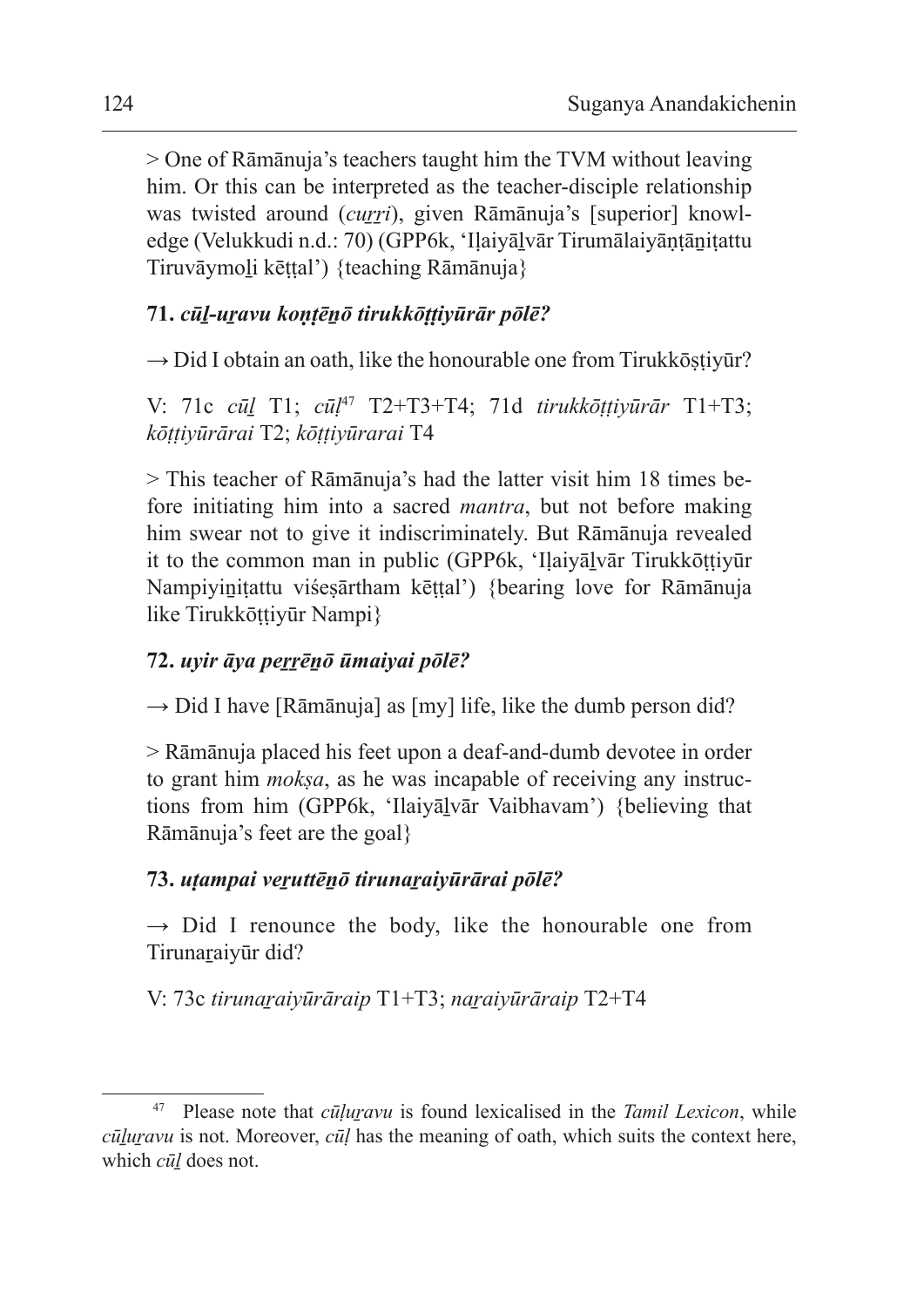> When someone set the Deity of a temple on fire, this priest threw himself on the deity along with his family, and they all gave up their lives to protect Him<sup>48</sup> {sacrificing one's body for safeguarding God's sacred 'body'}

#### **74.** *eṉṉai pōl eṉṟēṉō uparicaraṉai pōlē?*

 $\rightarrow$  Did I say, 'Like me!', like Uparicaravasu did?

> This king mediated in a problem between ascetics and gods, saying 'Be like me!' (*Matsya purāṇa* 152) {following dharma}

## **75.** *yāṉ ciṟiyaṉ eṉṟēṉō tirumalai nampiyai pōlē?*

 $\rightarrow$  Did I say, 'I am an insignificant one!', like Tirumalai Nampi did?

> Tirumalai Nampi/Śrīśaileśa Pūrṇa himself came to receive Rāmānuja during his visit to Tirumalā, and explained that he had not been able to find anyone less important than him to do the task (GPP6k, 'Tirumalai Nanpiyiṭattu Uṭaiyavar Śrīrāmāyaṇam kēṭṭal') {considering oneself as inferior to the other Śrīvaiṣṇavas}

#### **76.** *nīril kutittēṉō kaṇapurattāḷai pōlē?*

 $\rightarrow$  Did I jump into the water like the woman from Kanapuram did?

> This woman threw herself into the floods to protect her teacher, when the raft that she was travelling in needed to be unburdened a little. In the end both escaped<sup>49</sup> {protecting the material body of the Ācārya and having complete faith in him}

Caṭakōpan (Caṭakōpaṇ 2008: 536) points out that this event could not have happened before Rāmānuja's time, and that it is mentioned in Piḷḷai Lokācārya's *Śrīvacanabhūsanam* 1.84 (14<sup>th</sup> c.). Please note that the Tirunaraiyūr Araiyar is mentioned in earlier texts, including Periyavāccāṉ Piḷḷai's commentary on *Perumāḷ tirumoḻi* 5.1, although it is not clear whether this particular event involving him was narrated before Lokācārya.

This Ācārya has been identified as Nampillai by the GPP6k ('Nañcīyar nampillai vaibhavaṅkal'), which does not name the woman. If the event did happen, and that too, during Nampillai's time, then this *vārttai* is an interpolation.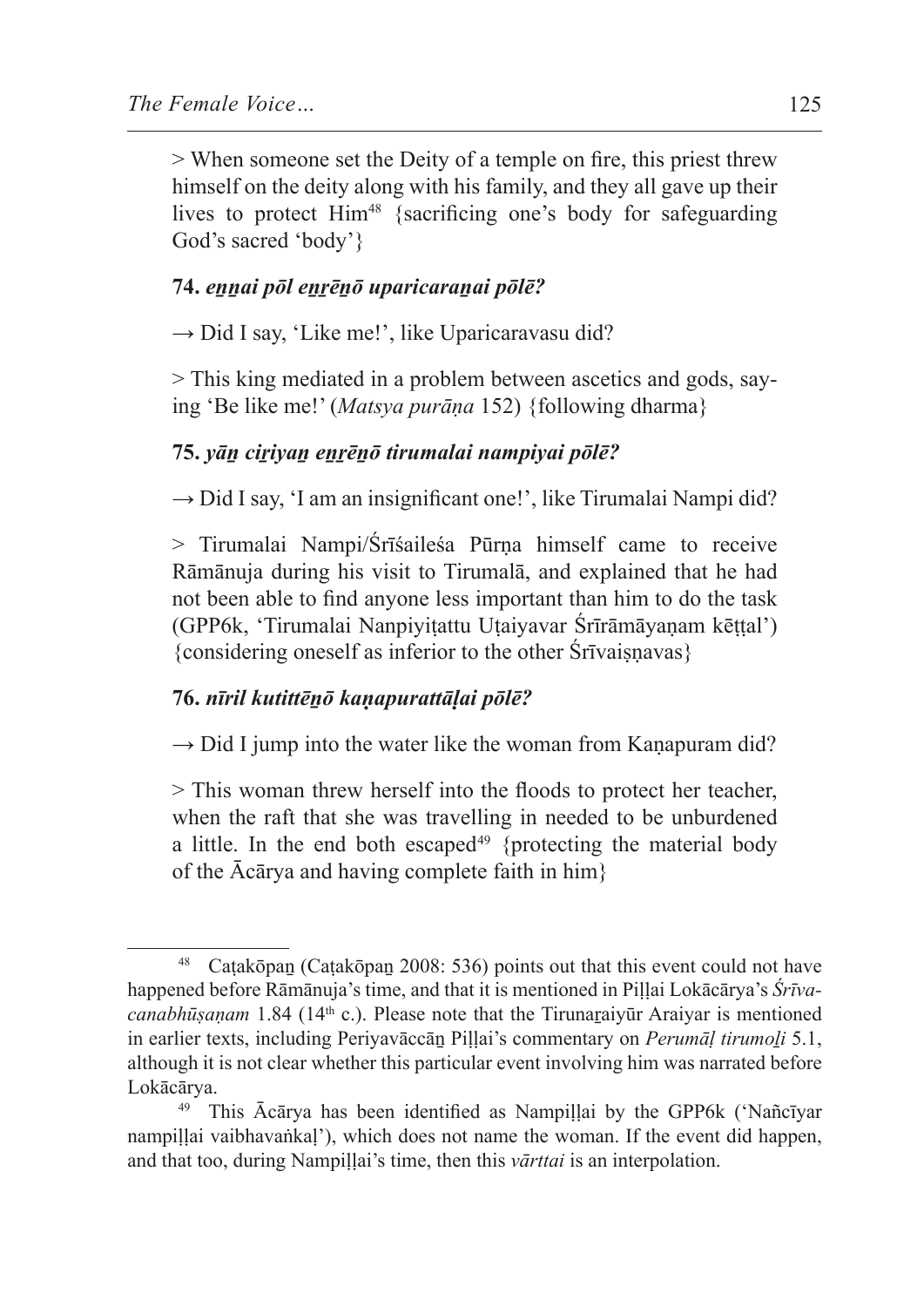## **77.** *nīrōrukam koṇṭēṉō kāciciṅkaṉai pōlē?*

 $\rightarrow$  Did I take lotuses [to the Lord] like Ciṅkan from Kāci?

V: 71a *nīrukam* T1; *nīrōrukam* T2+T4; *nīrūkam* T3<sup>50</sup>

> A devotee used to swim across the Ganges to bring lotuses for the Lord, which made him proud. Once, he got stuck in a whirpool and he prayed for help. Saved, he got back safely to the banks without letting go of the lotuses that he had picked {putting full trust in God}

## **78.** *vākkiṉāl veṉṟēṉō bhaṭṭarai pōlē?*

 $\rightarrow$  Did I win by means of words, like [Parāśara] Bhaṭṭa did?

> While still a child, Bhaṭṭa won in an argument against Sarvajña Bhatta, a renowned scholar (GPP6k, 'Bhattar Vaibhavam')<sup>51</sup> {winning arguments thanks to verbal prowess}

## **79.** *vāyil kaiy iṭṭēṉō empārai pōlē?*

 $\rightarrow$  Did I put [my] hand in the mouth [of the snake], like Empār did?

> Empār saved a snake by removing a thorn stuck in its mouth {having compassion for all living beings}

## **80.** *tōḷ kāṭṭi vantēṉō bhaṭṭarai pōlē?*

 $\rightarrow$  Did I come back showing the shoulder, like [Parāśara] Bhaṭṭa did?

> Velukkudi (Velukkudi s.d.: 80) points out that this question does not have a clear source. Bhaṭṭar was accidentally hit on the shoulder and showed the other shoulder to receive another shove, as he was

<sup>50</sup> T1 seems to be a typo. While *nīrōrukam*, which means 'lotus' is suitable, T3 opts for *nīrūkam* (Caṭakōpaṉ 2008: 568) taking it to mean *nīr + ūkam* = 'deliberation [made upon] the water,' which sounds far-fetched to me.

<sup>51</sup> Caṭakōpaṉ (Caṭakōpaṉ 2008: 578) suggests this *vārttai* is an interpolation, as this is a later event.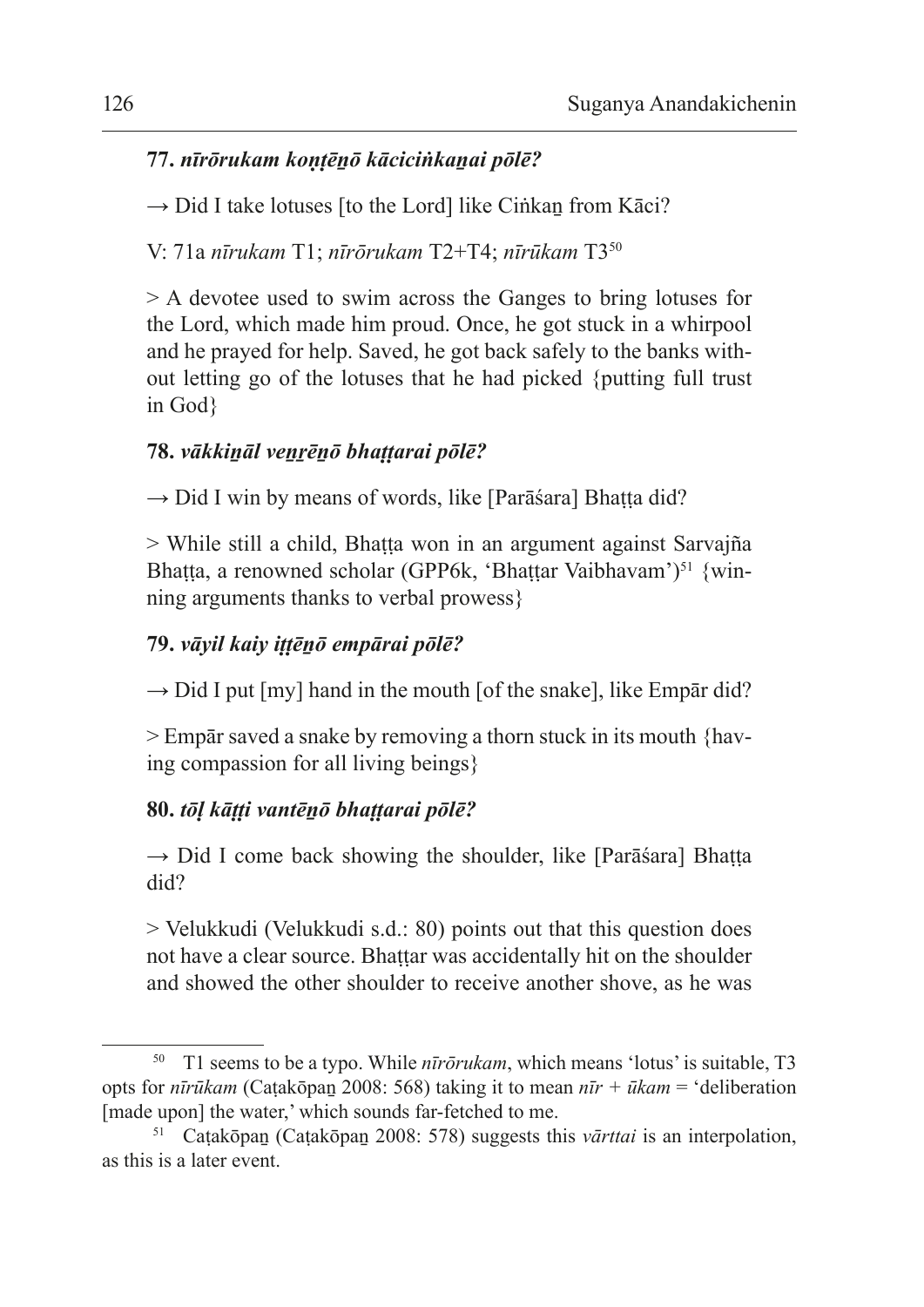sorry to have stood in the way of a religious procession {having great devotion}

#### **81.** *tuṟai vēṟu ceytēṉō pakavarai pōlē?*

 $\rightarrow$  Did I make [the choice of] a different ghat, like Pakavar did?

> Villiputtūr Pakavar preferred to use the ghat of a waterbody used by Srīvaisnavas, rather than the one used by the fellow Brahmins {having a mind to serve}

### **Conclusions**

We can see that the author, whoever s/he may be, is an educated, knowledgeable person, who knew the epics, Purānas, Śrīvaisnava hagiography and theology well. As mentioned earlier, there is nothing to show in the text itself that it was composed by a woman, and to some extent, it does not really matter, because the tradition does believe her to be a woman. On the one hand, we can go with the tradition and believe the author to be a woman, and on the other, we could still see how this *Rahasyam*, attributed to a woman, has been dealt with, compared to other writings. First of all, it has probably been praised and made popular, because although (supposedly) produced by a woman, it does not threaten the established practices. And despite having a challenging tone and a scholarly content, it does not cross the boundaries of the acceptable, as it insists on its author's worthlessness again and again, besides not touching upon exclusive material like the Vedas. On top of it, it incorporates all the important Śrīvaiṣṇava theological ideas, which it presents as ideals.

Secondly, there is no traditional commentary on the *Rahasyam*  that is comparable to, say, Maṇavāḷa Māmuṉi's (14th century) *Upatēca rattinamālai*, which was commented upon by Pillai Lokam Jīyar, or even a commentary by an eminent 20<sup>th</sup>-century scholar, like Prativādi Bhayaṃkaram Aṇṇaṅkarācārya or Uttamūr Vīrarāghavācārya. We may wonder whether the reason for such neglect is the nature of the work (hagiographic prose has hardly been commented upon),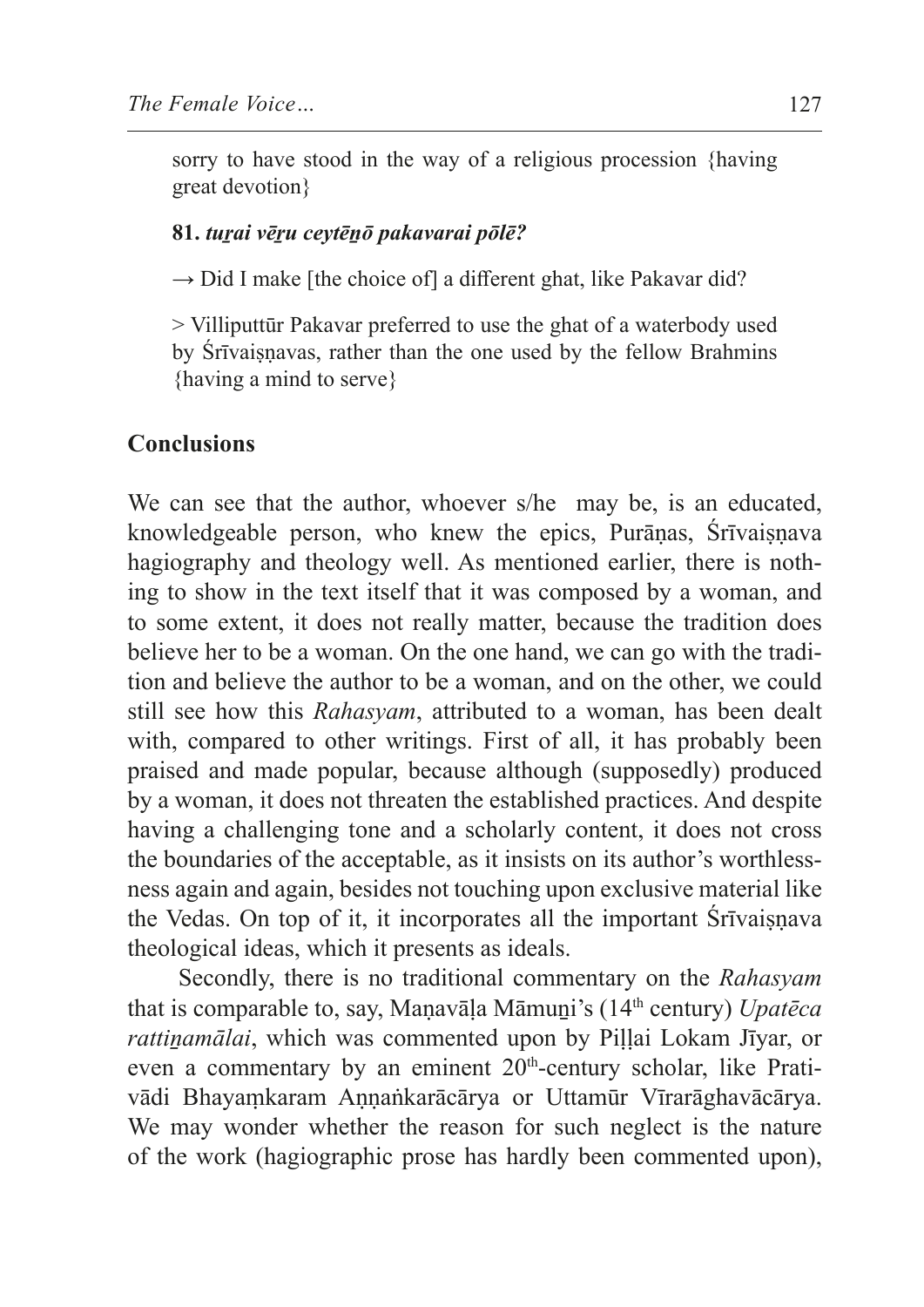its size or the language of the composition, the general belief with regards to the identity (read, the gender) of the author or the tradition<sup>52</sup> to which it belongs (see below). It does seem, therefore, that this work, other than leading to the composition of two works of a very similar nature (that are part of the *Mummani rahasyam*), did not disturb or erase the boundaries of the male dominion over serious scholarship.

This *Rahasyam* (as well as the other two mentioned in fn 4) clearly points to an affiliation to what would much later become the Tenkalai ('southern school') tradition, and so does the only premodern written work by a Śrīvaisnava woman, Tirukkōnēri Dāsyai (see fn 5), presumably a disciple of Nampillai ( $13<sup>th</sup>$  c.). Why did the premodern women of the Vaṭakalai tradition not produce any writing? Did the different beliefs and status of women cause this discrepancy? These are some questions that need to be explored further.

## **Appendix**

*Tirukkōḷūr peṇpiḷḷai rahasyam*: the text within which the *Rahasyam*  is found.

*tirukkōḷūrukku emperumāṉār eḻuntaruḷum pōtu, tirukkōḷūrilniṉṟum oru peṇpiḷḷai etirē vantu daṇḍaṉiṭṭu niṟka, 'peṇṇē! nī eṅkuniṉṟum puṟappaṭṭāy?' eṉṟu kēṭṭ'aruḷa, peṇṇum, 'tirukkōḷūrilniṉṟum viṭaikkoṇṭēṉ' eṉṟu viṇṇappam ceyya, ataṉait tiruccevic cāṟṟi aruḷi emperumāṉār, 'oruvar kūṟai eḻuvar uṭuttuk kāy kiḻaṅku cāppiṭṭu, "tiṇṇam eṉ iḷa(m) māṉ pukum ūr" uṉakkup puṟappaṭum ūr āyiṟṟē!' eṉṟ' aruḷicceytār. ataik kēṭṭu antap peṇpiḷḷai viṇṇappam ceyta paṭi eṅṅaṉam eṉṉil 'atiyēṉ, nāyantē! nāyantē!*

*aḻaittu varukiṟēṉ eṉṟēṉō akrūraraip pōlē* (…)

<sup>&</sup>lt;sup>52</sup> On the two Śrīvaisnava subsects, Vaṭakalai ('northern school') and Tenkalai ('southern school'), see Mumme 1988.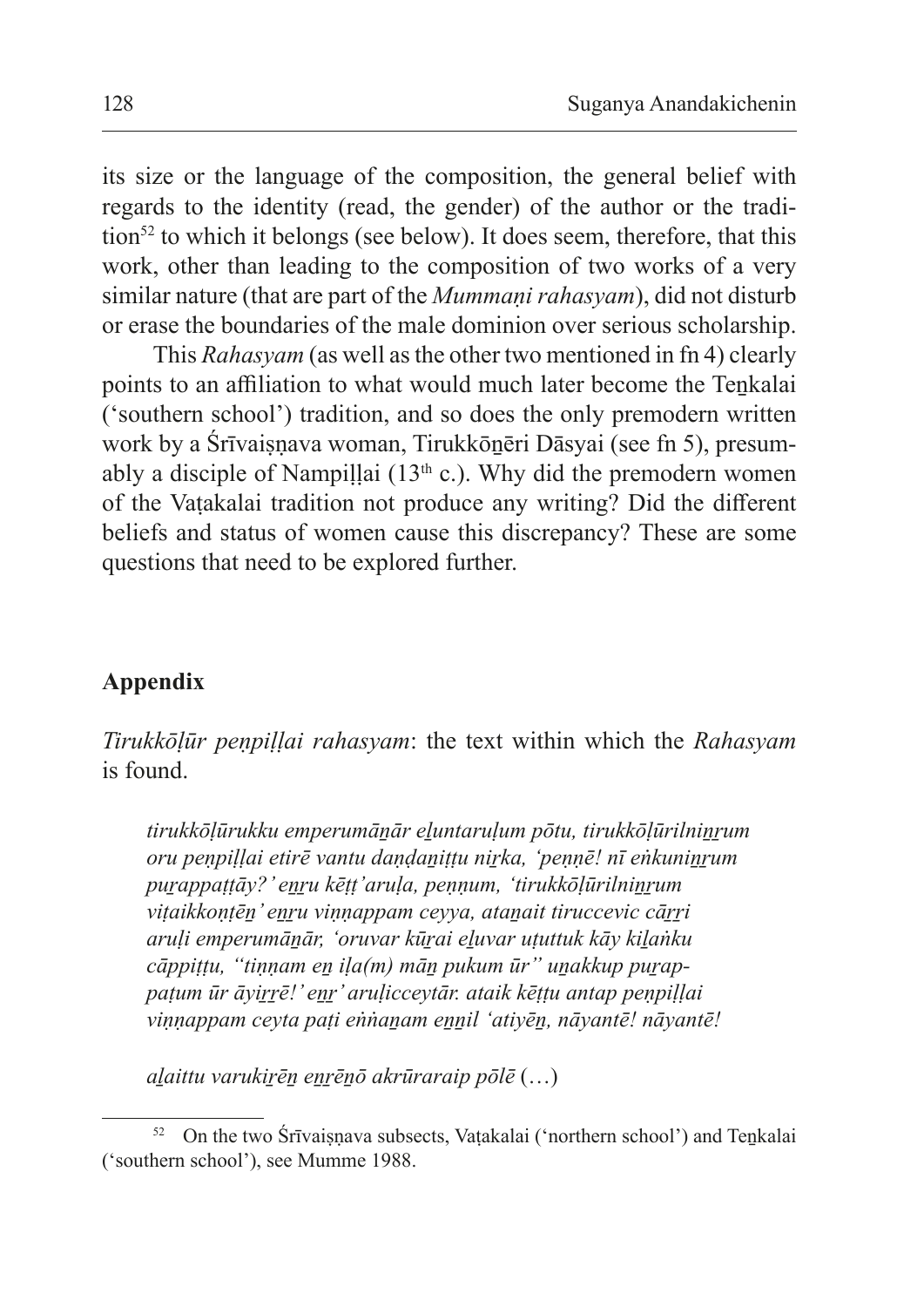*ityādiyiṉ paṭiyē, "mai niṉṟa varai pōlum tiru uruvē vāṭṭāṟku e- naṉṟi ceytēṉō eṉ neñcil tikaḻvatuvē" eṉkiṟa paṭi ippaṭip paṭṭa jñānaṅkaḷ uṭaiyār jñānattilē oruttaruṭaiya jñānam aṭiyēṉukku uṇṭāṉāl, tirukkōḷūril viṭai koṇṭ'irukkalām. anta vyājam aṭiyēṉukku illai. mucal puḻukkai vayalilē kiṭant' eṉ? varappilē kiṭant' eṉ? eṉṟu viṇṇappam ceytu, 'devarīr eḻuntaruḷi maṅgaḷāśāsanam ceyt' aruḷiṉāl vaitta mānidhikkum madhurakavikkum nityotsavapakṣotsavamāsotsavasaṃvatsarotsavādikaḷ uṇṭākum' eṉṟu viṇṇappam ceyya, attaic tiruc cevicāṟṟip pōra ukant' aruḷi, antap peṇ piḷlaiyiṉ tirumālikaikku eḻunt'aruḷit taḷikai prasādamum śrīpādatīrthamum a- peṇpiḷḷaikku sāditt' aruḷiṉār eṉṟu tiruvāymoḻippiḷḷai aruḷiceytār eṉṟu periya vāṉamāmalai jīyar aruḷicceyt' aruḷiṉār.* 

When Rāmānuja was approaching Tirukkōḷūr, a woman came on the opposite [direction] from Tirukkōḷūr and stood [there] making obeisance  $[$  to him $]$ <sup>53</sup>. As he graciously asked  $[$ her $]$ , 'O woman! Where have you set out from?', the woman respectfully said, 'I have left from Tirukkōḷūr.' Rāmānuja, who graciously heard that, graciously said, '"Tirukkōḷūr, the town which my young deer[-like daughter] enters for sure" (TVM 6.7.1),—[to enter which] seven people wear the clothes of one and eat fruits and vegetables<sup>54</sup>—has become a town that you leave!' If one asks how that woman, hearing that, spoke respectfully, [it was thus]: 'I am a slave, my lord, my lord!

Did I say, 'I shall bring [Kṛṣṇa], like Akrūra did? (…)

According to these [*vārttai*s], as said in "What good did I perform for Him of Vāttāru, whose divine form is like a black mountain, [for Him] to shine in my heart!" (TVM 10.6.8), if I, a slave, had the knowledge of [at least] one among those people [mentioned above], who had such [types of] knowledge, I could have *arrived* in Tirukkōḷūr. I, a slave, do not have such an excuse. What does it matter if rabbit dung lies in the field or if it lies in the ridge?'

<sup>53</sup> For the sake of comprehensibility, the long sentences in Manipravalam have been turned into short, finite sentences in English.

<sup>&</sup>lt;sup>54</sup> This simply means that one goes to great trouble to just go to Tirukkōlūr.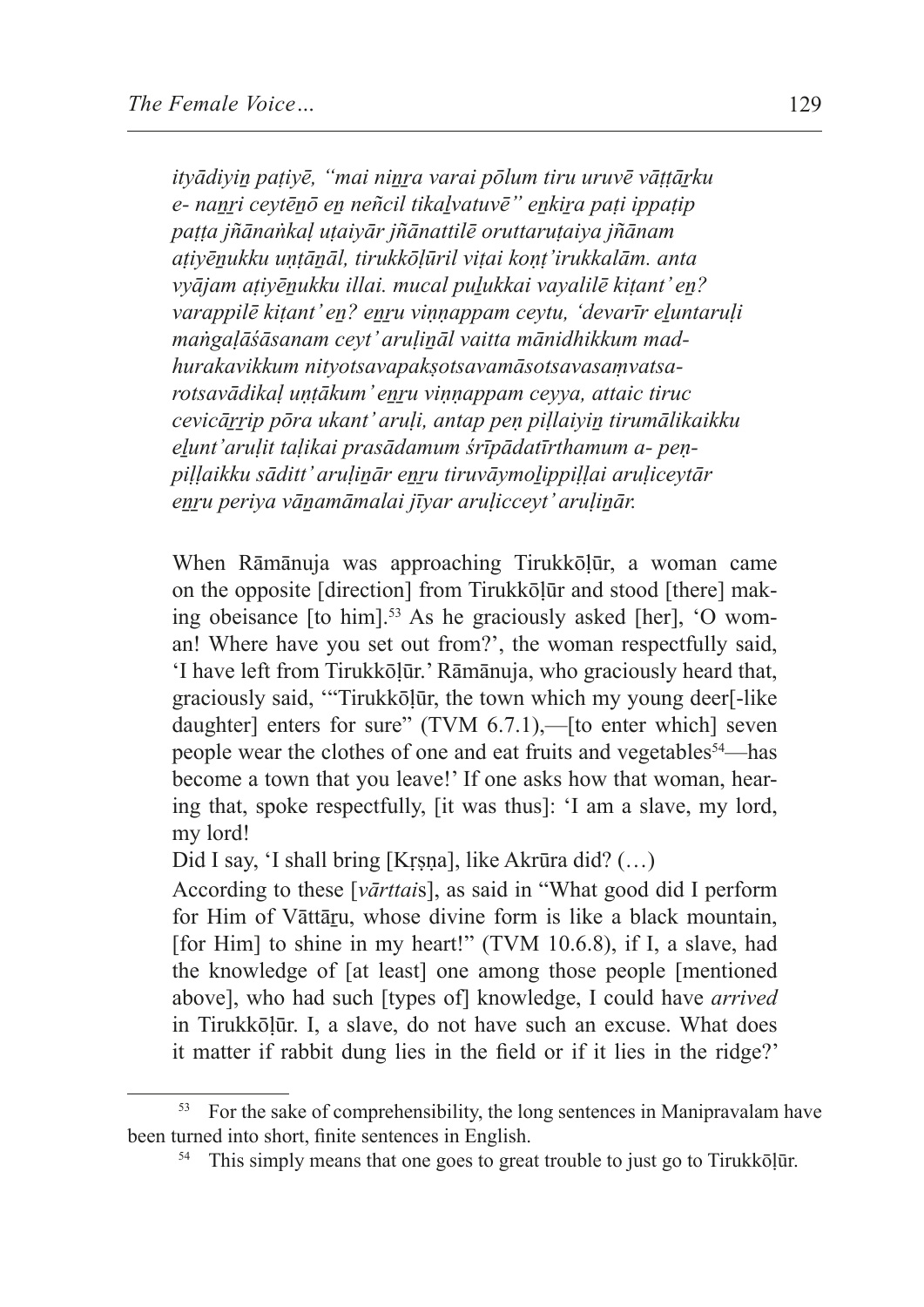Speaking respectfully thus, she respectfully made the [following] request, 'If Your Highness would come [to Tirukkōḷūr] and worship [there], the regular, fortnightly, monthly and annual festivals will be conducted for [the main Deity] Vaitta Mānidhi and Madhurakavi.' Graciously listening to that and rejoicing exceedingly, he went to that woman's house and graciously bestowed the gift of [leftover] boiled rice [after he had it], and sacred water from [His] feet upon that woman. Thus graciously said Tiruvāymoli Pillai,<sup>55</sup> according to the Periya Jīyar of Vānamāmalai.

#### **References**

### **Primary sources**

- *Āṟāyirappaṭi* by Tirukkurukai Pirāṉ Piḷḷāṉ. See *Pakavat viṣayam*.
- *Bhagavadgītā* = Zaehner, R. C. (ed.). 1969. *The Bhagavad-Gītā, with the Commentary Based on the Original Sources*. London: Oxford University Press.
- BhP = *Bhāgavata purāṇa* = Goswami, C. L. (transl.). 1971. *Bhāgavatamahāpurāṇa (Śrīmad), Sanskrit text and English translation*. 2 vols. Gorakhpur: Gita Press.
- *Bhaviṣya purāṇa* = Sharma, R. (ed.). 1984. *The Bhaviṣyamahāpurāṇa*. *Introduction, Text, Textual Corrections, and Verse-Index*. 3 vols. Delhi: Nag Publishers.

*Ciṉṉiyammāḷ rahasyam*. See *Mummaṇi rahasyam*.

DSC = *Divyasūricaritam* by Garuḍavāhanapaṇḍita = Venkatachari, K. K. A. and T. A. Sampatkumaracarya (eds). 1978. *Divyasūricaritam by Garuḍavāhanapaṇḍita With Hindi Rendering by Mādhavācārya*. Bombay: Ananthacharya Research Institute.

<sup>&</sup>lt;sup>55</sup> This is Manavāla Māmuni's (Varavaramuni's) Ācārya.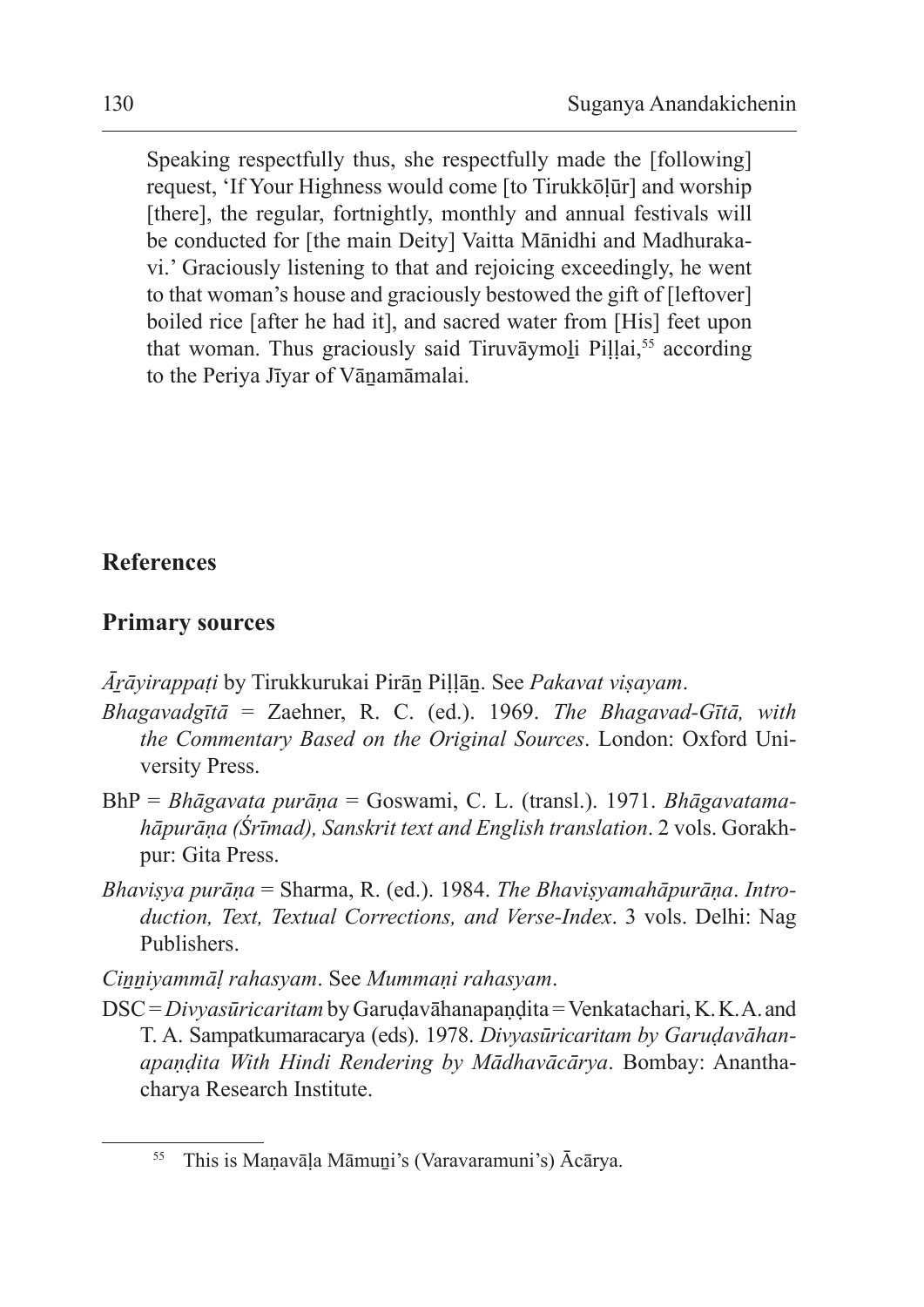- GPP6k = *Guruparamparāprabhāvam* by Piṉpaḻakiya Perumāḷ Jīyar = Aiyangar, K. (ed.). 1975 [1927]. *Āṟāyirappaṭi Guruparamparāprabhāvam*. Triplicane: Cē. Kiruṣṇamācāriār patippu.
- *Īṭu Bhagavadviṣayam*. 1925–30. *Śrī Bhagavad-Viṣayam. Tiruvāymoḻi mūlamum āṟāyirappaṭi, oṉpatiṉāyirappaṭi, irupattinālāyirappaṭi, īṭumuppattāṟāyirappaṭi vyākhyānaṅkaḷum, cīyar arumpatavurai, pramāṇattiraṭṭu, draviḍopaniṣatsaṅgati, draviḍopaniṣattātparyaratnāvaḷi, tiruvāymoḻi nūṟṟantāti ivaikaḷuṭaṉ*. Ed. by Cē. Kiruṣṇamācāriyār. Tiruvallikēṇi: Nōpil Accukkūṭam.
- *Kaisika māhātmya*. 1973. = *Varāhapurāṇattin̲ Uḷḷīṭān̲a Kaicika Purāṇam: Śrī Parācarapaṭṭar Aruḷicceyta Viyākkiyān̲attuṭan̲ Kūṭiyatu*. Tirucci: Śrīnivāsam Accakam.
- MBh = *Mahābhārata* = Sukthankar, V. S. et al. 1933–1966. *The Mahābhārata. For the First Time Critically Edited*. 19 vols. Poona: Bhandarkar Oriental Research Institute.
- *Matsya purāṇa* = Jośī, K. and S. L. Nagar (eds). 2007. *Matsya Mahāpurāṇa: An Exhaustive Introduction, Sanskrit Text, English Translation, Scholarly Notes and Index of Verses*. Delhi: Parimal Publications.
- *Mummaṇi rahasyam* = Rāmānujaṉ, V. V. (ed.). 2009 (2000). *Mummaṇikaḷ rakaciyam (tirukkōḷūrammāḷ, tiruvallikkēṇiyammāḷ, ciṉṉiyammāḷ vārttaikaḷ) muḻu vivaraṇattuṭaṉ*. Tiruvallikkēṇi: Śrīraṅkapriyā patippakam.
- *Mutalām tiruvantāti*. See *Nālāyirattivviyappirapantam*.
- *Nālāyirativviyappirapantam* = Kiruṣṇamācāriyar, C. (ed.). 1903. *Āḻvārkaḷ aruḷicceyta nālāyira tivviya pirapantam*. Ceṉṉai: Kaṇēca accukkūṭam.
- *Nāṉmukaṉ tiruvantāti*. See *Nālāyirattivviyappirapantam*.
- *Pakavat viṣayam.* 1993. *Tiruvāymoḻi mūlamum, āṟāyirappaṭi, oṉpatiṉāyirappaṭi, paṉṉīrāyirappaṭi, īṭu muppattāṟāyirappaṭi vyakyānaṅkaḷum, cīyar arumpatavurai, pramāṇattiraṭṭu, traviṭōpaniṣatsaṅkati, traviṭōpaniṣattātparyaratnāvaḷi. tiruvāymoḻi nūṟṟantāti ivaikaḷuṭaṉ*. Trichy: Śrī Sutarcanar trast.
- GPP12k = *Paṉṉīrāyirappaṭi guruparamparāprabhāvam*. See *Tirukkōḷūr peṇpiḷḷai rahasyam*.

*Periyāḻvār tirumoḻi* by Periyāḻvār. See *Nālāyirattivviyappirapantam*.

*Perumāḷ tirumoḻi* by Kulaśekhara Āḻvār. See *Nālāyirattivviyappirapantam*.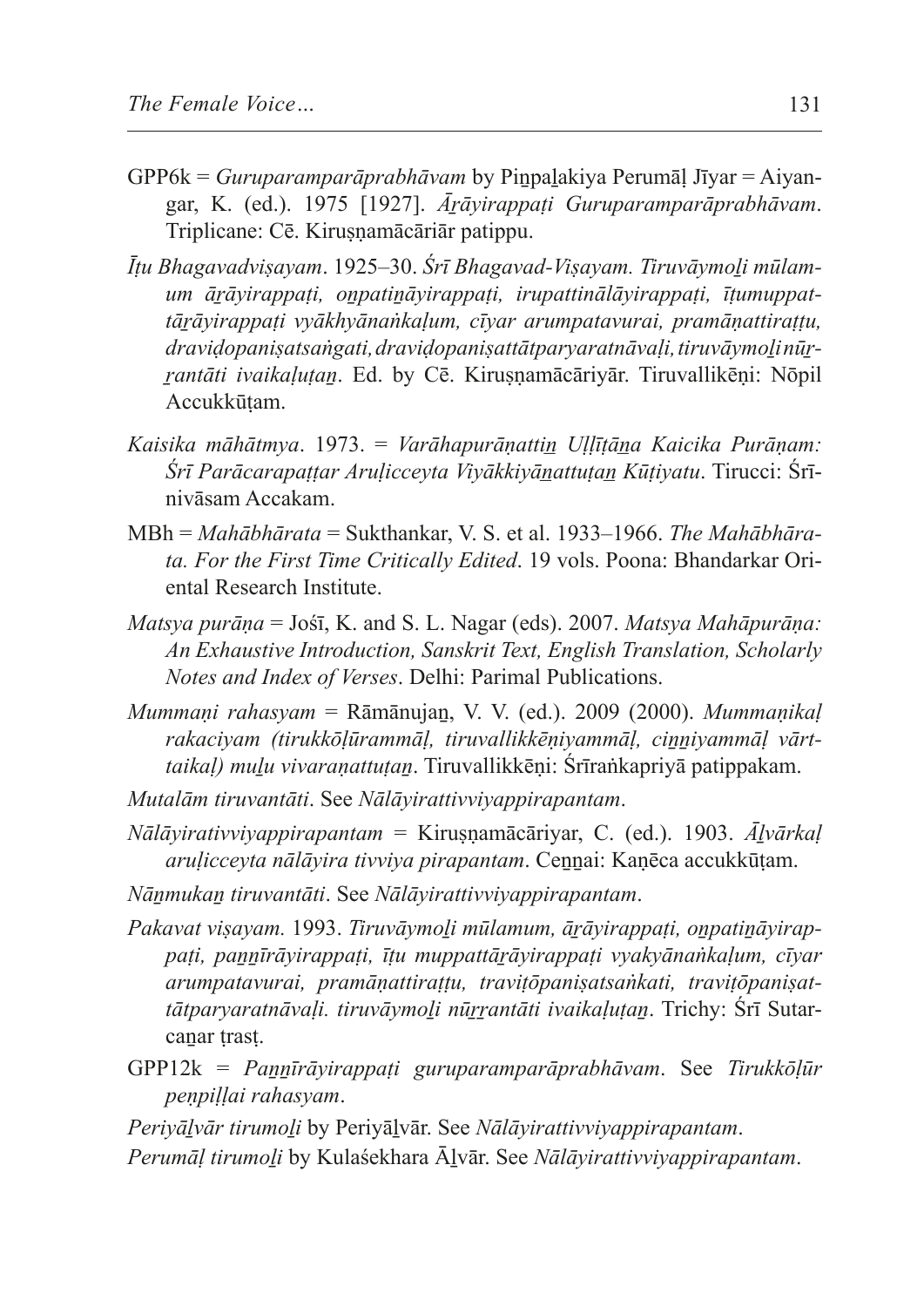- *Perumāḷ tirumoḻi* Commentary on, by Periyavāccāṉ Piḷḷai = Anandakichenin, S. 2018. *My Sapphire-hued Lord, My Beloved. A Complete, Annotated Translation of Kulacēkara Āḻvār's Perumāḷ Tirumoḻi and Periyavāccāṉ Piḷḷai's Medieval Maṇipravāḷam Commentary, with an Introduction*. Collection Indologie No 136. Pondichéry: EFEO/IFP.
- *Prapannāmṛtam* = Aiyangar, K. (ed.). 1995. *Guruparamparai Sāramāṉa Prapannāmṛtam*. Vol. 2: *Āḻvārkaḷ Ācāriyarkaḷ Caritram*. Tirucci: Śrīnivāsam Press.
- *Rahasyam*. See *Tirukkōḷūr peṇpiḷḷai rahasyam*.
- VR = *Rāmāyaṇam* by Vālmīki (VR).
	- 1. Sastrigal, K. C. and V. H. Subrahmanya Sastri (eds). 1933. (2nd ed.). *Śrīmadvālmīkirāmāyaṇam*. Madras: N. Ramaratnam.
	- 2. Bhatt, G. H., P. L. Vaidya et al. (eds). 1960–1975. *The Vālmīki Rāmāyaṇa (The National Epic of India)*. 7 vols. Baroda: Oriental Institute.
- *Śrīvacanabhūṣaṇam* by Piḷḷai Lokācārya = Rangaswami, J. (ed.). 2006. *Śrīvacanabhūṣaṇam of Piḷḷai Lokācārya. Translation and Commentary of MaṇavāḷaMāmuṉi. Critical Evaluation of the Theo-philosophy of the post-Ramanuja Śrīvaiṣṇavism*. Delhi: Sharada Publishing House.

*Tirukkōḷūr peṇpiḷḷai rahasyam (Rahasyam)*.

- 1. Kiruṣṇamācāryar, Ś. A. (ed.). 2018 (1909). *Pūrvācāryarkaḷ aruḷic ceyta āṟāyirappaṭi paṉṉīrāyirappaṭi mutaliya kuruparamparā prapāvam. śrī U. vē. Cē. Kiruṣṇamācāryar svāmi 1909-ām āṇṭu patippitta piratiyiṉ aṭippaṭaiyil maṟupatippu ceyyappaṭṭa nūl.* Tiruvaraṅkam: Śrīvaiṣṇavaśrī.
- 2. See *Mummaṇi rahasyam*.
- 3. Catakōpan, Ku. 2008. *Tirukkōļūrp penpillai irakaciyam*. Cennai: Allayans.
- 4. Velukkudi, K. s.d. *Tirukkōḷūr Peṇpiḷḷai Rahasyam*. Chennai: Dayasindhu Associates [CD].

TNT = *Tiruneṭuntāṇṭakam* byTirumaṅkai Āḻvār. See *Nālāyirativviyappirapantam*. *Tiruppallāṇṭu* by Periyāḻvār. See *Nālāyirattivviyappirapantam*.

*Tiruvallikkēṇi peṇ rahasyam*. See *Mummaṇi rahasyam*.

TVM = *Tiruvāymoḻi*. by Nammāḻvār. See *Nālāyirativviyapirapantam*.

*Tiruvāymoḻi vācakamālai* by Tirukōn̲ēritāsyai = Tēvanātāccāri (ed.). 1952. *Tiruvāymol̲ai Vācakamālai En̲um Vivaraṇa Catakam. Mukavurai-Aṭikkur̲ippu Mutaliyavaikaḷuṭan̲*. Tan͂cāvu̅r: Tan͂cāvu̅r Sarasvati Mahāl Nu̅l Nilaiyam.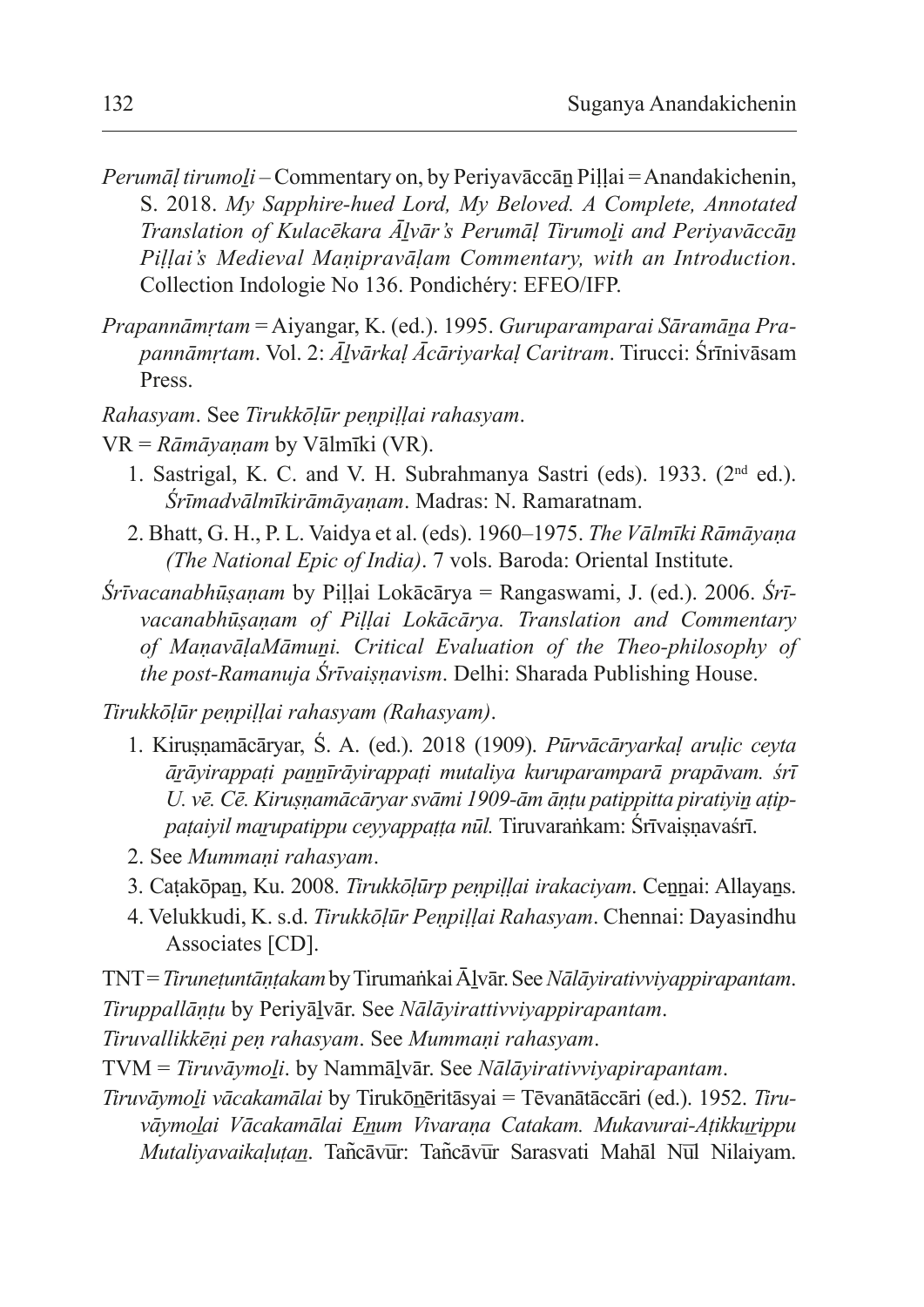- *Upatēca rattiṉamālai* by Maṇavāḷamāmuṉikaḷ and its commentary by Piḷḷai Lokam Jīyar = Varatarājaṉ, M. 2015. *Upatēcarattiṉamālai: Piḷḷailokam jīyar aruḷiya viyākkiyāṉamum tamiḻākkamum*. Ceṉṉai: Śrī Anant patippakam.
- *Varāha purāṇa* = Śrīhṛṣīkeśa śāstrī (ed.). 1982 (1893). *Varāhapurāṇam*. Vāraṇāsī: Caukhambā Amarabhāratī Prakāśan.
- *Veṅkaṭācala māhātmya* = Raghavendran, T. S. (ed.). 2014. *Śrībhaviṣyatpurāṇe Śrīveṅkaṭācalamāhātmyam: Śrī Veṅkaṭācala Māhātmyam in Śrī Bhaviṣyat Purāṇam*. Tiruchanur: Śrīman Madhva Siddhānta Onnāhinī Sabhā.
- *Viṣnudharma purāṇa* = Grühnendahl, R. (ed.). 1983–1989. *Viṣṇudharmāḥ: Precepts for the Worship of Viṣṇu*. 3 vols. Wiesbaden: O. Harrassowitz.
- *Viṣṇu purāṇa* = Pathak, M. M. (ed.). 1997. *Viṣṇu-purāṇa. The Critical Edition of the Viṣṇupurāṇam*. 2 vols. Baroda: Oriental Institute.
- VR. See Rāmāyaṇa (VR).
- *Yatīndrapravaṇaprabhāvam* by Piḷḷai Lokam Jīyar = Rāmānujan, V. V. (ed.). 2017 (1992). *Śrī piḷḷailokārya jīyar aruḷicceyta yatīndrapravaṇa prapāvam (śrīmaṇavāḷamāmuṉikaḷ vaipavam)*. Tiruvallikkēṇi: Śrīraṅkapriyā patippakam.

#### **Secondary sources**

- Anandakichenin, S. 2014. On the Non-Vālmīkian Sources of Kulacēkara Āḻvār's 'Mini-Rāmāyaṇa'. In: E. Francis and C. Schmid (eds). *The Archaeology of Bhakti I: Mathurā and Maturai, Back and Forth*. Collection Indologie n°125. Pondichéry: IFP/ EFEO: 249–288.
- Buck, W. 2000 (1981). *Ramayana*. *With an Introduction by B. A. van Nooten; Illustrated by Shirley Triest.* Delhi: Motilal Banarsidass Publishers.
- Goldman, R. P. (transl.) 2007 (1984). *The Rāmāyaṇa of Vālmīki: An Epic of Ancient India*. Vol. I: *Bālakāṇḍa*. Delhi: Motilal Banarsidass Publishers.
- Mumme, P. 1988. *The Śrīvaiṣṇava Theological Dispute: Maṇavāḷa Māmuṉi and Vedānta Deśika*. Madras: New Era Publications.
- Narayanan, V. 1994. The *Rāmāyaṇa* in the Theology and Experience of the Śrīvaiṣṇava Community. In: *Journal of Vaisnava Studies*, 2 (4): 55–89.